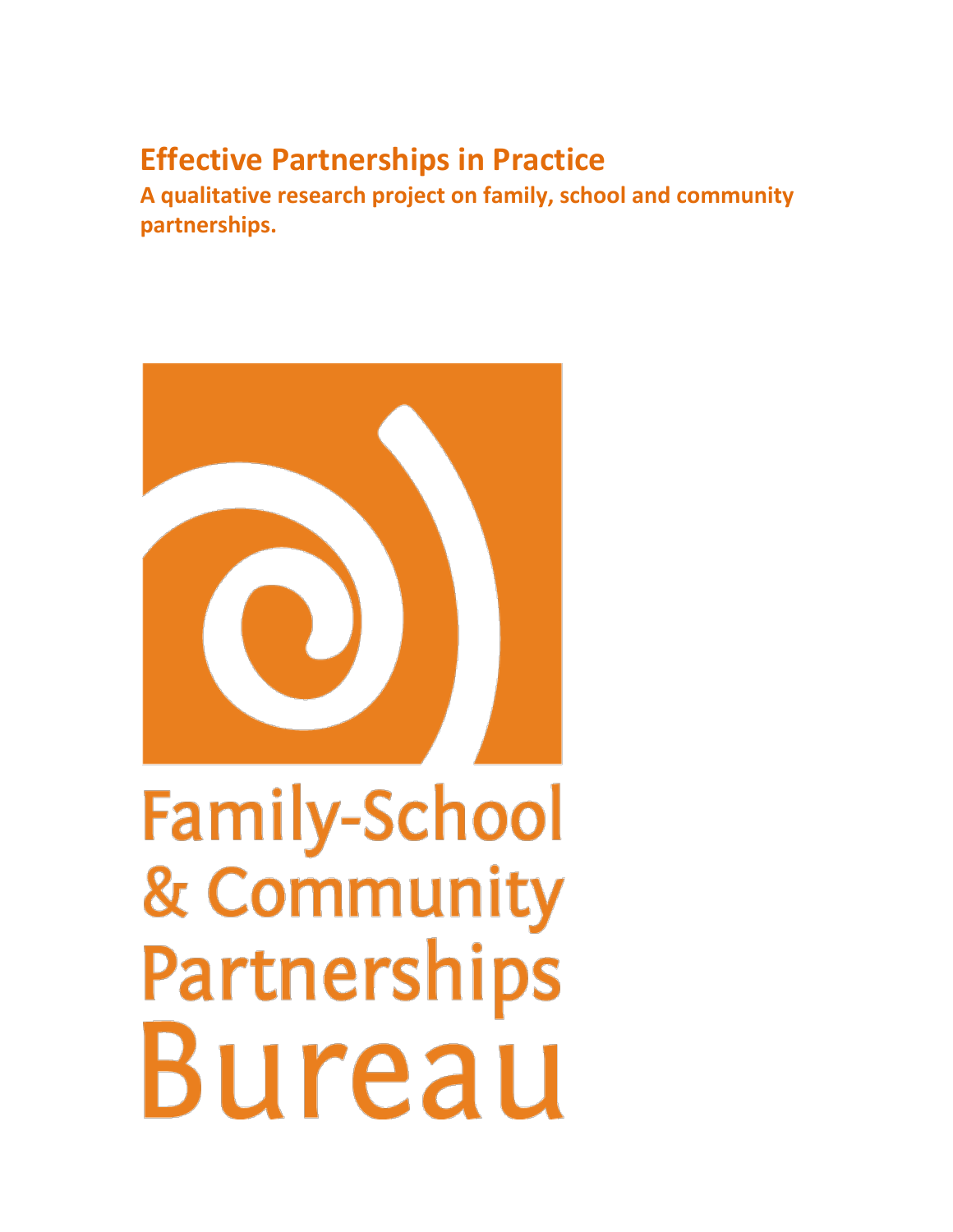**Family-School and Community Partnerships Bureau. 2009.** 

Effective partnerships in practice: A qualitative research project on family, school and community partnerships. A report prepared by Denis Muller & Associates for the Family-School and Community Partnerships Bureau: Canberra.

ISBN: 978-0-9872370-7-1

The Family-School and Community Partnerships Bureau is a joint initiative of the Australian Council of State School Organisations and the Australian Parents Council, and is assisted by funding from the Australian Government through the Department of Education, Employment and Workplace Relations. The views expressed here do not necessarily represent those of the Australian Government Department of Education, Employment and Workplace Relations.

This work is copyright under the *Copyright Act 1968* and *Copyright Amendment (Digital Agenda) Act 2000* and equivalent legislation in overseas territories. You may download, store in cache, display, print and copy a single copy or part of a single copy of information or material from this document only for your personal, non-commercial use and only in an unaltered form. This paper may be used for the purposes of private study, research, criticism or review as permitted under the *Copyright Act 1968* and the *Copyright Amendment (Digital Agenda) Act 2000.*

You are not permitted to re-transmit, distribute or commercialise the information or material without seeking prior written approval from the Family-School and Community Partnerships Bureau. Any permitted reproduction made must acknowledge the source of any selected passage, extract, diagram or other information or material reproduced. Any reproduction made of the information or material must include a copy of the original copyright and disclaimer notices as set out here.

PO BOX 3910 WESTON CREEK ACT AUSTRALIA 2611 [www.familyschool.org.au](http://www.familyschool.org.au/)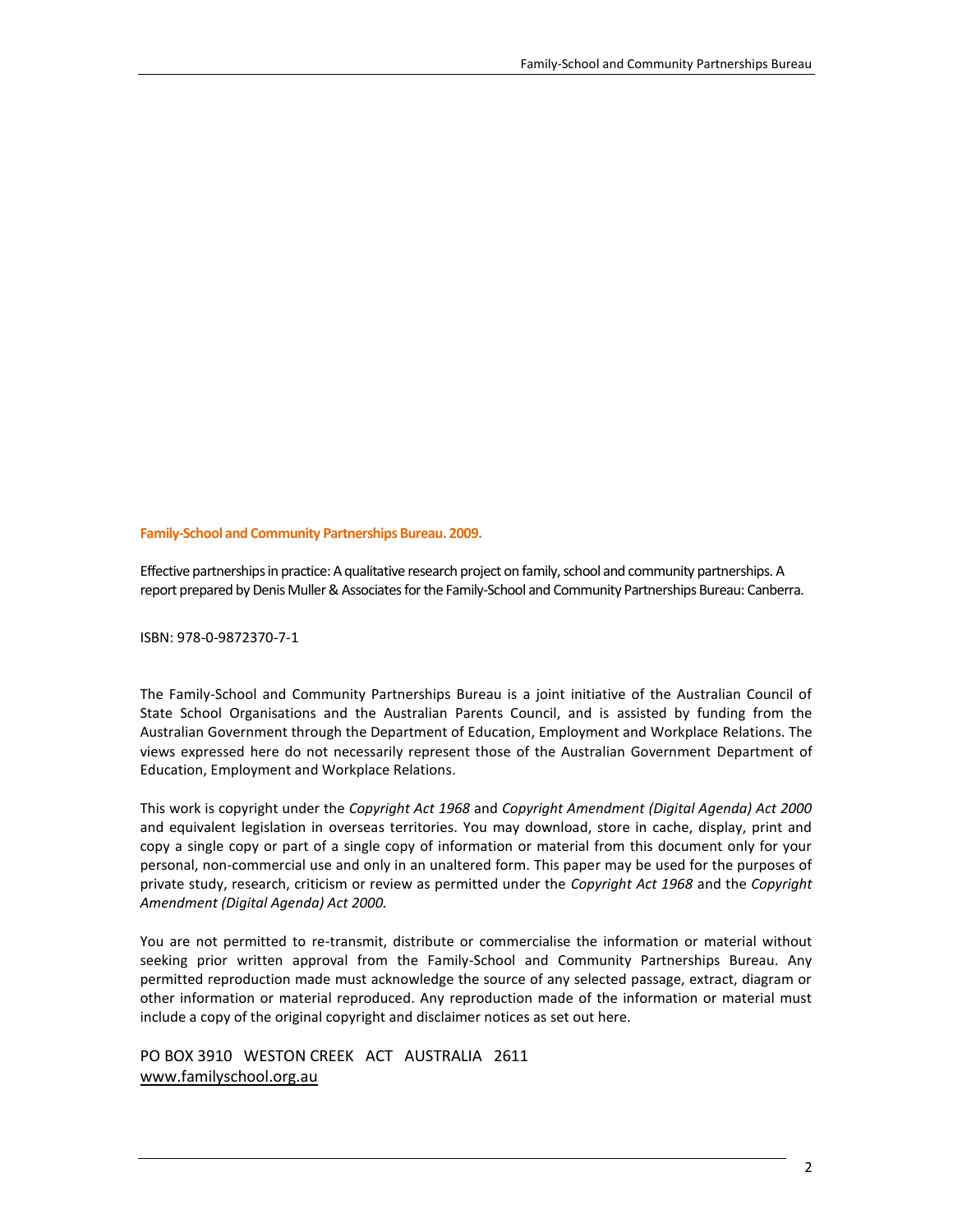# **Contents**

| Introduction                                 |    | 3  |
|----------------------------------------------|----|----|
| Summary of main findings                     |    | 5  |
| Engagement                                   | 5  |    |
| Sustainability                               | 8  |    |
| Resourcing                                   | 10 |    |
| Evaluation and effect on students            | 12 |    |
|                                              |    |    |
| Methodology                                  |    | 14 |
|                                              |    |    |
| Case studies                                 |    | 16 |
| Case 1: Student well-being committee         | 12 |    |
| Case 2: Bringing parents into the classroom  | 22 |    |
| Case 3: Outreach to multi-cultural parents   | 27 |    |
| Case 4: Broadening a parent body             | 35 |    |
| Case 5: School as a community centre         | 40 |    |
| Case 6: Early learning and community centres | 47 |    |

Appendix I: Interview schedules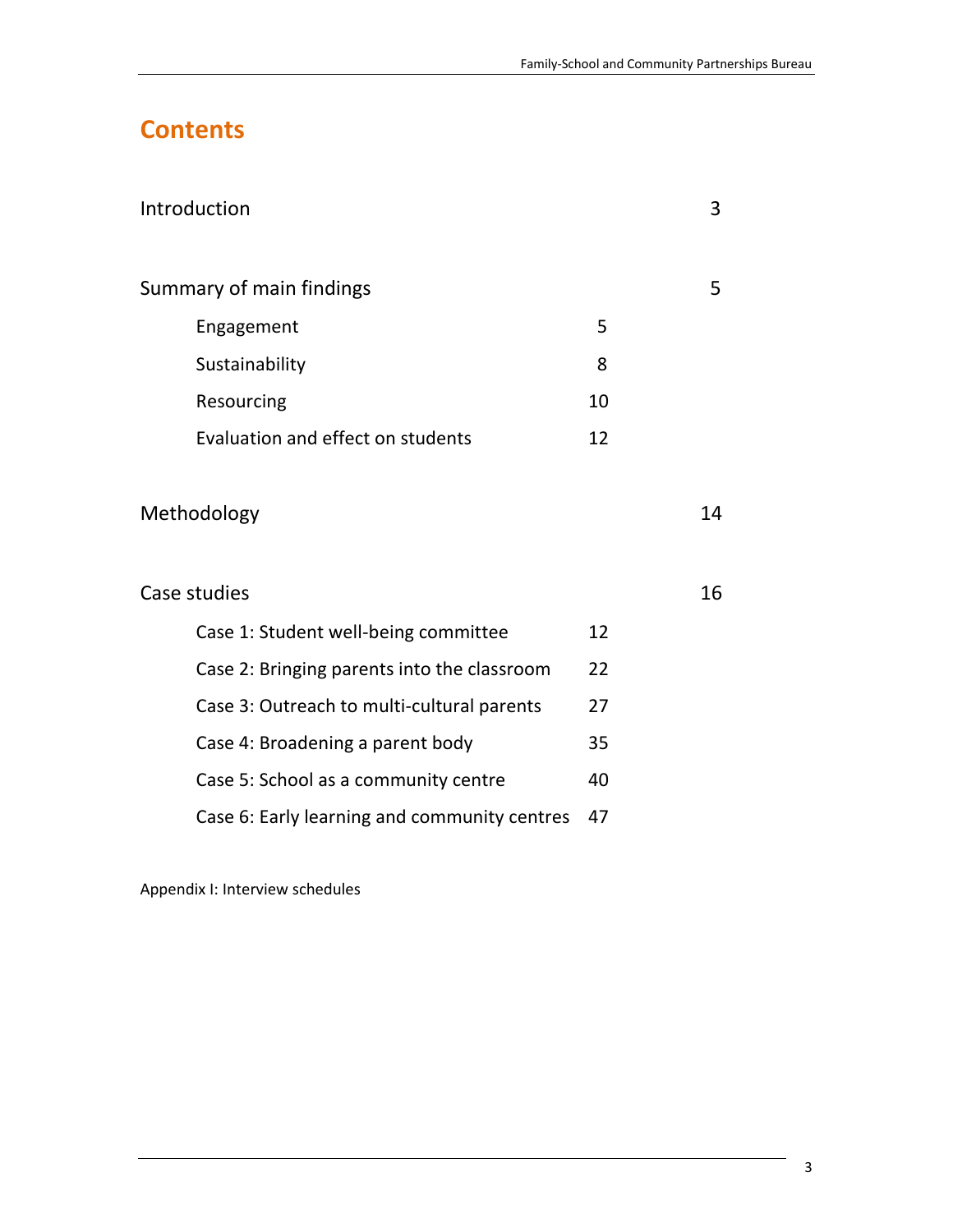# **Introduction**

This research project was commissioned by the Family-School and Community Partnerships Bureau, a joint venture of the Australian Parents Council (APC) and the Australian Council of State School Organisations (ACSSO), in July 2008.

The focus of this research was on parental engagement and best practice in building familyschool and community partnerships. Its purposes were to:

- add to existing knowledge about the status of family-school and community partnerships in Australia;
- identify best practice in this field;
- add impetus to the formation of family-school and community partnerships;
- provide the basis for the development of documents for the advancement of the partnerships ideal for use at conferences and other forums, and
- provide the basis for proposing changes to teacher training.

This project followed on from an action research project carried out by this firm in 2005 on behalf of APC and ACSSO, in which 61 schools across Australia participated. On that occasion, the 61 schools were given grants of, in most cases, \$10,000 from the Commonwealth for the purpose of establishing partnership projects. From that research came many lessons and ideas about how partnerships can be created. The report from that research was published by the Commonwealth Department of Education, Science and Training (as it then was) in July 2006.<sup>1</sup>

In the current research, there were four broad areas of inquiry:

- 1. How to engage parents in a partnerships project.
- 2. How to sustain a partnership project.
- 3. Resourcing a partnership project.
- 4. Evaluating a partnership project.

 $\overline{\phantom{a}}$ 1 *Saulwick Muller Social Research. 2006. Family-School Partnerships Project: A Qualitative and Quantitative Report*. Commonwealth of Australia.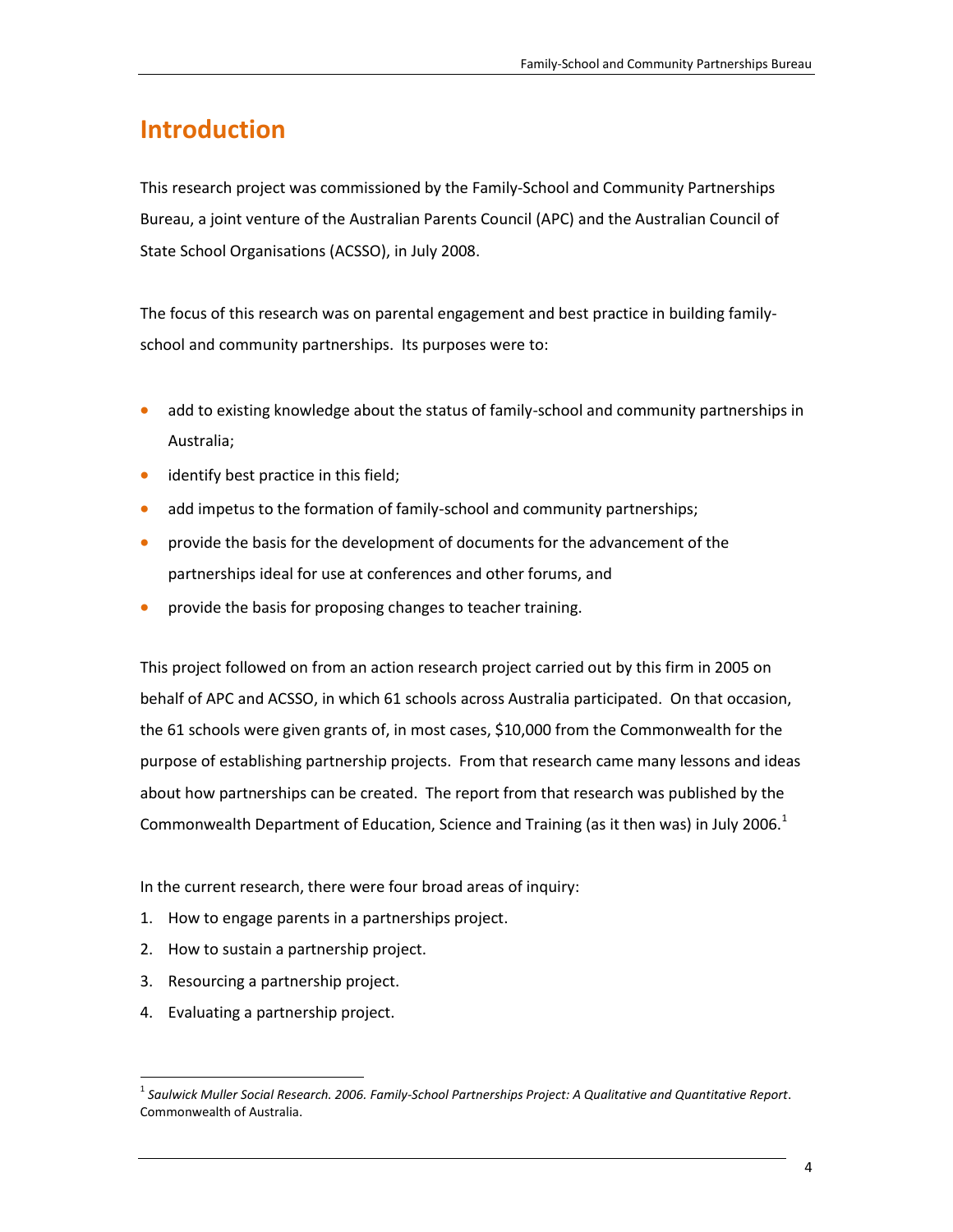Each of these had emerged as significant aspects of partnerships projects during the 2005 work. In addition, the present research included an inquiry into whether and how the partnership ideal had broadened to include the community, as well as families and schools, and with what results.

Some of the best work discovered in the 2005 study did have a community element, sometimes very extensive, with far-reaching benefits for the community as well as the school, the students and their families. Where this occurred, the benefits to each tended to reinforce the benefits to the others: where communities were strengthened, relationships between school and families also flourished; similarly, as the family-school partnership grew, community cohesion and capacity also tended to grow. As this report will show, these patterns were found to exist still.

This study was carried out by the principal of this firm, Dr Denis Muller, in collaboration with Brenton Holmes from the Family-School and Community Partnerships Bureau. This report was written by Dr Muller.

We would like to thank most sincerely the principals, teachers and parents who gave so generously of their time and spoke frankly and informatively about their experiences.

We would also like to thank APC and ACSSO for the opportunity to carry out this most interesting and, we believe, educationally vital research. We would be happy to discuss the findings at any mutually convenient time, and trust that it will contribute to the advancement of the family-school and community partnership ideal.

a mum

Dr DENIS MULLER Principal

October 2009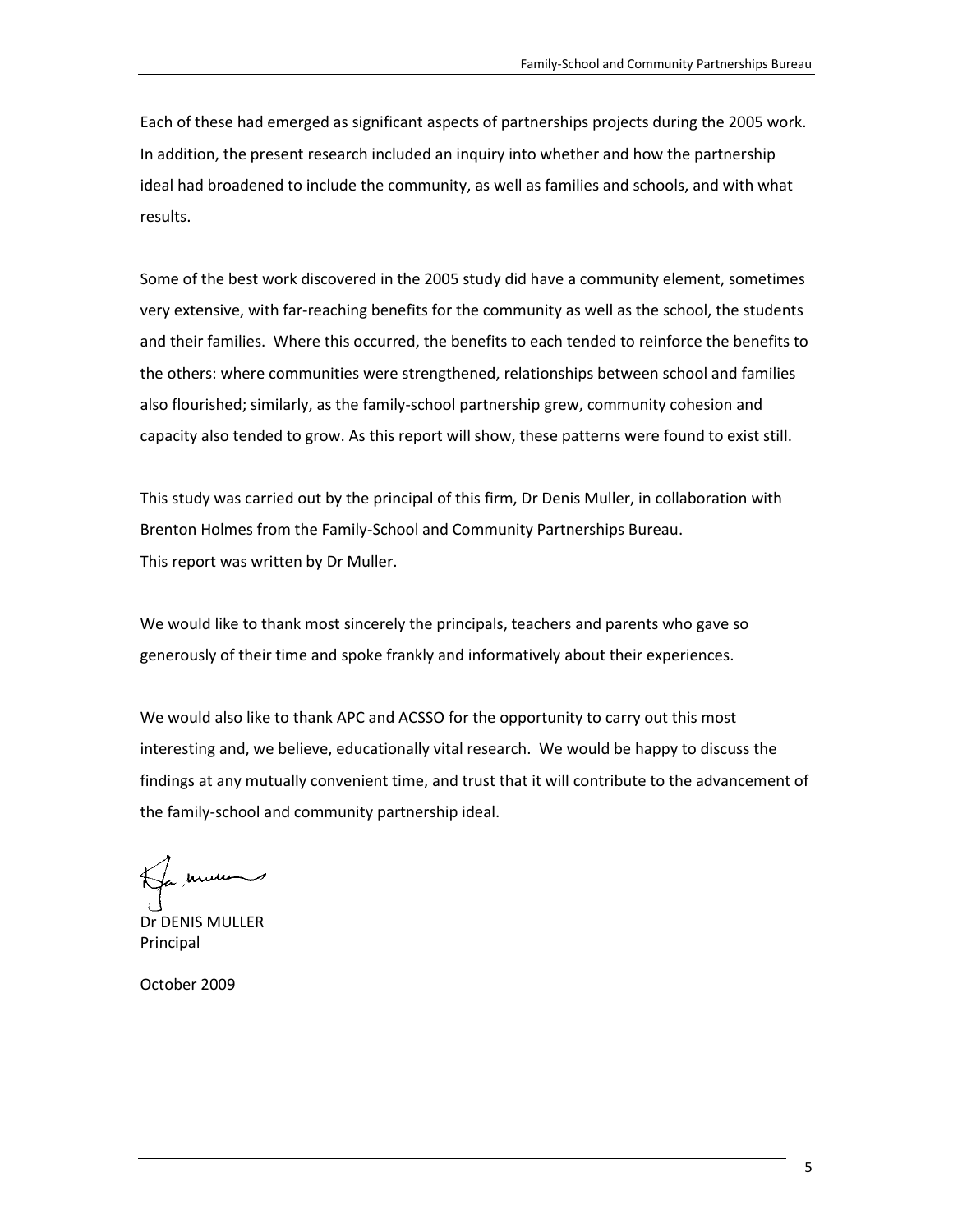# **Summary of main findings**

This summary is arranged into the four broad areas of inquiry:

- 1. Engagement
- 2. Sustainability
- 3. Resourcing
- 4. Evaluation and effects on students.

## Engagement

Family-school and community partnerships are re-defining the boundaries and functions of education. They enlarge parental and community capacity; they create conditions in which children learn more effectively. In these ways they take education beyond the school gates.

To understand this capacity-building function more fully, it is necessary first to understand how partnerships engage parents and members of the wider community. Engagement is where the capacity-building starts. It breaks down barriers and opens people to the possibilities of personal and community growth.

Effective partnerships flourish in all kinds of socio-economic settings. The secret is to connect with families and communities in ways that answer their needs.

The schools in this study serve communities across the full spectrum of socio-economic circumstance. Their work shows that partnerships that are the product of a genuine partnership attitude by the school, that are responsive to the needs of parents and communities, and that grow organically as the needs change, are successful and sustainable.

In middle to high socio-economic settings, the need may be to participate actively in the education of children and to contribute to the enrichment of the education program. In these settings, the pressure of time can be a barrier to parental engagement. This can be overcome by carefully managing the time commitment parents are asked to make, and by ensuring that the parents feel they are making a difference. The partnership needs to be real and its work substantial.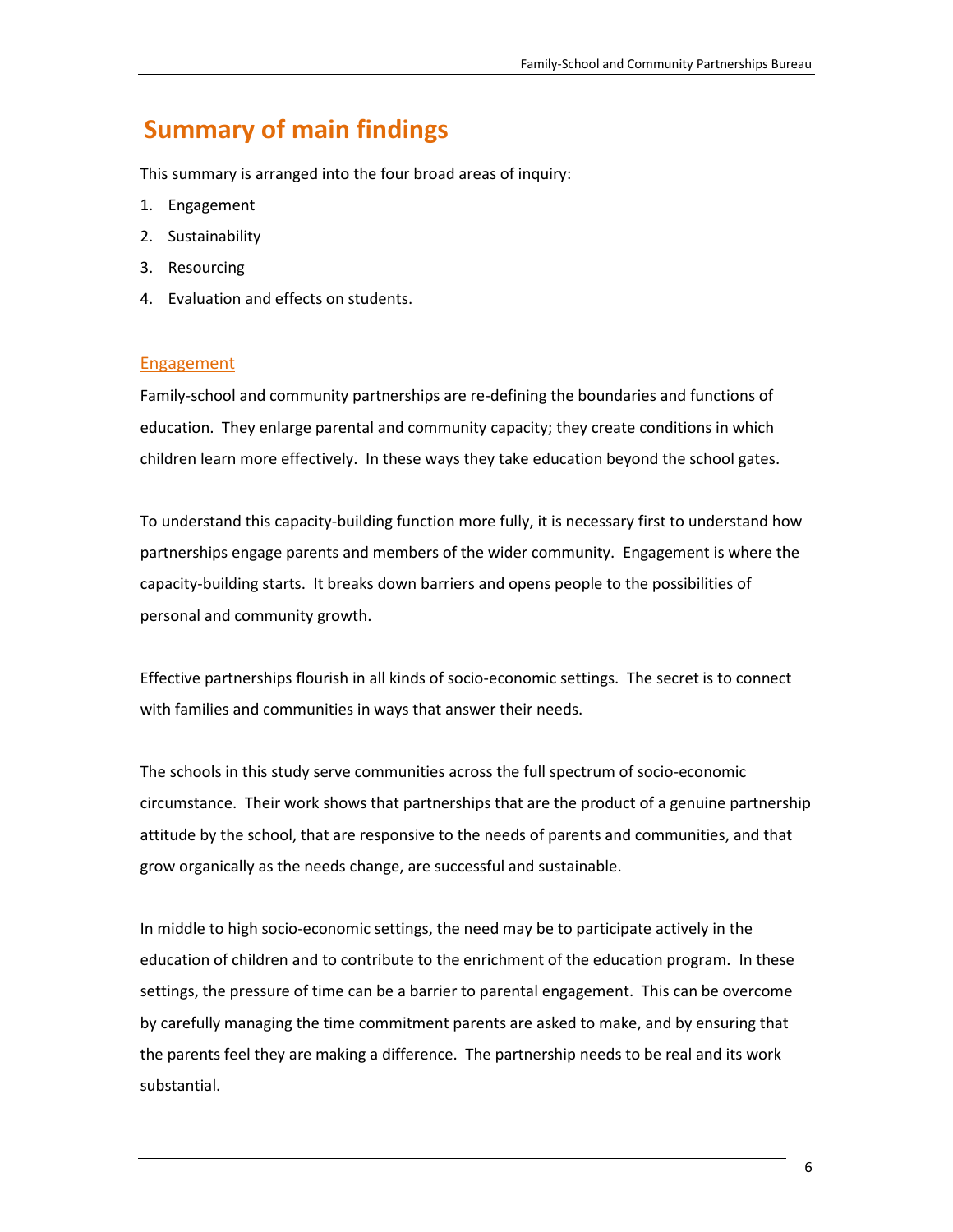In low socio-economic areas, the needs can be numerous and acute. In these areas too barriers need to be overcome. Four barriers are common.

## **1. LOW PARENTAL SELF-ESTEEM**

Many parents in low socio-economic areas had bad experiences at school, left early with few qualifications and do not place a high value on education. Many lack confidence in their ability to learn or to be of any help in their children's education. Where the school is concerned, they tend to be shy and inarticulate. They keep to themselves, or look for ways to get into the school unobtrusively.

## **2. ISOLATION**

This lack of self-esteem and self-confidence contributes to social isolation. For many it is made worse by unemployment and poverty. Unable to obtain a place in the workforce, they retreat to their homes, cannot afford to go out, and are sometimes so reliant on their children for company they keep the children at home instead of sending them to school.

#### **3. EFFECTS OF SOME CULTURAL NORMS**

There are also cultural causes of isolation, not connected with poor education, low self-esteem or poverty, but with the traditional role of women in certain immigrant communities. These women too are housebound, with no culturally acceptable social outlets. This is particularly common in orthodox Muslim households.

Parents from some other ethnic backgrounds, especially Asian, are acculturated to placing teachers on a pedestal, regarding them as unapproachable and certainly not to be questioned. This inhibits them from engaging in effective communication with the school.

Also among some immigrant parents is a single-minded determination to establish themselves in their new country and to give their children the best possible material security. This impels them to work night and day, leaving limited time for engagement with school, even though they place a high value on education.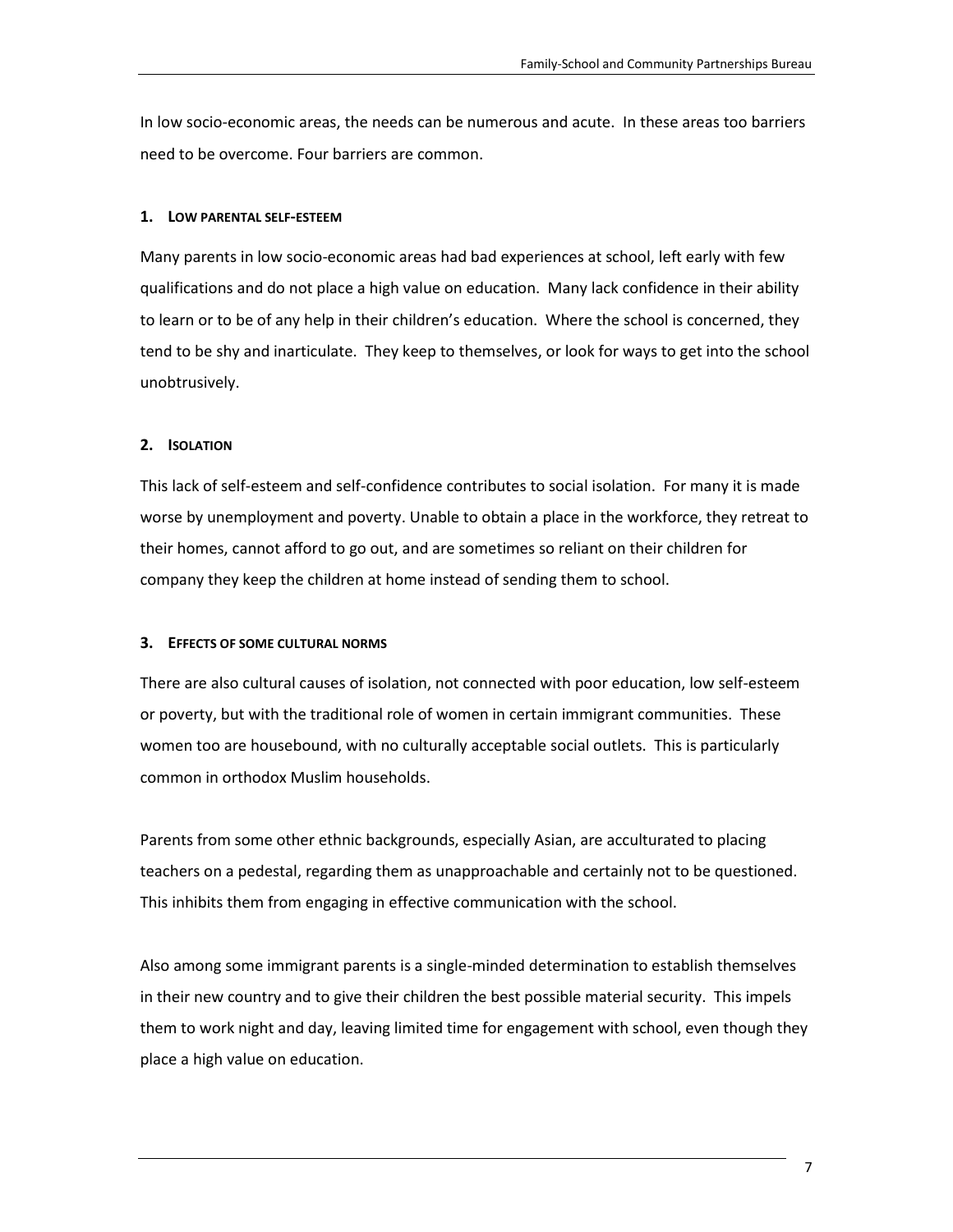## **4. LANGUAGE**

Parents who speak little or no English also find it difficult to communicate with schools. This can magnify the isolation that arises from the other causes mentioned above.

Schools that succeed in engaging parents find ways to overcome these barriers. They are described in the case studies, but they share a few key characteristics:

- They are responsive to the needs of the parents and the community. They do not seek to impose a model or means of engagement, but listen to what parents and communities are saying.
- They reach out. They don't wait for parents or communities to come to them. They don't rely just on newsletters or other impersonal forms of communication. They go out among the parents and the community, inviting them in.
- They offer initial leadership but then hand over as much ownership as possible to the parents and community. They actively try to break down the old power relationships between parents and teachers.
- They explicitly value the contribution of parents.
- Where cultural norms are an issue, the school finds a trusted parent or other intermediary from the community who understands the sensitivities and cultural requirements, and is then responsive to them.
- Where language is an issue, the school communicates with the parents in their mother tongue, sometimes capitalising on this to advance the teaching of the mother tongue to the students, and creating opportunities for the parents to learn English.

This approach kick-starts a cycle in which self-esteem and effective communication grow. As they do so, capabilities increase. As capabilities increase, self-esteem grows more, and communication further improves.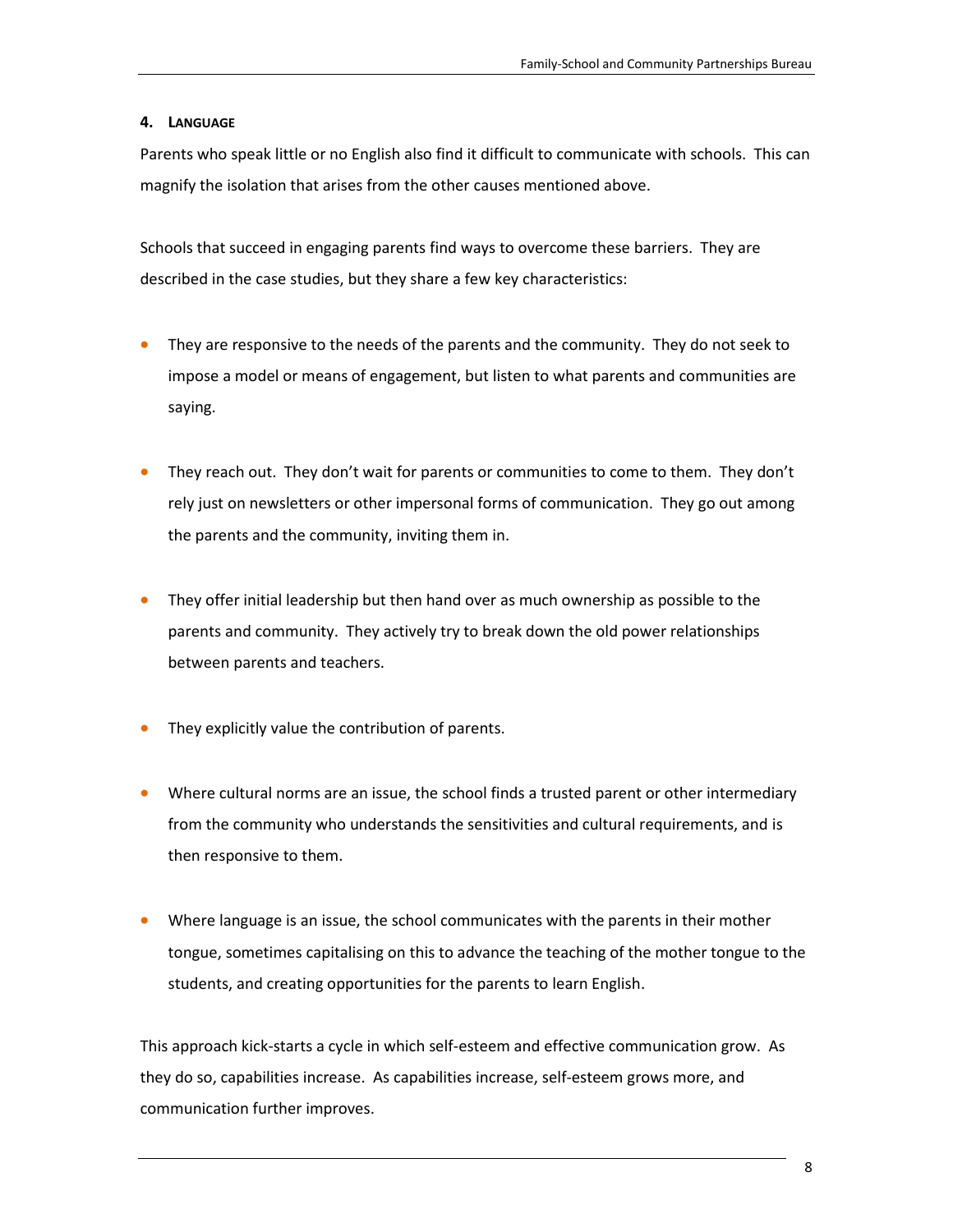A further important factor in engagement is the attitude of the parent body towards those who might be different ethnically, linguistically and culturally from the majority. Inclusiveness is essential. In one project reported here, it is the main focus.

## **Sustainability**

A key ingredient in sustainability is continuity of personnel. Best of all, this means continuity of principal, but continuity of staff and of involved parents is also important. In places where the principal has changed or now is able to give fewer resources to the partnerships project, the continued commitment of staff and parents sustains it.

This continued commitment is based on a strong belief in the value of the project. This indicates that if the project has developed in response to real parental and community needs, its value will be recognised and commitment will follow.

Among the eight schools that were also in the 2005 study, five are still running their partnerships project. In one, the project has broadened significantly. In three of the other four, the original projects have become consolidated and are in robust health. In the fourth, the partnership project has survived the loss of the staff member who was dedicated to run it, and it is now very much in the hands of the parent leadership group.

The resilience of all these projects is grounded in commitment by the principal plus the continuing involvement of key parents and sometimes by the voluntary contribution of former staff.

The commitment by the principals derives from a combination of factors: recognition that the partnership improves students' life chances; an ideological outlook that steers them towards responding to the needs of parents and communities, and an outgoing and confident personality that prefers engagement to detachment.

The commitment by parents very often is grounded in personal growth and a consequent generosity of spirit. Many have themselves felt the benefits of being involved in these projects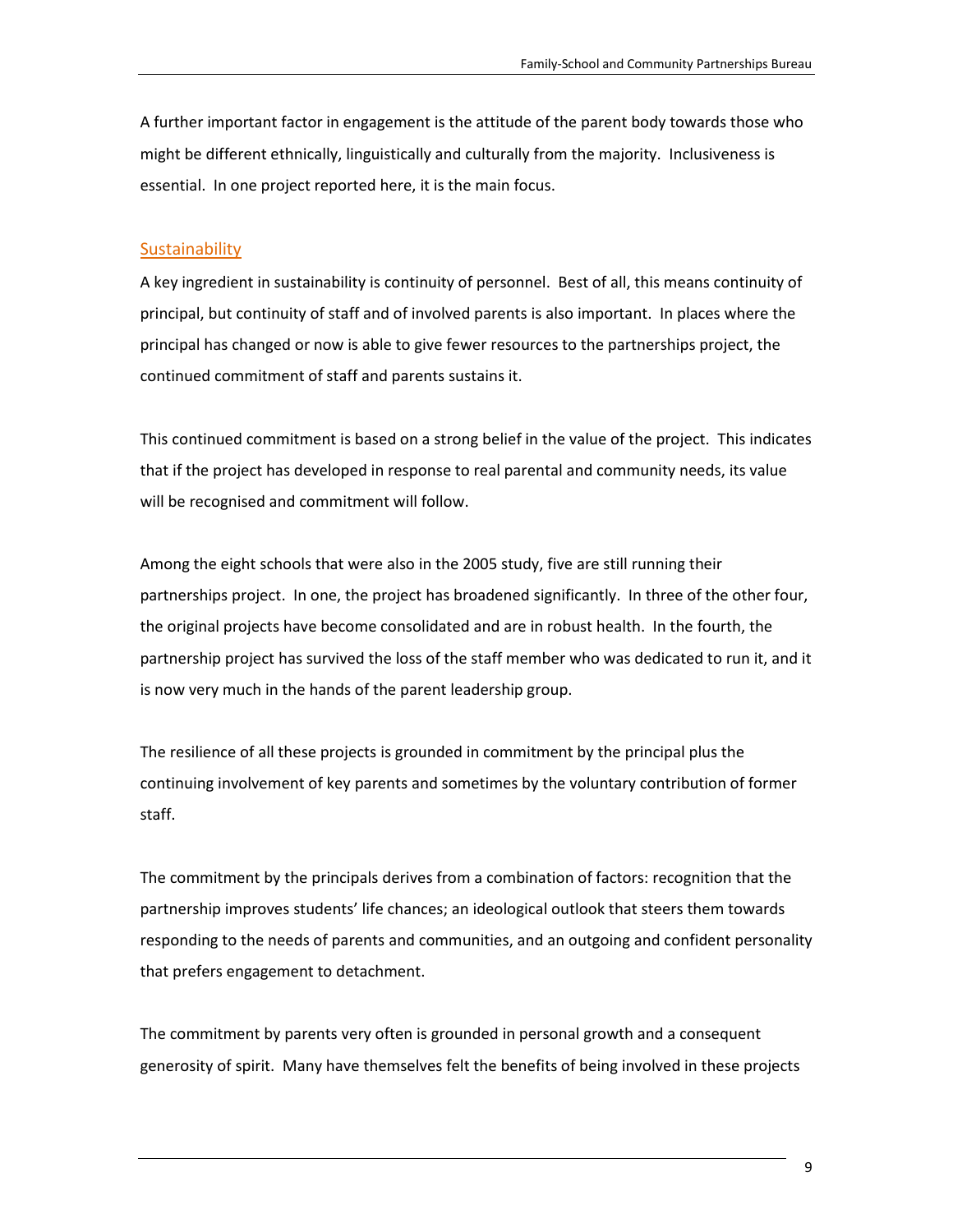and now want others to share those benefits. They gain great personal satisfaction from their involvement and it continues to help them learn and grow.

The commitment shown by some staff is extraordinary:

- A teacher who was central to establishing a project has retired but continues to be involved as a volunteer.
- A person who had been a parent liaison officer but who was laid off when the school decided it had to put the money into literacy and numeracy programs, continues to be involved unofficially and unpaid in the background, helping and advising the parents in whose hands the project now rests.
- A guidance officer who was central to a partnerships project has moved to another school but continues to hold together a network of parents who were involved in the project and who still face challenges with their children.

Sustainability is at risk in a couple of schools, where parents say that if they personally pulled out or could not continue, they doubted very much whether the partnership would survive. In one case this was because it was difficult to find enough parents to create a succession plan; in another case it was a consequence of budget cuts that had meant the departure of a parent liaison staff member, leaving this work in the hands of volunteer parents only.

In the schools where the partnerships project had not survived, the common factor was the departure of the principal. The essential character of the schools had been maintained, and the role of parents was recognised, but it was being lived out in a different way. Parents were still invited to be involved, but it tended to be on a one-on-one basis and linked to the specific problems of their own children. The outreach element of the partnerships project, and broad community sweep, had gone or were significantly reduced.

In one case a staff member who had been involved in the original project was still there and still doing fine work among the students, with the support and admiration of the new principal, but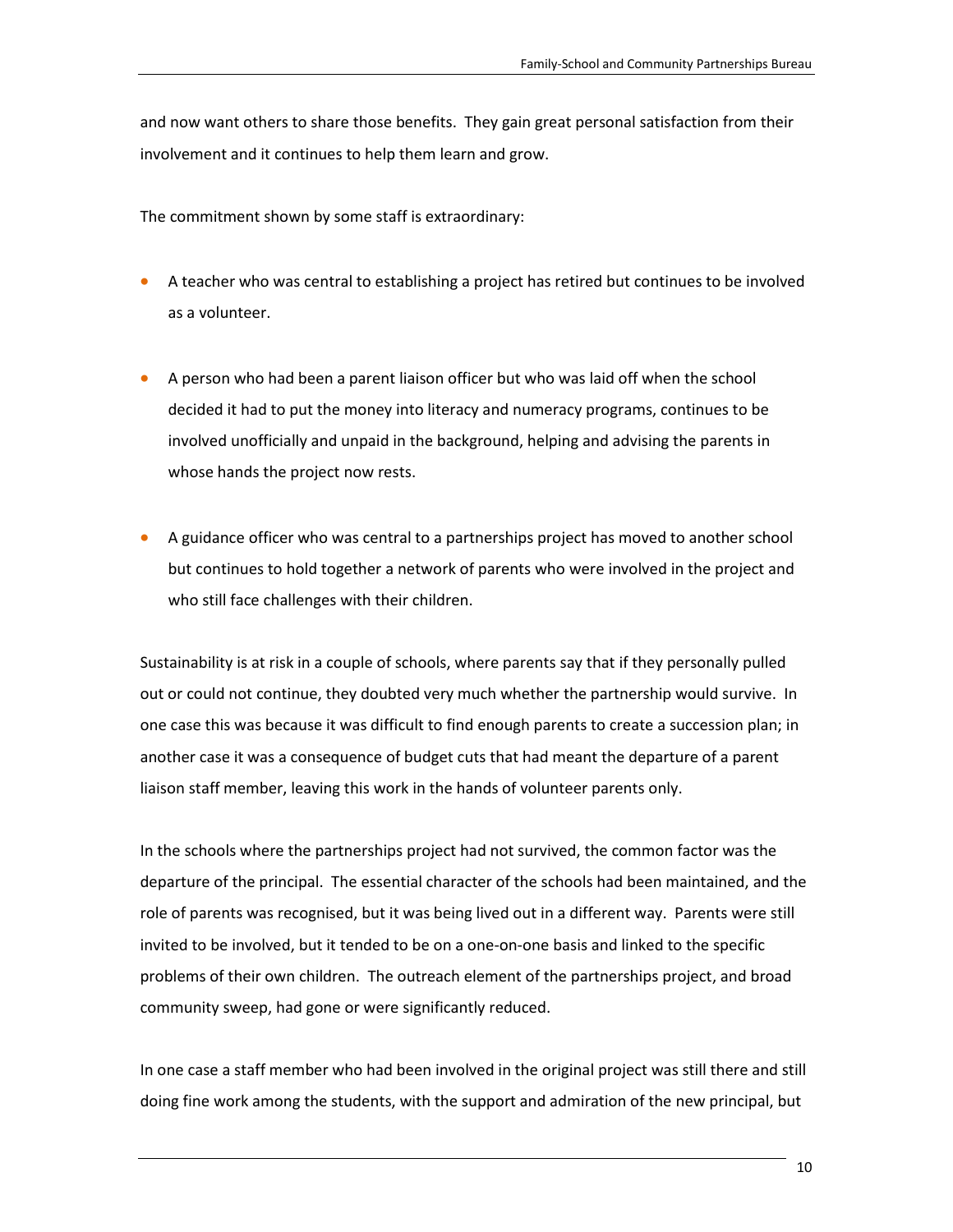the program as a whole had ended, and two key staff – the former principal and the guidance officer – had moved on to other schools.

In another case, the principal and the school psychologist had moved on. These people had been at the centre of the project, which included creating a special room for parents and organising a series of TAFE courses for them. These outreach initiatives have ceased. However, a room for the community has been retained, and after-school homework classes are run there, in the presence of any members of the community to happen to be there. Some features of the original program also survive: a breakfast club, now run by a local youth organisation; involvement in NAIDOC and Multicultural Awareness week, to keep alive the ideal of promoting inter-racial tolerance that was a centrepiece of the original program.

Although the original project, as an interconnected collection of initiatives co-ordinated by the school psychologist and driven by the principal, has ended, many of its activities remain. The new principal expresses a strong commitment to community and parental involvement, and has extensive experience in achieving this in his previous schools.

So the partnerships projects have left a legacy, even where they no longer continue in their original form.

## Resourcing

Resourcing is a problem everywhere. Projects usually depend on the goodwill of staff and parents to give their time, the determination of the principal to find enough money somewhere, and the capacity of the school to provide premises and cover overheads.

It is related to sustainability, as we have just seen. People can only go on at a certain level of intensity for so long. Principals can pull only so many budgetary rabbits out of the hat.

As was seen in the 2005 study, the creation of a parent liaison person was in many schools critical to the success of the partnership project, and many schools spent their grant money employing such a person. Some of those posts have gone because the principal has higher spending priorities.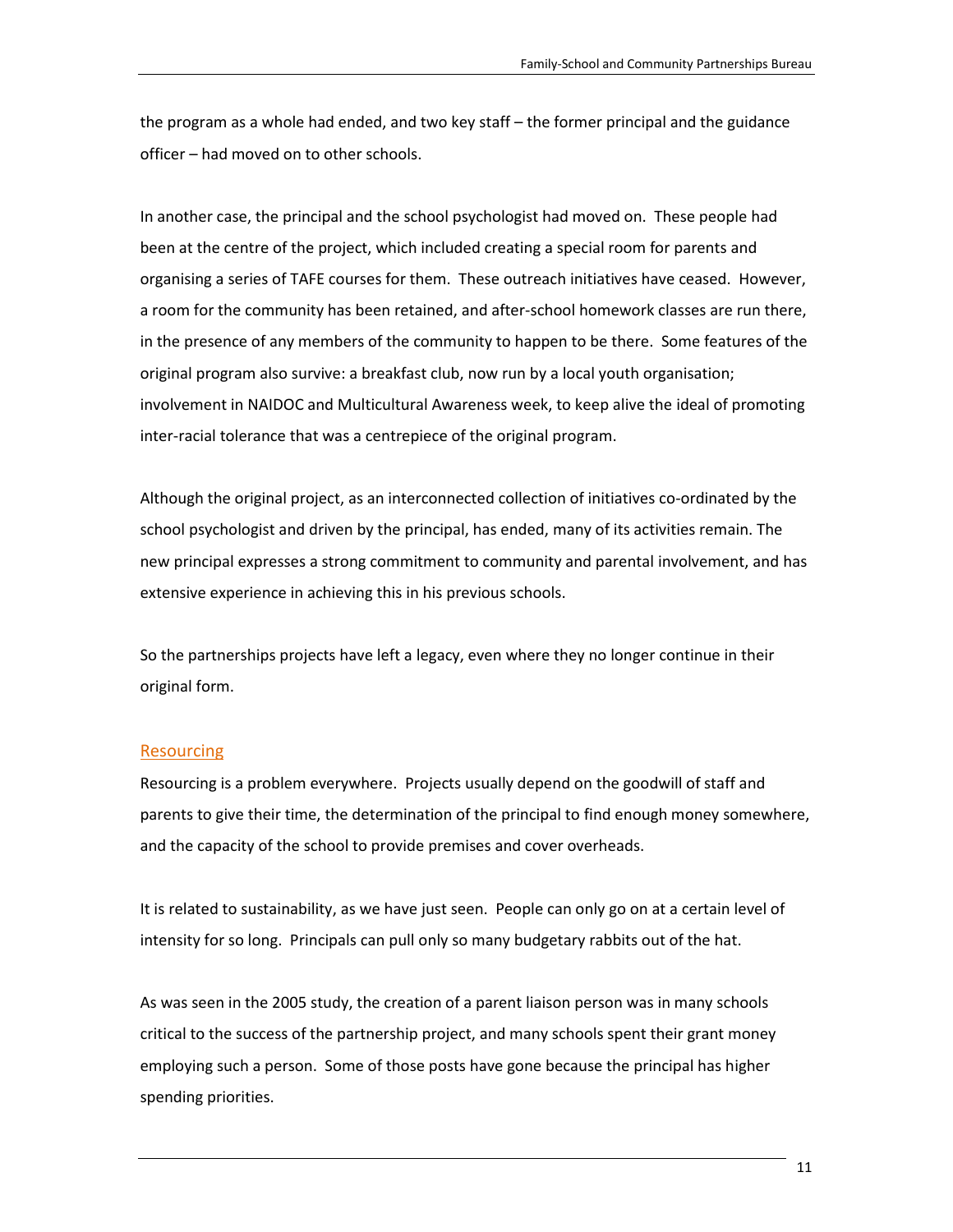In other places, the former staff have continued in voluntary or unofficial capacities to work in the projects. These are substantial altruistic off-balance-sheet contributions to the education of young people and to community capacity-building.

Yet the long-run social and economic benefits of parental engagement in their children's education are well-established. They were described in a separate report by Dr Muller prepared for the Australian Parents Council in 2009. That report, based on a world-wide literature review, stated:

Schools that generate partnerships with parents and the community also generate parental engagement in the education of children. Children do better educationally when their parents are engaged in their education. Engagement of the community leads to a building of social capital. Children who grow up in circumstances where their parents are engaged in their education, and in communities that enjoy high social capital, develop better cognitive and noncognitive skills, both of which contribute directly to academic progress, participation in employment and economic well-being.<sup>2</sup>

There is substantial evidence that investment in family-school and community partnerships generates two specific economic benefits:

- long-run savings on welfare and on the consequences of anti-social behaviour, and
- the generating of substantial off-budget contributions to education and community capacity-building from those who become committed to the partnership projects.

The amounts do not have to be large. This research suggests that between \$10,000 and \$20,000 per school annually would be sufficient. The value-for-money return is extremely high. This is because of the long-run benefits and because people are not in it for the money. They are in it for altruistic reasons.

The importance of the money lies in its giving the school scope to embed the project and give those working in it confidence that it can be there for the long haul.

 $\overline{a}$ 

<sup>2</sup> Muller, D. 2009. *Parental Engagement: Social and Economic Effects*, Australian Parents Council.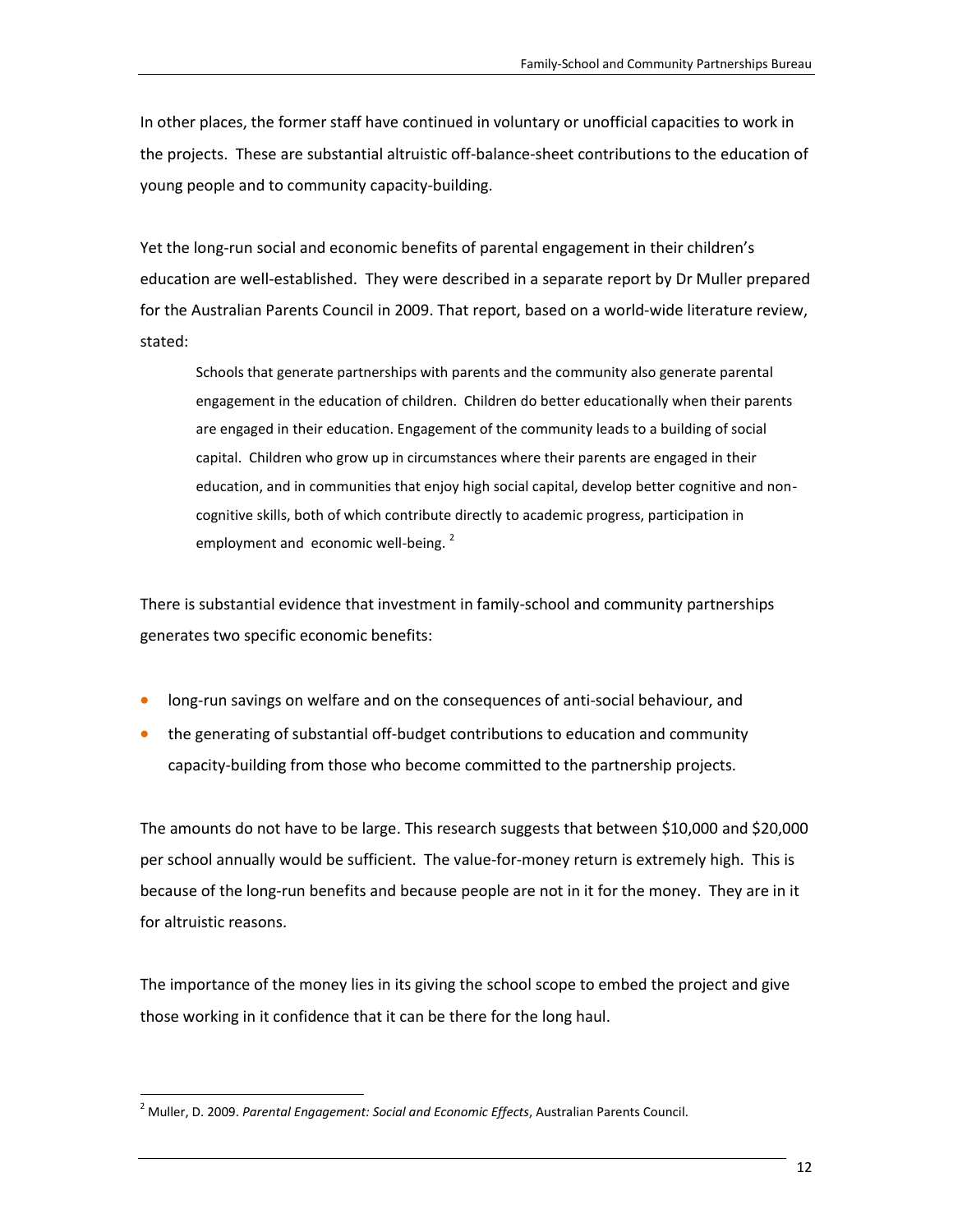The view from the school level is that education departments are wary about providing funds because it is difficult to measure the effects. It is understood by schools that departments wish to spend money where effects are measurable and on things that they are vulnerable on, such as students' performance in tests.

What appears from the school level to be not yet widely appreciated by departments is the connection between student performance and parental engagement achieved through familyschool and community partnerships.

## Evaluation and effects on students

Most schools do evaluate their partnership project, but in ways that are internal and informal.

When they discuss what they might do by way of evaluation, it turns out that they collect lots of simple data, such as attendance figures, turnover of participants, truancy rates, number of workshops or activities, and so on. They usually don't write them up or doing anything much with them except use them to guide their future decisions. This is sensible, of course, but it would be a simple step, in most cases, to have some formal conclusions drawn about effectiveness.

Measuring parental and community engagement by keeping track of the number of activities and the number of people who are engaged by them is straightforward and mostly done already.

Measuring the effects of students is more complex and depends to a large extent on the closeness of the connection between the project and student performance. Projects that involve an early learning centre, for example, tend to produce data comparing the performance, in standardised tests or school-readiness assessments, of students who did or did not attend the centre. This by no means proves a direct causal link, of course, because many other variables are in play, but it is a useful indicative measure.

In this study, all the evidence is anecdotal and qualitative. Much of it – such as effects on parental self-esteem – is not easily amenable to measurement without specialised psychological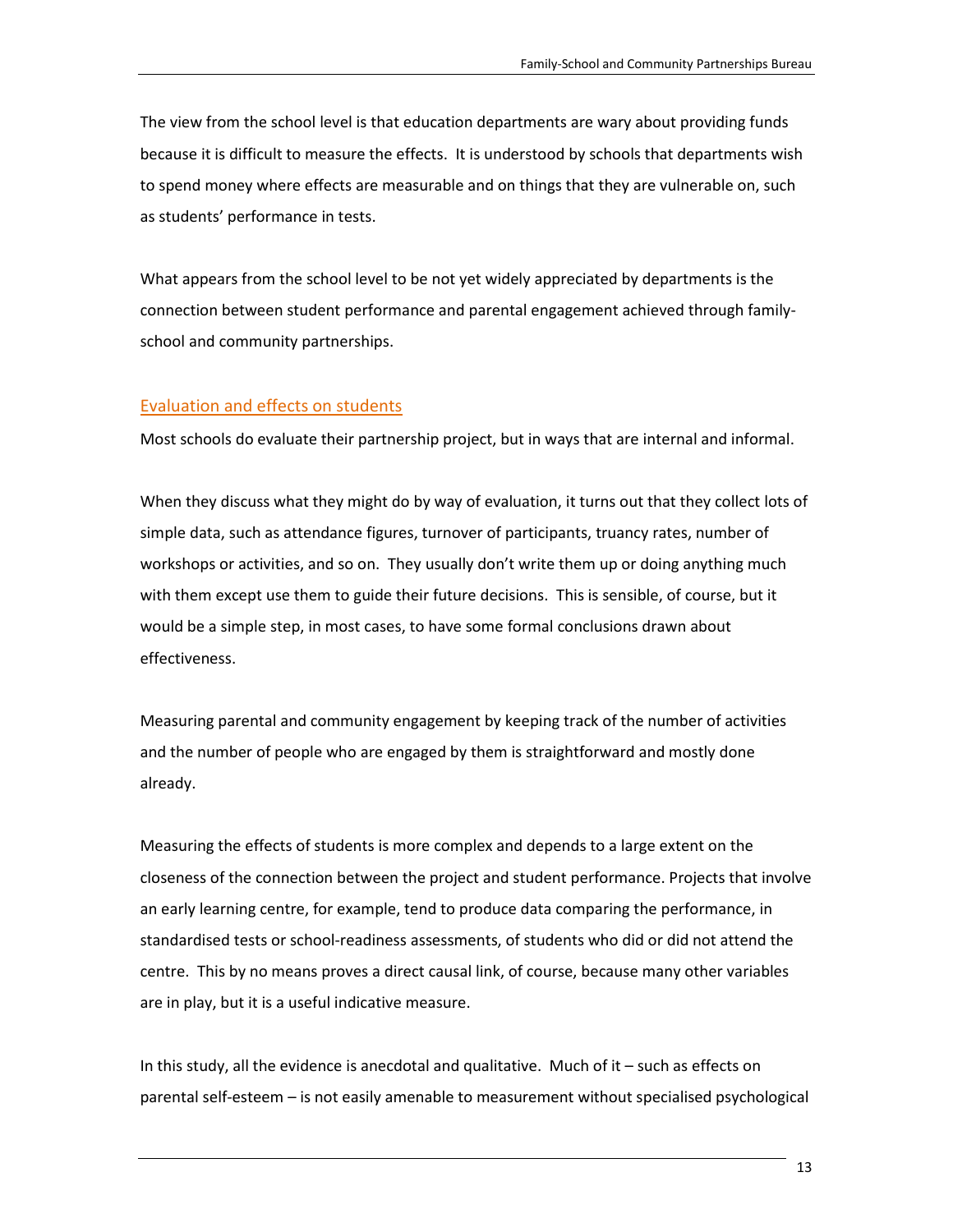assessments. But qualitative research findings are powerful when they all point the same way, and the results of this research, and that of 2005, do so.

Moreover, the partnership project described in Case Study 5 has been evaluated independently by researchers from the University of Melbourne. The findings from that report<sup>3</sup> are similar to the findings from this research.

Evaluation takes time and money. Schools are generally short of both and would prefer to put what they do have into the project itself or into other programs for the students. Unless they receive specific funding for the partnership project, they feel under no obligation to spend any more time and money on evaluation than what they think is necessary to satisfy themselves that what they are doing is worthwhile. That is why it tends to be informal and done internally.

 $\overline{\phantom{a}}$ 

<sup>3</sup> Warr, D., 2007. *Outside the School Gates*, McCaughey Centre: VicHealth Centre for the Promotion of Mental Health and Community Well-being, University of Melbourne.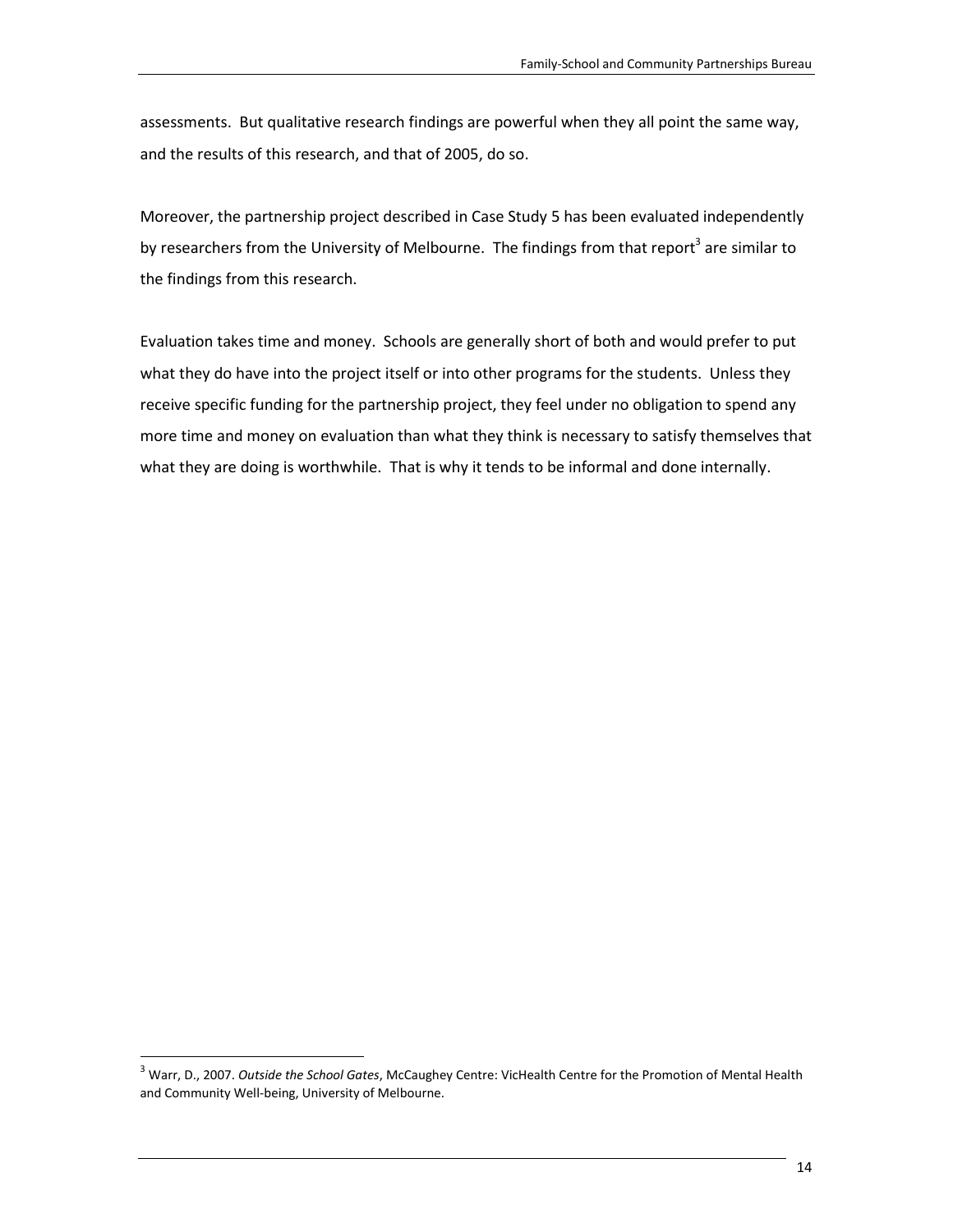# **Methodology**

A qualitative approach was taken for this research. This was considered the best way to gather the detailed, varied and nuanced evidence necessary to meet the research objectives. It also replicated so far as was appropriate the approach taken in the 2005 study.

The data-gathering consisted of depth interviews at nine schools across Australia. At each school, interviews were conducted with the principal, the staff who were directly involved in, or responsible for, the partnership project, and parents who were involved in the partnership project.

Seven of the schools were from the Government sector and two from the Catholic sector. Three were secondary schools and six were primary schools. The schools were located in New South Wales, Victoria, Queensland, South Australia, Western Australia, Tasmania and the ACT. All were in metropolitan areas.

Eight of the nine were in the 2005 research referred to in the introduction, and a new one was added where interesting work on partnerships was discovered by the Family-School and Community Partnerships Bureau.

The rationale for selecting schools on this basis was that people usually learn best from success stories.

As in 2005, interviews were conducted with the principal, any staff involved in the partnerships project, and parents involved in the project. Where some other person had been involved – for example, as a local area co-ordinator of community services –that person too was interviewed. Nearly all the interviews were conducted in person. A small number were conducted by telephone, and these were with parents who were not able to be present for the site visit. A total of 40 interviews were conducted, with the fieldwork carried between August and November 2008.

The interview schedules used are attached as Appendix I.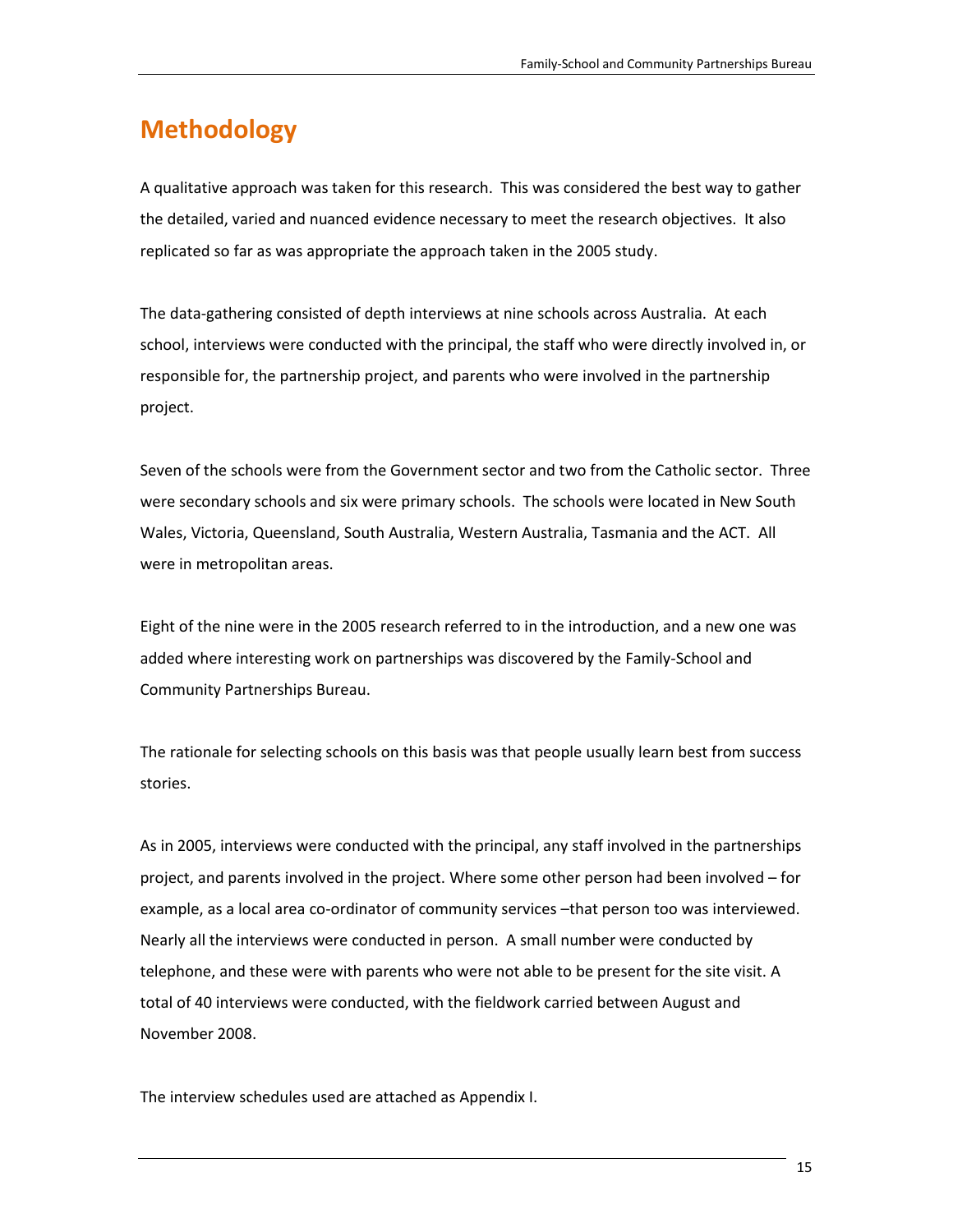## **Case studies**

## **Case 1: Student Well-being Committee**

## The school

This is a government secondary school of more than 1200 students in an established middle to upper-middle class suburb of Adelaide. Its current intake of Year 7 students from within its immediate neighbourhood has been diminished as part of the general trend towards nongovernment schools, but it attracts many students from further afield because of its good reputation over a long period of time. An Assistant Principal said that the "supermarket perception" was that "you'll go here because it's a good school -- traditional, older".

It has a broad ethnic demographic, with 62 nationalities represented.

## The project

In 2004, the school established a committee to focus on the well-being of students. A Deputy Principal was appointed with specific responsibility for this work, and has been chair of the committee since its inception. Parents make up the largest group on the committee, with nine of the seventeen members. There are also five students, two staff and a pastoral support worker.

The committee does not make heavy demands on the members' time – it meets a couple of times each term – but it is integrated into the decision-making processes of the school. It is used by the school as a sounding board for a whole range of issues of concern to parents, and it reports to the school council. It has a policy-making role, including conducting a review of the school's drug policy and procedures. It was part of a project on relationships and sexual health; it contributed to an initiative to improve school attendance, conducted a workshop on cyberbullying, and participated in decision-making about retention strategies, community involvement of students, student safety, and reconfiguring the start of the school year.

It initiated the introduction of a conflict-control program called *Rock and Water*.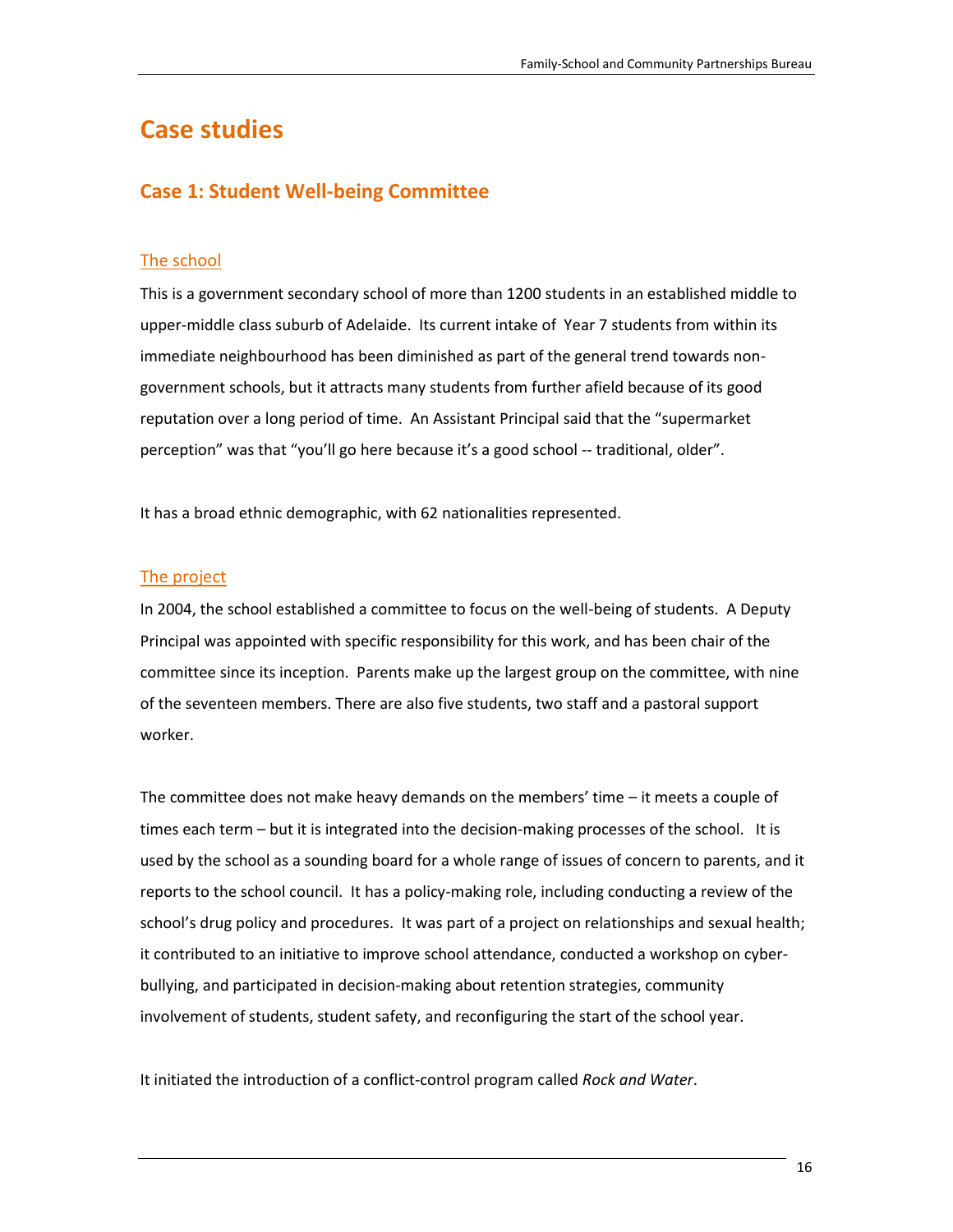It can be seen that this committee deals with matters of substance, has a direct influence on school policy and procedures, and is integral to the dialogue between the school and parents. Having a deputy principal dedicated to its work ensures that it retains momentum and that its voice is continually heard. The Principal said: "The fact that a D/P has been driving things has helped considerably."

## Engagement

It started with the idea that the school needed to have a group of parents who would raise issues of importance to them. The Principal said: "It became formalised along the way. It is now a very significant sub-committee of school council."

The D/P spoke of the loyalty shown by committee members, noting that many had remained for the whole of the four years to date.

Asked about whether this indicated that the parents on the committee constituted an elite, the D/P replied:

*They do. The nature of the group is that they work in very high-powered jobs – CEOs and high up in government departments and universities. So they are not representative. But they are also part of the community, and their neighbours' kids go to the school as well. So when we offer the workshops about cyber-bullying and restorative justice and parents as career partners, we get a wider spread.*

*And we have things like acquaintance nights and we get 600 or 700 people to those.*

*And they've got the boys who don't want to be at school too. Just because they happen to be CEOs doesn't mean their kids are all striving to be rocket scientists.*

*And they're out there at weekends watching their kids play sport and they'll talk about some of these things, and so they come to these meetings not only with their own impressions but with their neighbours'.*

*Ideally you'd love to get everybody, but you don't.*

The D/P said that the school had created a welcoming environment, and offered probably 10 opportunities a year for a parent to come in for a parent-focused night. "But it's certainly a 'come into us'; it's not an outreach."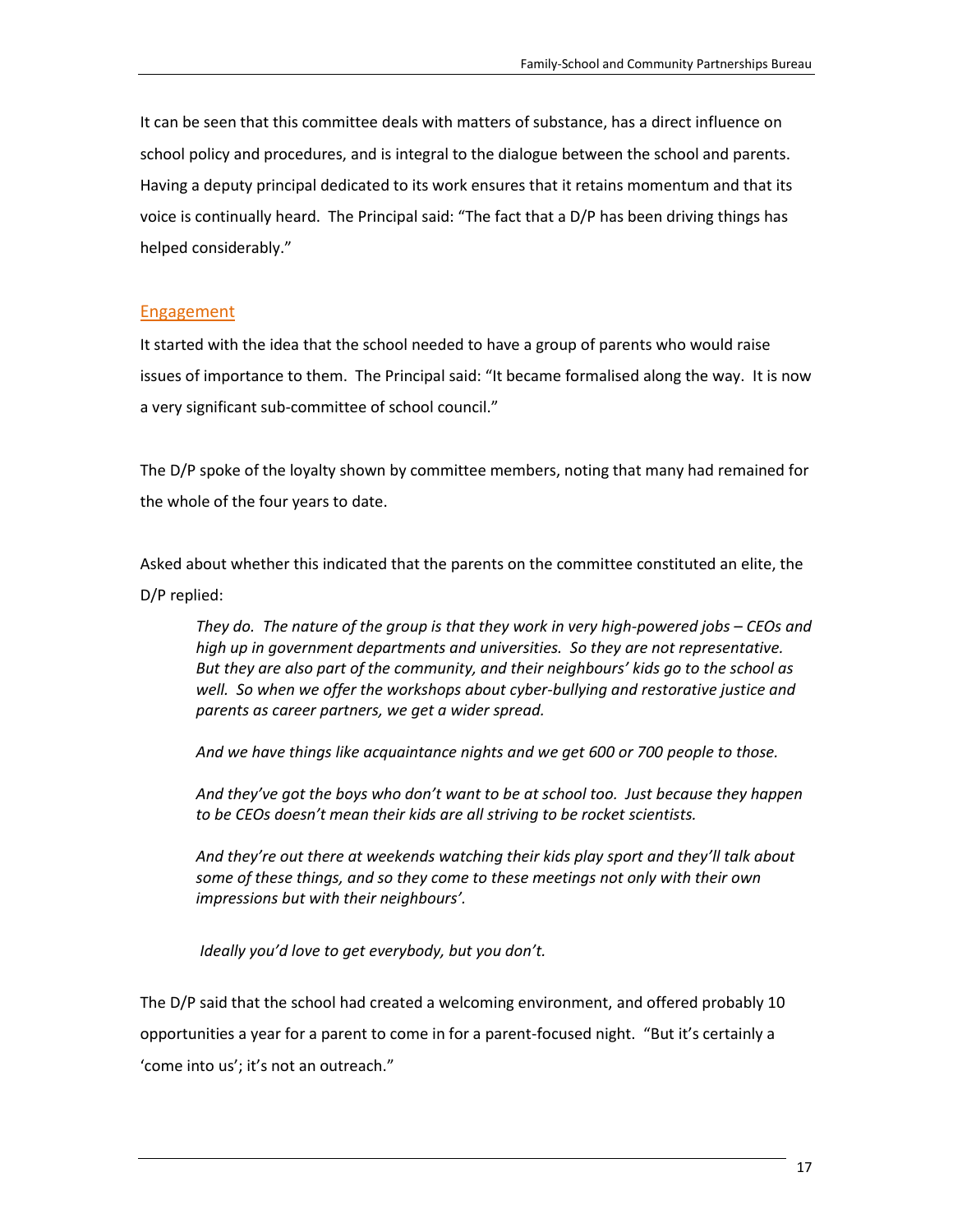The Principal was seen as having a strong commitment to developing partnerships between the

school and families. The school had produced a document called "Parent Involvement in

Student Learning at [name] High School". The D/P said:

*That's been generated by our principal, and it's about underpinning the link between home and school and effective information and communication strategies.*

Asked about this, the Principal said:

*Parents' contribution to the success of their kids is enormous. Some kids succeed in school in spite of their parents, but the more common case is that if your parents support you, you will succeed.*

*However, the reality is that many teachers find it difficult to maintain the links with the family. Some of these kids are 17 or 18 years old, and you get into all sorts of grey areas about who the teacher is answerable to [student or parent].*

Having parents engaged in policy-making and decision-making gave the Principal an advantage

in dealing with difficult situations:

*A good example is teenage alcoholism. That's become a higher profile issue in the school and has enabled me as principal to take a more public stand about it, knowing there is a committee of parents there who have raised it as an issue and see it as a really big concern, and will support the school in taking a strong position.*

*So that makes it easier for me to write to all the parents of the rowing club, for instance, and say the school urges you to be very careful about any activities after Head of River, and these are the risks associated with your kids being involved.* 

Parents on the committee appreciate the level of influence and the fact that the committee

deals with matters of substance. It also keeps them in touch.

*[We talk about] matters of substance. For example, the pastoral care workers talk to us about the kind of programs they're doing. We get the "glossy" information but we also get the opportunity to comment. I absolutely think we discuss topics of value.*

*What we discuss, where relevant, is discussed at the school council meeting, and one of our committee belongs to the school council.*

*I enjoy the discussions. I like knowing what's going on in the school and in the Department. I enjoy being with other parents and it isn't a huge time commitment: one or two meetings per term. It's my way of doing something and I have found it useful, as a parent.*

## **Sustainability**

Five factors have been crucial to the sustainability of this project: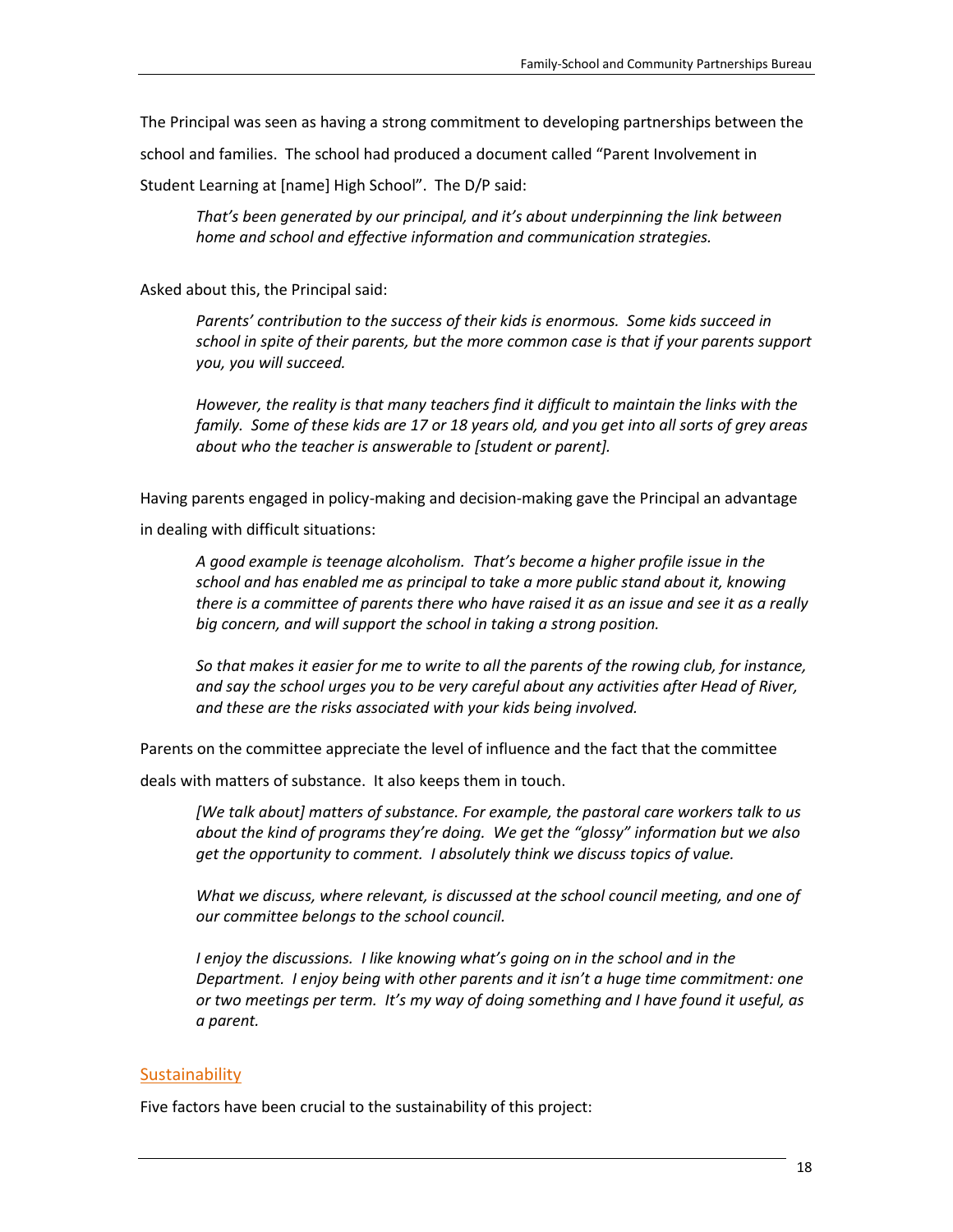- 1. The existence of a staff member who is formally dedicated to it.
- 2. A culture that is open to parents, and values their role in the education of their children.
- 3. The substantial nature of the work the committee does and its linkage into the decisionmaking processes of the school.
- 4. Continuity of school and parent personnel.
- 5. A focus on students.

Asked to state the critical factors for sustainability, the Principal said:

*The formalisation, the [staff member's] leadership, the fact that has become a subcommittee of school council, that it meets on a regular basis, and the composition of the parents has been fairly constant. It's changed, but there are parents on that committee who have been there for as long [as it has existed]. Continuity.*

Q: Would you rather put your resources into cultivating this little patch of people rather than trying to go for much wider engagement?

*I would much prefer to work to support this group, which has a track record and which has good leadership and a clear focus. They probably are elitist in terms of their socioeconomic background, but they still bring to the table the same issues that affect any family – mental health, alcohol, bullying, pornography.*

*I have absolutely no doubt that if there was a serious issue in the school, we'd find out about it through this group.*

*We hit on the best connection with the community, which is basically the wellbeing of the kids.*

Note that the Principal placed higher value on working closely with a committed group of parents, even if relatively small in number, than trying to attain wider engagement. The moral would seem to be, work with those you can engage with, and don't be discouraged if that is not many. He also pointed to the involvement of staff, because it brought continuity:

*The fact that a couple of staff members have also followed through and supported it has also been important because so often with these things, it falls over when the person who started it goes.*

The D/P concurred, adding that the development of an encouraging, non-judgmental, respectful attitude toward parents were the essential ingredients of sustainability. A parent endorsed this:

*It's to do with [the D/P's] style and commitment. She's open, communicative, respectful, and I get the sense that she values our input.*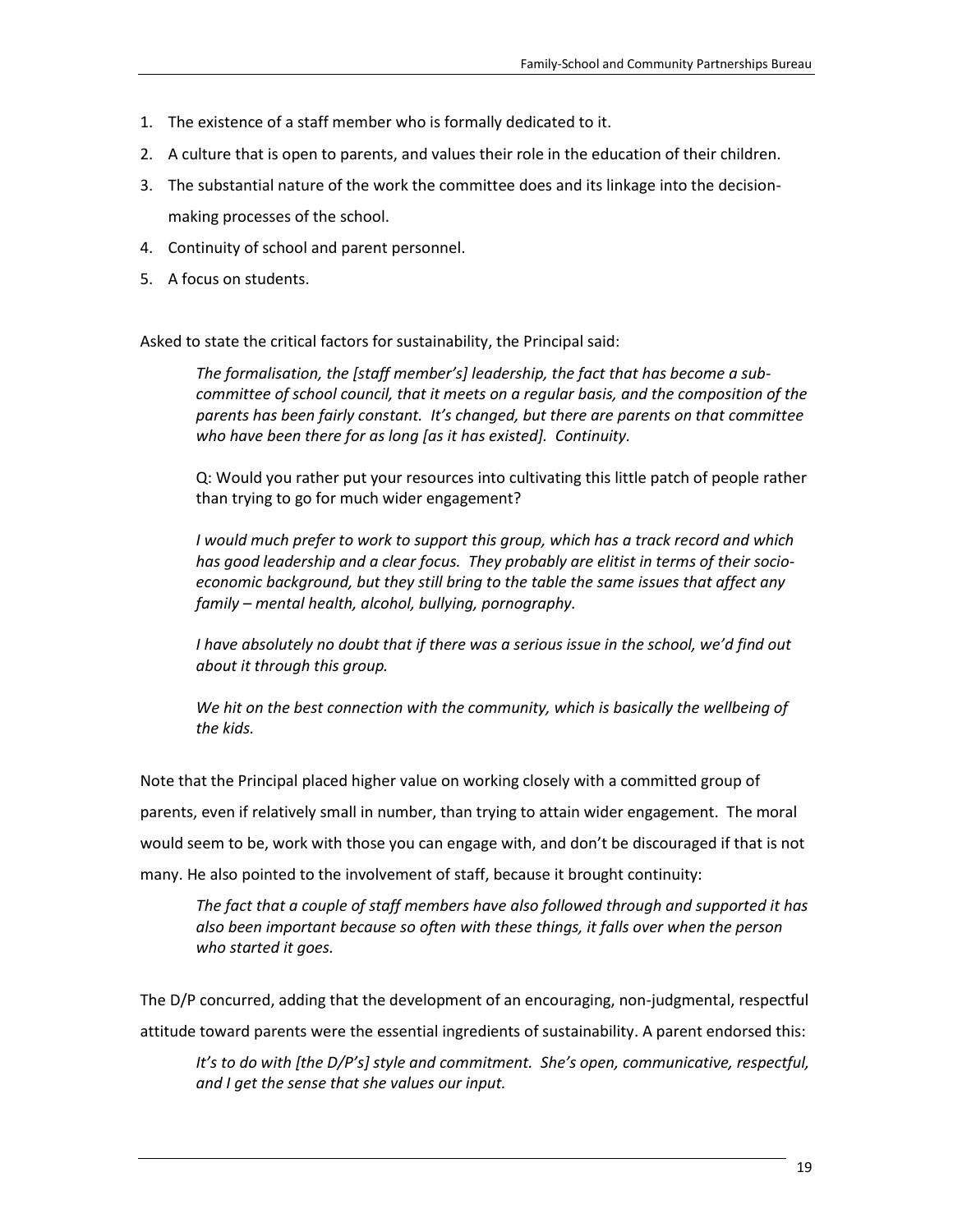## Resourcing

The school has been willing to invest a Deputy Principal's salary, or at least a large proportion of it, in the project. The Principal saw this as essential, and expressed doubt that the initiative would work without that level of staff involvement. "You need that person at that senior executive level of the school to carry through things." He also attached high priority to the project, and recognised the generosity of the staff and parents involved:

*What we've established with that committee is so significant, we would not give it up, so we would find the resources to keep it going. A lot of it is parents giving up their own time and making that in-kind contribution.*

Q: What resources are required to keep it going?

*The good nature and effort of the staff member. For someone to come back after hours and work with parents – it's not easy work.*

*This is the first time in my experience that someone has had written into their job description that they will convene this kind of committee and do these things.*

*Otherwise you rely on people's enthusiasm, commitment and time, and all of those things can be in short supply.*

Being savvy about grants can also be important and, as this example from the Deputy Principal

shows, having a staff member who knows the terrain can be an advantage:

*The Rock and Water program was part of our enterprise bargaining because of media hits about kids being naughtier in schools, so I applied to the Department for two-and-ahalf grand to do this program for 20 kids. One of the things the union is doing is campaigning for programs to support teachers dealing with the different behaviours we are seeing nowadays. I sourced this program, applied and got the money. We got a grant for \$5000 to train our Year 11 students to work with our Year 8 students on safe partying.*

In the frugal context of most school budgets, this was significant money:

*I get a budget for student development which is \$1000 for the year. There aren't many sandwiches that go on the table.*

## Evaluation and effect on students

As is often the case with partnership projects, measuring the effect on the students is difficult.

Asked if the work of the committee had had any effect on the well-being of students, the

Principal replied: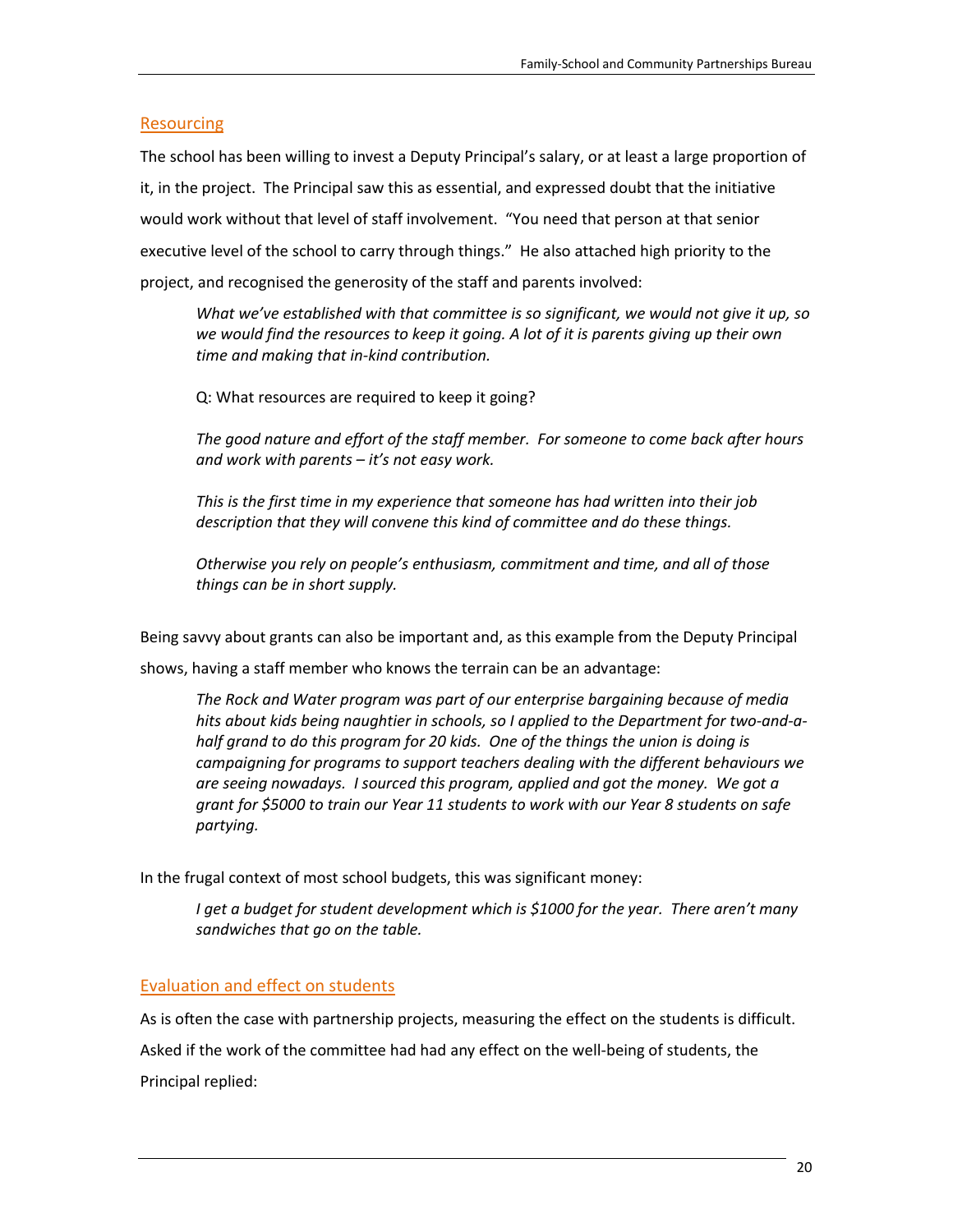## *It's really hard to measure that. My sense is yes, and it's beneficial.*

It was clear from the interviews that any benefits were unlikely to be quantifiable, given the nature of the project, its objectives and way of working. For example, the Principal had said that the committee's stand on teenage drinking strengthened his arm in warning the parents generally about alcohol consumption after the Head of the River rowing regatta. Even assuming this had led to a reduction in alcohol consumption by the students on that occasion, quantifying that effect and establishing a causal link to the Principal's and the committee's stand would be difficult, if not impossible, given the independent variables likely to affect such an outcome.

It is possible to think of other ways to measure the effects of the program, such as the number of parents involved and attendance at meetings, but these are distant proxies – if they are proxies at all – for effects on students, beyond the general and widely known effect that students usually do better when their parents are involved in their education.

The Principal's sense that the project is beneficial to the students is backed up by his preparedness to spend the best part of a Deputy Principal's salary on it and his determination – if push came to shove – to find some way of resourcing it if the existing funds were cut off. This falls short of quantified measurement of effects, but it is telling qualitative evidence that the project probably is beneficial in the way it was intended to be.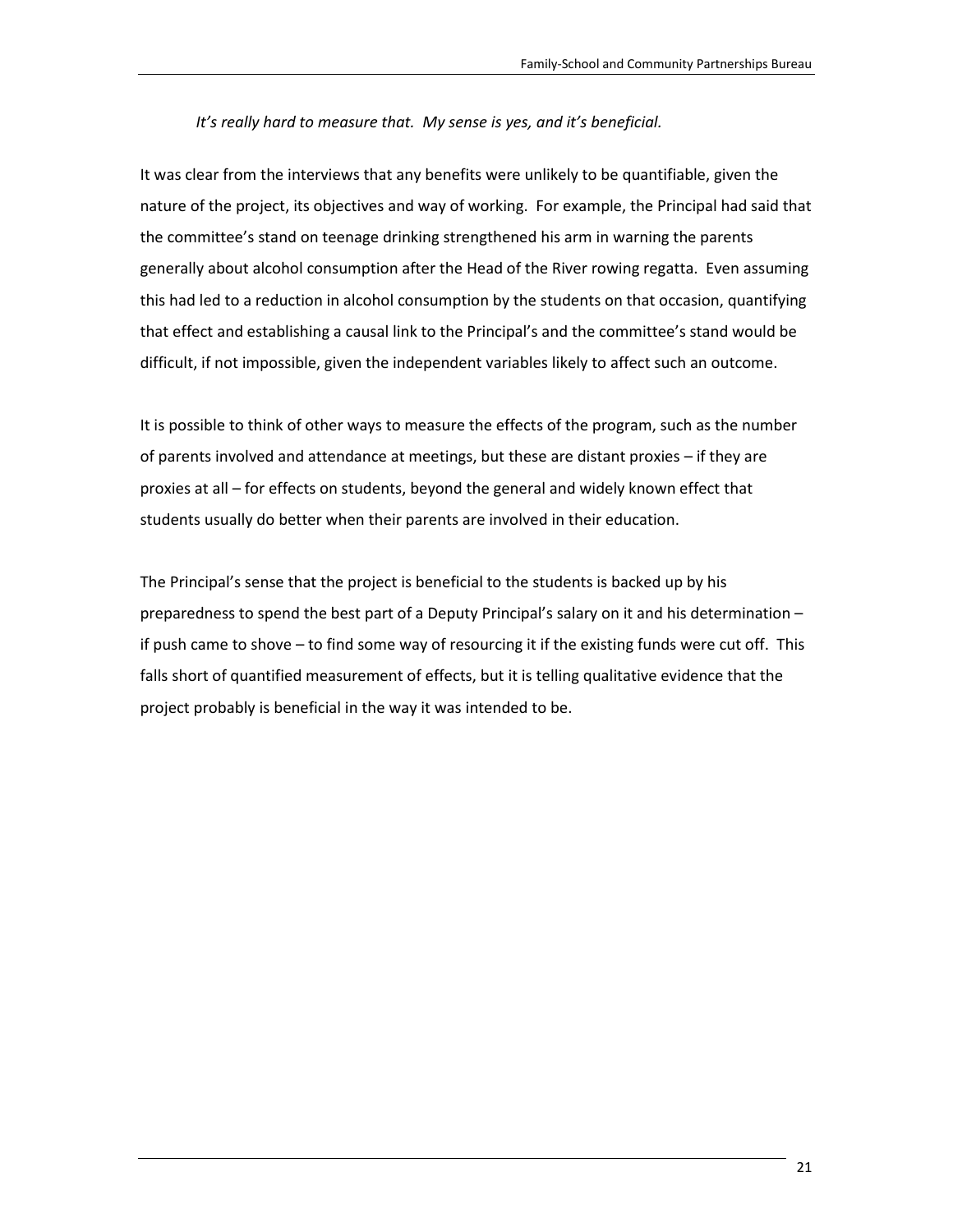## **Case 2: A program to bring parents into the classroom**

## The school

This is a Catholic primary school in an inner northern suburb of Perth that is being steadily gentrified. The school serves a middle-class demographic, and is growing rapidly. From an enrolment of just over 400 in 2005, it will reach about 700 over the next six years as a second stream of students is progressively introduced.

The Principal, staff and parents are concerned to ensure that this does not strain or dilute the culture of family-school partnership that has been developed by the current Principal and his predecessor over many years.

This school was a best-practice school in the 2005 research. Since then, the basic program has remained intact, but the application of the model has been broadened to include purchasing of classroom infrastructure as well as pedagogical programs.

## The project

The project has now been running for about eight years. It began when a Year 1 teacher was approached by a number of parents who wanted to assist in the classroom. Instead of simply inviting parents in to help in the usual way, the school ran a series of workshops to train parents in the specifics of how literacy and numeracy was being taught. From the parents who attended the workshops, volunteers were invited to come into the classroom and help teach these subjects.

When new pedagogical programs and materials were needed, the teachers made presentations to the P&F on the detailed content of the materials and put the case for acquiring them. It was on this basis that the P&F funded the purchase. When the materials arrived, demonstrations were arranged to bring parents up to speed with them. Workshops followed to show parents how to use these resources at home. The objective was to have consistency between what was being taught at school and the assistance children were getting at home.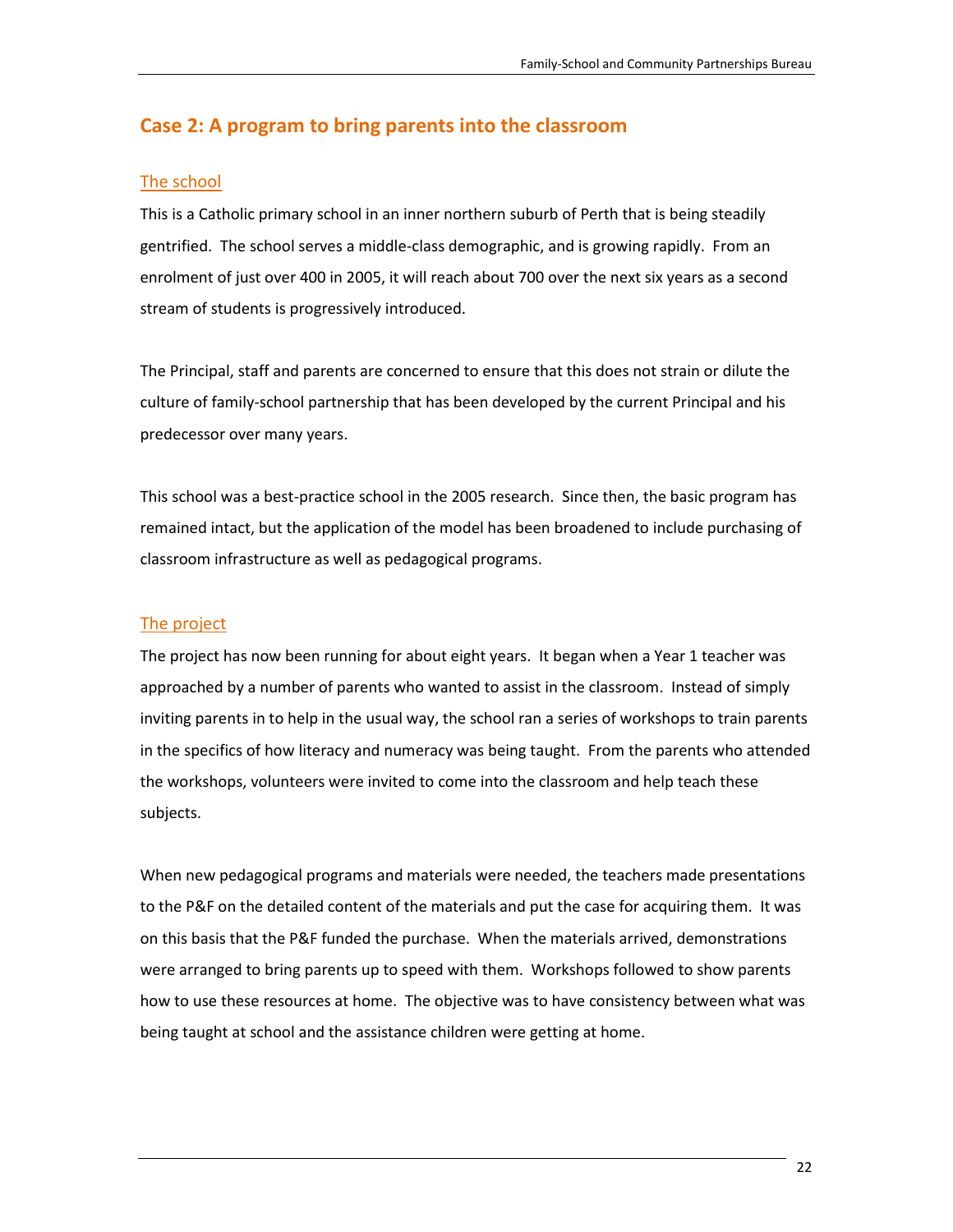These programs are still running. In addition, when new classroom infrastructure such as electronic whiteboards, were wanted by the staff, the same model was used: demonstrations were arranged for parents, the teaching staff put their case, the P&F agreed to purchase this equipment and follow-up demonstrations were given to parents to show how they were being used.

The effect has been to create a quite radical departure from the lay-parent/professional-teacher model of family-school relationships. While the parents respect the professional expertise of the teachers and do not seek to trespass on their professional prerogatives, they have been invited to acquire a level of expertise and involvement themselves, and have a say in the decisions about classroom activity, that goes well beyond simply being asked for money.

## Engagement

The high levels of parental engagement at this school – 450 parents turned up to a recent quiz night – is the fruit of more than a decade of pro-active outreach and openness, both symbolic and real, by two successive principals, both of whom are spoken of in the warmest terms by parents and staff.

This continuity of direction has been an important factor in maintaining parental engagement over a long time, particularly through the current sustained period of growth and change. The comment of one parent is illustrative:

*One of the great factors is that there has been [this principal] at the helm through this change, because it means there hasn't been someone else come in and go off at a completely different tangent.*

The attitude, accessibility and expectations of the Principal were also seen as essential. As another parent put it:

*It comes from [the principal] at the initial interview. One of the things he said to me was, we're a team. The parents work with the school. It was a very strong message.*

*[The principal] and a vice-principal are at every P&F meeting. The door is always open here [in the principal's office]. There is no "I must make an appointment". I can just rock up at the door. That accessibility is a big factor.*

*Problems are dealt with quickly and not allowed to fester. It comes back to communication.*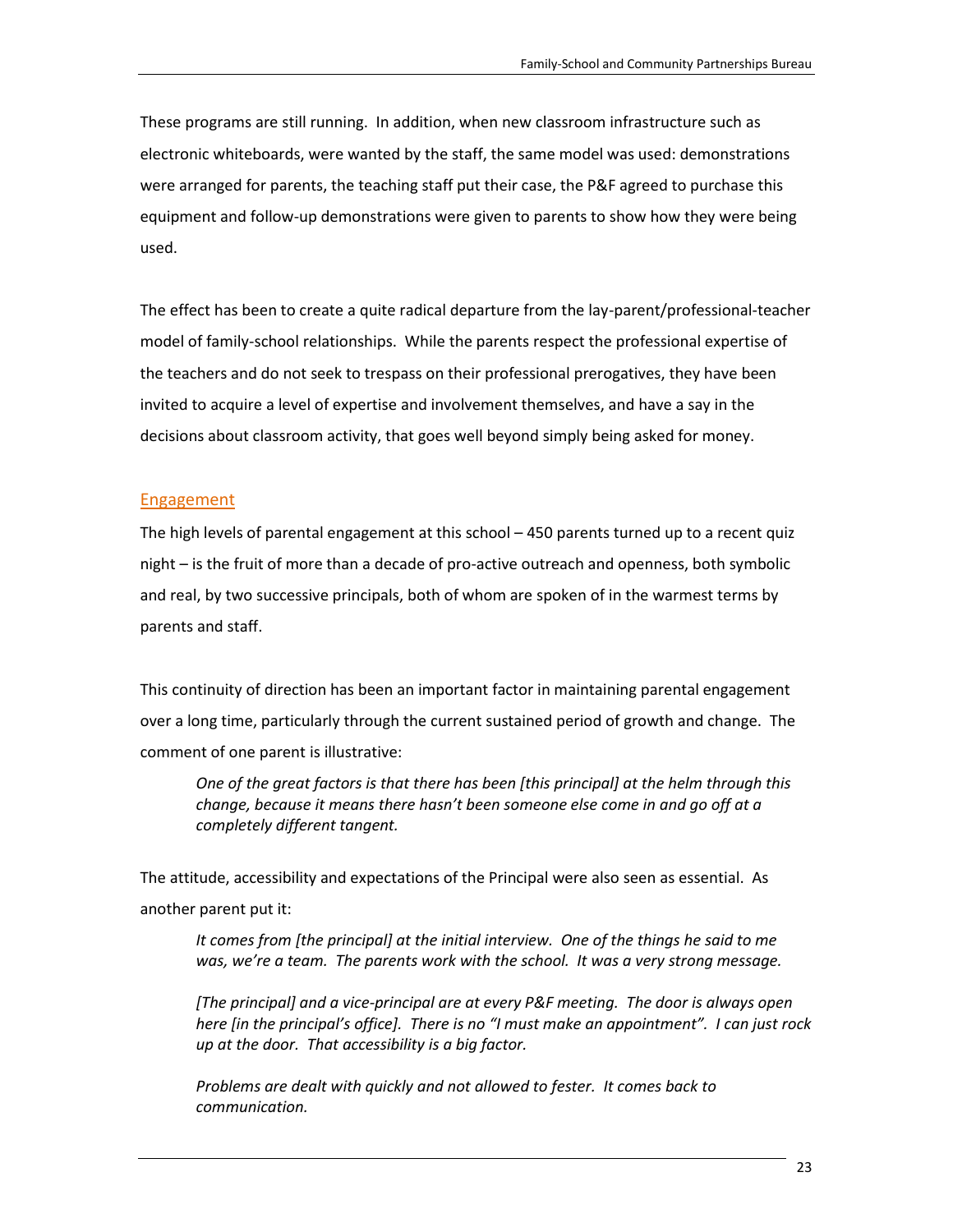*And we can see the APs and the principal at the drop of a hat.*

The bonds that have developed between staff and parents are many. A teacher said:

*I have a 20-year-old son who came here in Year 1, and I started my involvement as a parent. The school was very welcoming. It wasn't as if we felt like outsiders. I was then approached by the principal to run the uniform shop and to do some work in the classrooms. I became an assistant and while I was doing that, I did my teaching degree and then started teaching here.*

*My son got very sick and I was just gob-smacked by the support from everyone here. They cook for you. Everyone pulls together. It's just an amazing place.*

## A younger teacher said:

*Coming to this school was my saving grace. My first year of teaching (in another school) was quite negative with the dynamics of the school and the staff there. Coming here reaffirmed that I wanted to be a teacher and be involved in the community like this.*

The Principal spoke of the risks to this cohesiveness arising from the school's rapid growth:

*In six years' time we will be a very much bigger school. And it has always been an issue, how we will keep this community together. It's something we talk about all the time. You can easily lose it. We get families who no longer live anywhere near us. The P&F have worked really hard and we all pitch in to make sure that, as we've grown, the place doesn't feel any different as far as community is concerned.*

*We try to make our school as welcoming as we can. We open our school at 8.15 in the morning by saying, "Welcome everyone". We play music, the doors are open and parents feel that this is a place to come into. We're out there and we welcome parents in.*

There are also structures to keep parents involved. There is a P&F representative in every classroom involved in decision-making, in classroom assistance, in social activities and in encouraging other parents to participate. One parent described the effect:

*We came from interstate. It was that interaction with other parents, and that homeliness that makes you want to be part of it. And this school's like a big family. You have to pull your weight as part of the family to make the family work well.*

## Sustainability

Continuity of leadership, a welcoming and open culture exemplified by opening the doors to everyone at 8.15am and having the Principal and staff go out into the yard and actively invite parents inside, the creating and living out of expectations, structural arrangements such as a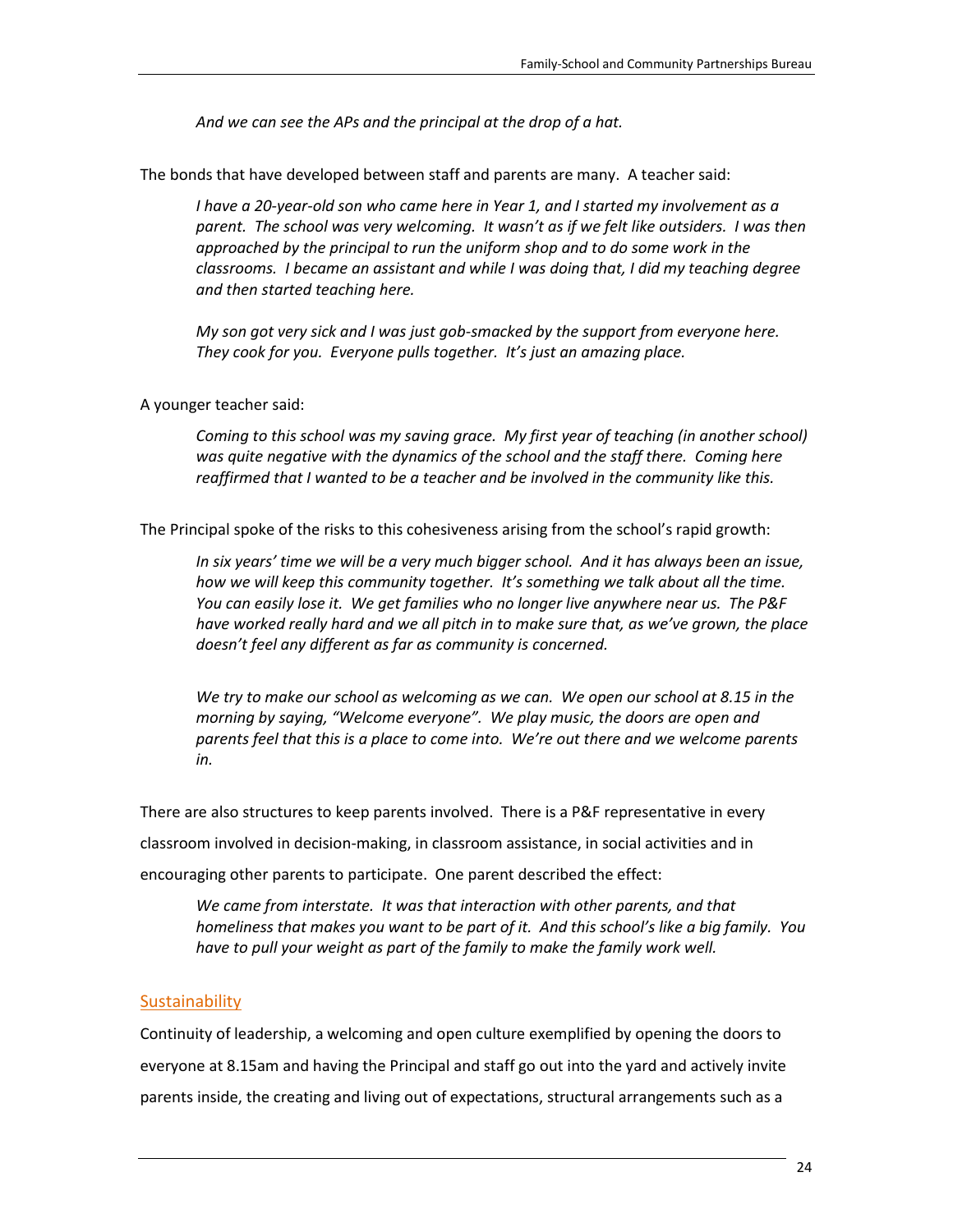P&F rep in every classroom: all these contribute to the sustainability of this partnership over more than eight years.

The teachers who initiated it have gone, but the program lives on and has grown.

Part of it is the way teachers are recruited. The Principal said:

*When we employ teachers, one of the main questions we ask is, how do they relate to parents, how do they interact? It's absolutely critical. If we heard that they were uncomfortable having parents in the classroom, we wouldn't think about employing them.*

*We have some PD to help the teachers deal with challenging parents. That's just a little thing but it's part of the culture.*

And the structures of the P&F are also an important factor, as a parent explained:

*We have a network we can call on. We set up class reps (from the P&F) and we bring them together and talk about our expectations that they are a two-way conduit, so that information comes from the parent body via them to us (P&F committee) and information comes from us via them to the parent body.* 

*There is also an unwritten expectation from the parents that the class rep will do some pastoral care work. We have a Year 1 teacher leaving, so the class rep is organising a gift and a farewell.*

There are also other ways of sustaining interest and involvement:

*With the numeracy workshops, even the weekly maths quiz that goes home, the questions are about things we as parents have been involved in, and if you get it right you go into a pool and get a prize. Those little things get the children interacting with the parents and the parents interacting with the school.*

## Resourcing

The Principal:

*We resource it by investing staff time, and we are fortunate in having the expertise here. We use that expertise to train our parents up.* 

*Originally the focus for the workshop was literacy and numeracy. The focus has now changed, and the P&F still resource our classrooms, but on top of that a whole lot of new needs have come as we've grown. There was no air conditioning. And with IT, there were no interactive whiteboards, which is a really important teaching tool. The P&F have taken on both. We wouldn't be able to do it without them.*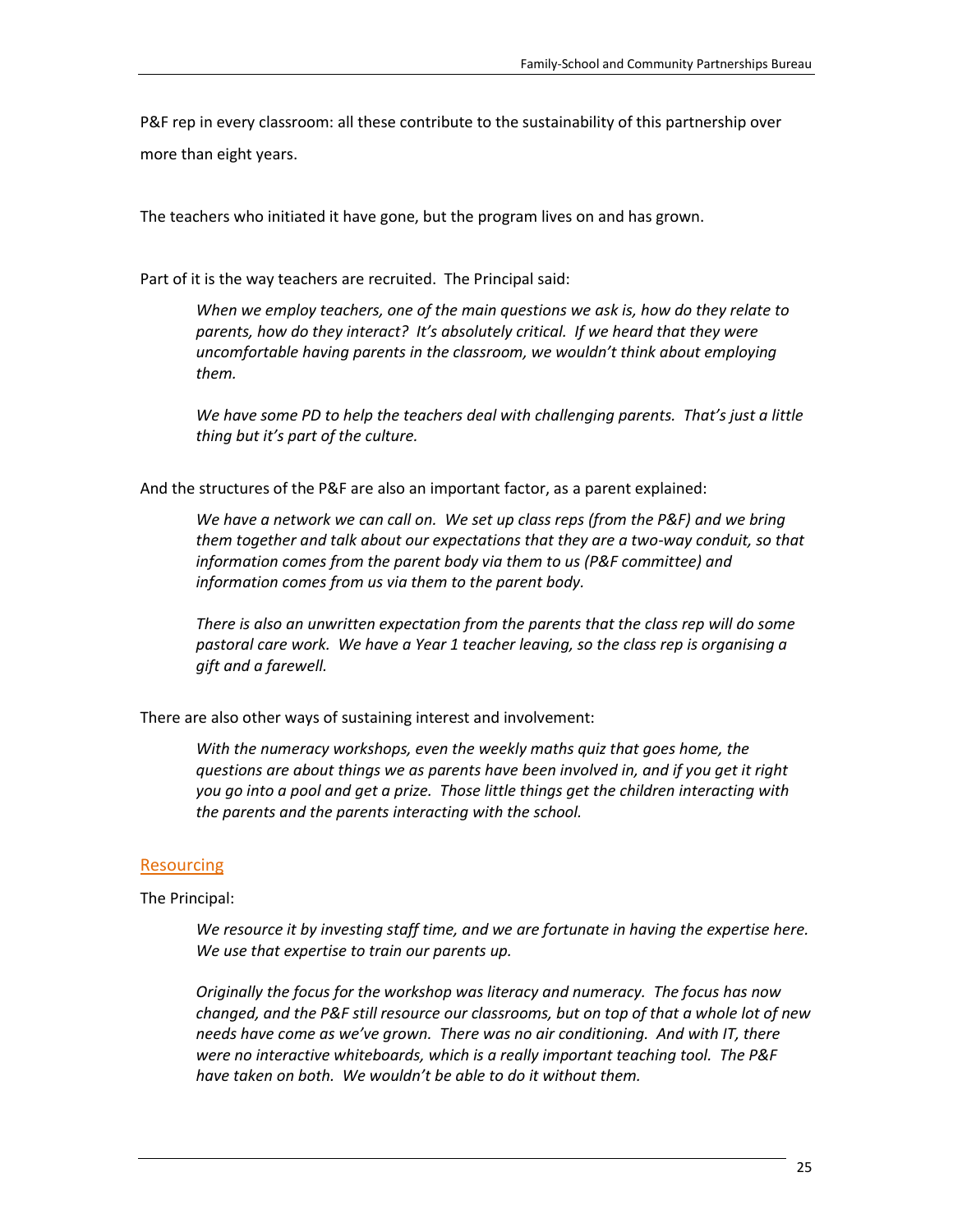Teacher:

*Yes, but it wasn't just a matter of saying, this is what we need. There were displays, and every morning when the parents came into the classroom the children would do something on the whiteboards and the parents can touch them and do the things. So it is part of their lives as well. It's not just the P&F saying this is what we're doing. It was a consultative thing.*

It can be seen that the resourcing is embedded in the way the school is run.

## Evaluation and effect on students

Data are kept on the number of workshops run, the number of parents who attend, and how many parent helpers come along to work in the classroom.

Data are also kept on student performance in state and national testing of literacy and numeracy skills as well as from specific programs: Raising Achievement in Schools (RAISe), preprimary testing (PIPS), and a numeracy equivalent of Reading Recovery.

All data can be compared on a pre-program and post-program basis if required, as well as longitudinally for each cohort of students at different Year levels.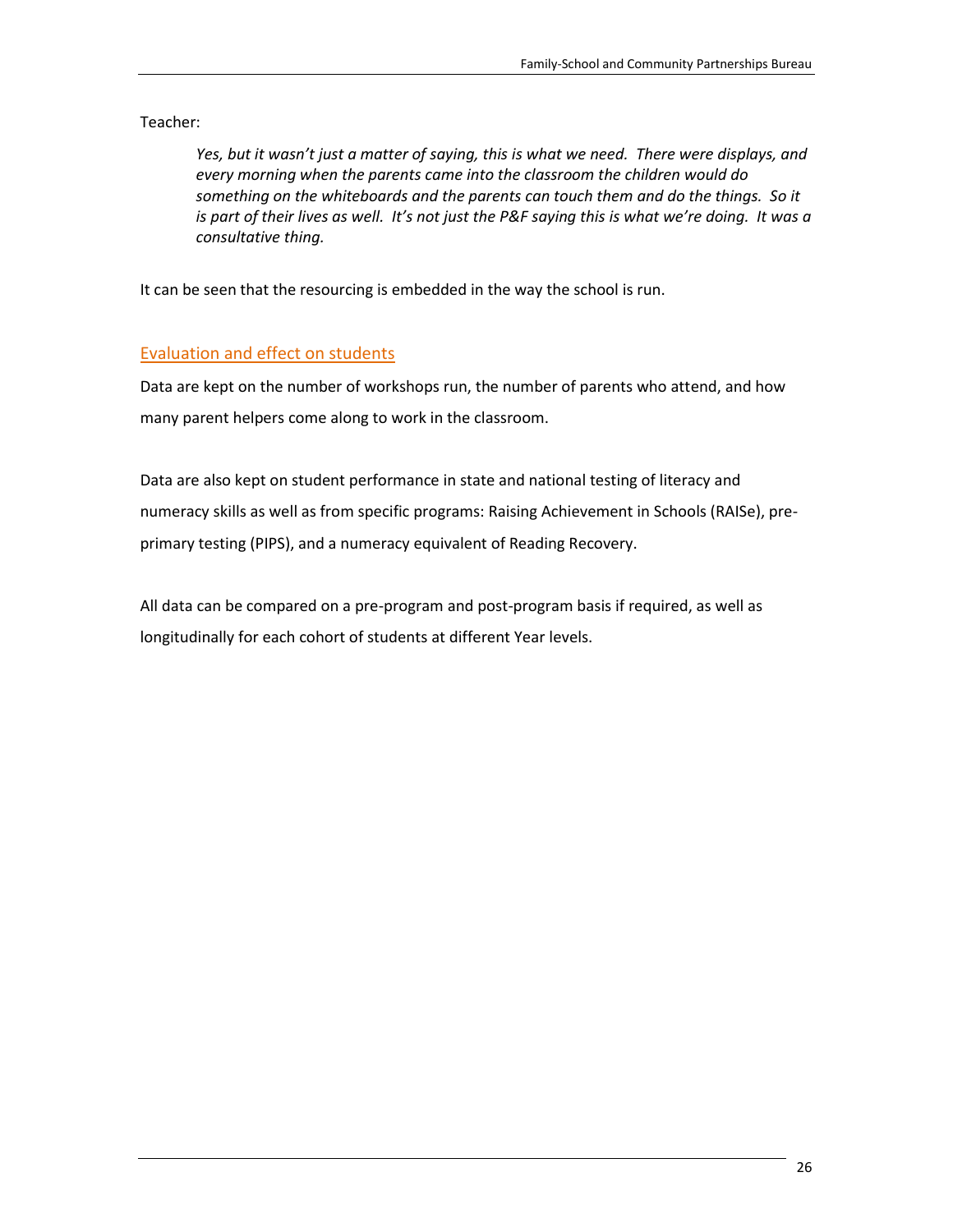## **Case 3: An outreach program for multi-cultural parents**

## The school

This is a Government primary school of 215 students in a high-density south-western suburb of Sydney with about 90% of people coming from non-English-speaking backgrounds, mainly the Middle East, Asia and the Pacific. About 47% of the families are Arabic and about 46% Vietnamese. The next biggest group is from the Pacific Islands, and there is a growing number of families from Africa, along with students from India and Pakistan.

This was a best-practice school in the 2005 study and even though the principal who founded the partnerships program has retired, the program has been maintained and remains healthy.

## The project

The project began in 2004 when the Parents' Association was re-formed with an emphasis on including Asian and Middle Eastern parents by holding weekly meetings in Arabic and Vietnamese.

A play group was started, to encourage parents to bring their pre-school children to the school, and a bigger transition-to-school program was set up, beginning in Term 3 of the year before the child started school and continuing through Term 4.

There were bilingual workshops for parents on topics requested by them -- parenting, road safety, bullying – and parent excursions to places such as the Powerhouse Museum so they could experience the kind of educational activities their children were having.

Since then, the project has developed so that the play group has now been handed over from the teaching staff to a group of mothers, who run it. The transition program still operates. The local TAFE has been engaged to come in and run English-language classes for parents, and a number of mother come in each day to help in the school. One prepares healthy lunches for the students; another helps with computer classes, reading and Scripture. The P&C arranged for Halal food to be available in the canteen.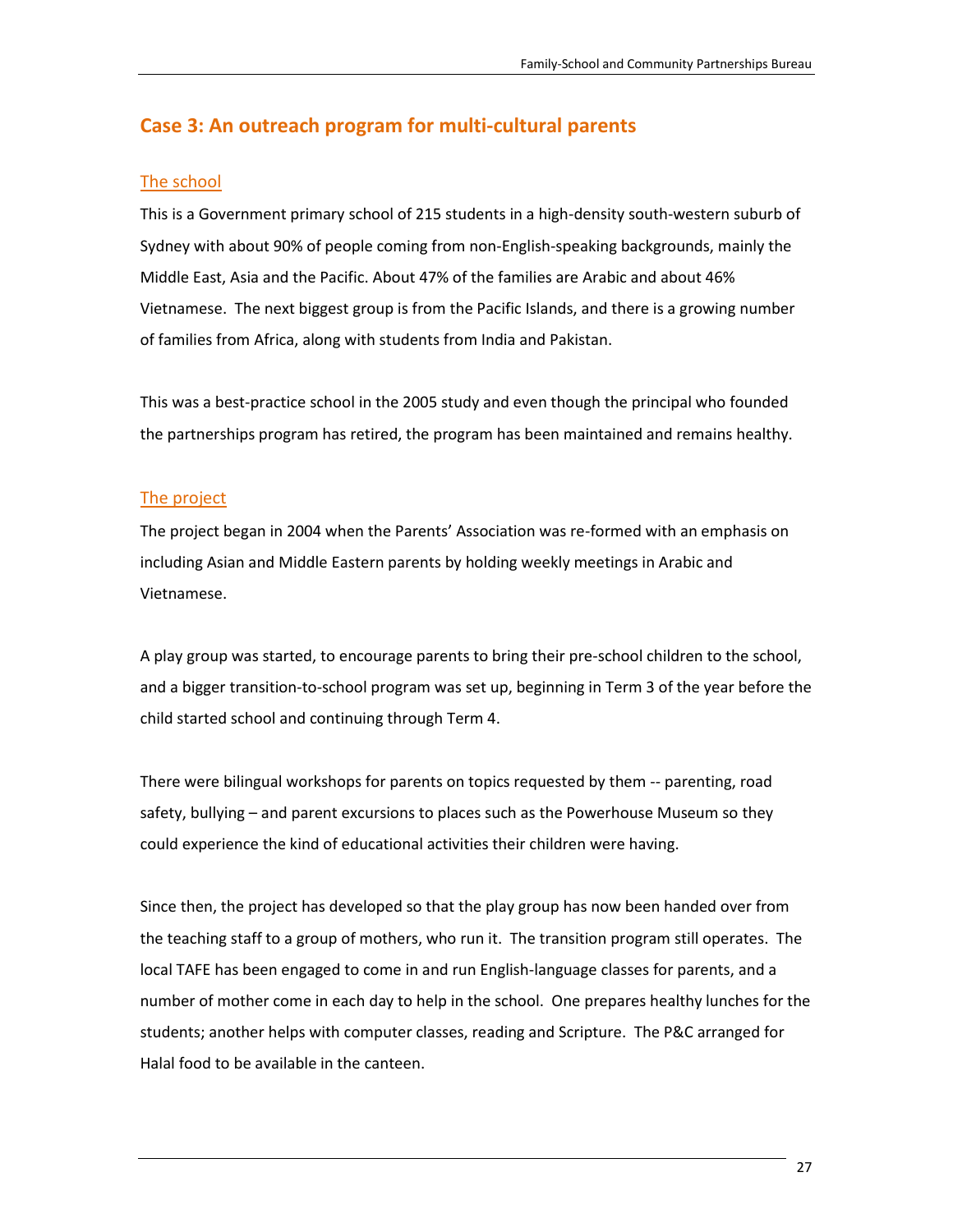There Arabic and Vietnamese community meetings continue and have developed into networks of parents from these communities.

## Engagement

The level of parental engagement at this school has risen greatly in the four years the program has been running. However, this had not come easily. The previous principal had to bring about substantial cultural change in the staffroom to persuade the teaching staff of the benefits of giving parents a voice. She also appointed a staff member to be responsible for making the project work. This staff member is still responsible for the project.

The new principal embraced the parent-empowerment culture. With a long career in specialneeds schools, he described himself as "a people person" and said he had always placed a heavy emphasis on community engagement. He also looked for ways of engaging parents on their own terms, and of engaging the wider community.

*I get out every morning and afternoon in the yard and talk to the parents. The parents come and sit with the kids until the bell goes and they're here about half an hour before the bell in the afternoon, so I just go out and have a yarn with them.*

*I learned that Arabic and Asian people don't like to make eye contact, and that there is this "authority figure" attitude. I walk around and say hello and after a while they learn I'm going to say hello regardless. That breaks the ice.*

However, cultural barriers are not easily surmounted. Getting a broad range of parents to be active in the P&C has not been achieved, but the school has found other ways to reach out successfully.

Q: Are there parents involved who are not in the P&C?

*No. That's the dilemma. The Arabic women, a lot of them have got a tribe of kids. That's the culture. The more worldly among the Muslim community do get involved in the wider world.*

Q: Is there some way of reaching out to those people?

*I think this program has done that. The Arabic community language teacher has a weekly hour in which she gets on the phone if there's a problem with attendance or fees or the child turning up dirty or something. I'll write down what I want to say and she'll say it. That's developed a really good conduit between the mums and me and the school in general.*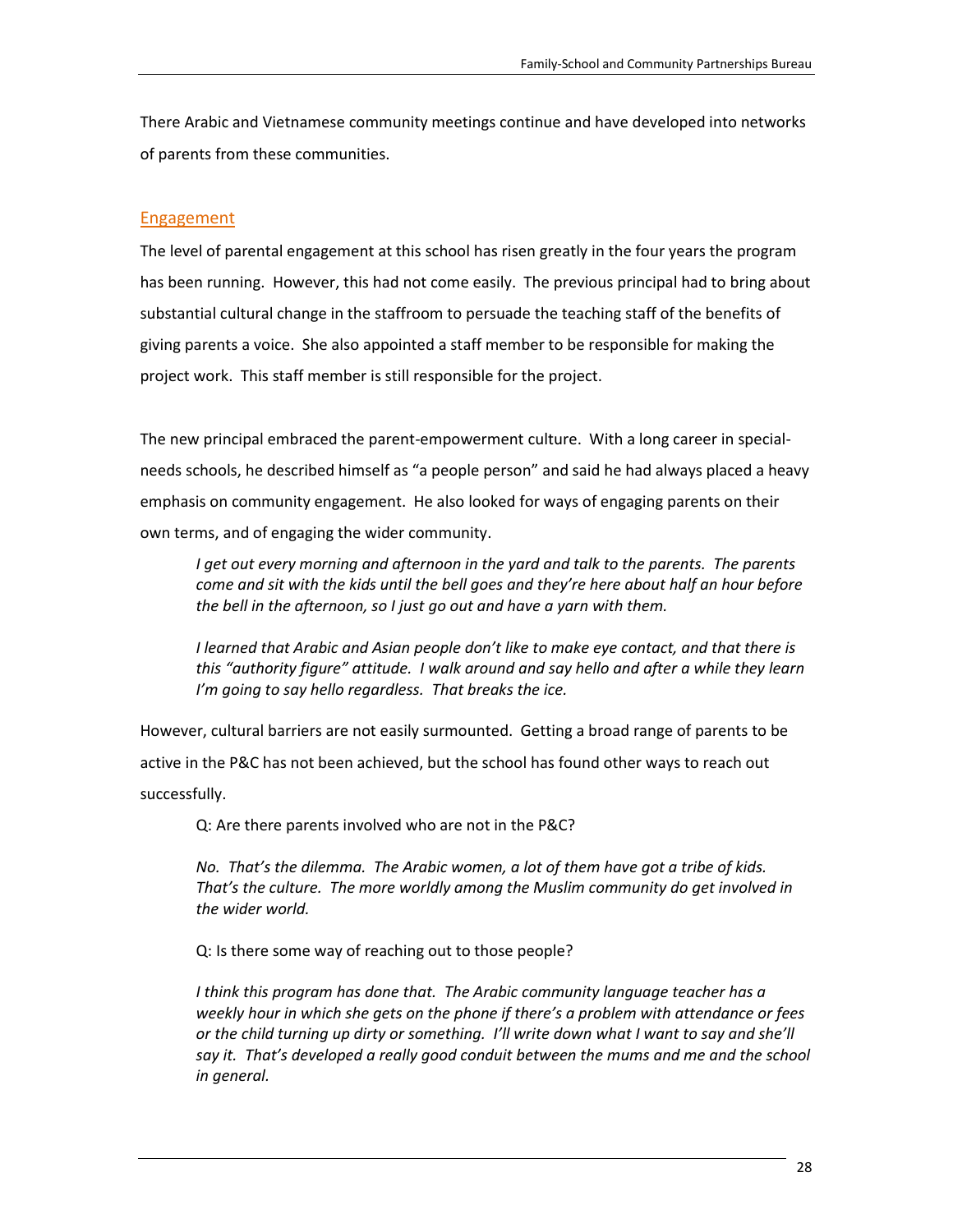*A lot of the people in this district are uneducated even in Arabic, so we put stuff in the newsletter in Arabic but they can't read that, so she teaches the kids what she's written.*

The Vietnamese community presented different challenges:

*They are quite highly educated and they are hothouses for children: paying for tutors after school and at weekends. But the parents disengage from the school unless you make them, and Mrs [a teacher of Asian ethnicity] is very good at that. She'll front them. She'll say, "You must come along and do this. This is what we do at school in Australia." Because the Asian parents will drop their kids off and then go to work, mostly in the piecework clothing industry.*

*The Arabic women come along to their language session because that is their community session and they bring Thermoses of that very strong coffee, and they really enjoy it. The Vietnamese people – you only get them along once a month and then you have to get them into a meeting that has purpose. They're all looking at their watches and if it goes more than 45 minutes they're gone because they've got to get to work.*

Q: So you have to get people here on their own terms?

*Yes. I thought the TAFE language program would do that, and it has, to a point. We get about 10 from each language group. So, little steps.*

The Principal was also looking for ways to engage the wider community:

*There are a lot of older people living around here and I'm looking at getting them in to work with our language teachers as readers or just telling stories to the kids. Every Arabic kid has to do the Arabic language program and every Vietnamese kid has to do Vietnamese. So the older people might just like to tell historical stories, or myths and legends.*

The staff member responsible for the project also spoke insightfully about how to engage

parents from different ethnic and cultural backgrounds, and equip them to be involved in the classroom:

*We have provided training. That was the whole idea of the workshops. We want the community to help in the classroom, and we realised we needed to provide some training to enable them to feel more confident.*

*We surveyed the communities about it and we chose our workshops topics based on what they told us. Mostly they wanted to know, how did the children learn? So we told them about the different programs, the early interventions, the early reading skills, how they start learning to count.*

*We had to run a workshop on [arithmetical] division for the Vietnamese parents because they had learnt to do division very differently and that was an area they wanted to be updated on.*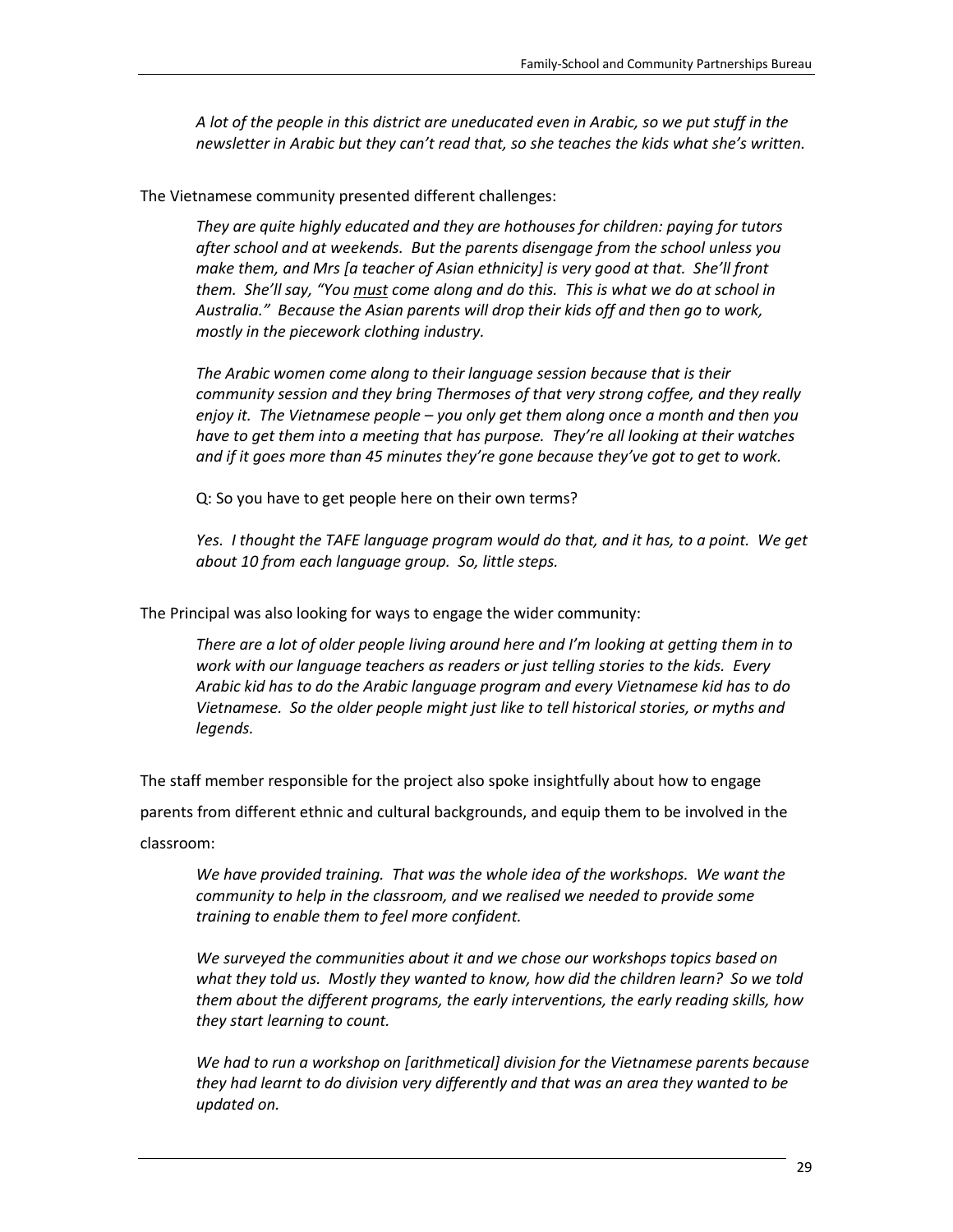*The average number of enrolments [in the workshops] is about 12 to 15, which is pretty good for a small school. Depending on the topic, you might get more from one community or another. For example, when we ran one on accelerated learning, they were predominantly Vietnamese because they push on the academic side for the children.*

Being sensitive to cultural differences was also important:

*Trying to bring the two communities together has not always been successful. I think it's because of the cultural differences. They started off well, and I thought that when they got to know each other's cultures a bit more, they would be more comfortable. But it didn't turn out that way. So for some workshops we make it combined, for instance one on raising the bilingual child, but otherwise we run separate workshops.*

For the parents, the opportunity to be near their children, and to be able to do something to

help in their education were two big incentives:

*I like to be close to my son, who is now at school, and my daughter is 3. She's around, playing sports with the other kids. She gets to do Art classes, goes to [the assistant principal's] room, does computers. The school's happy to have her here as long as I keep an eye on her.*

*It's a good idea, that transition program. I really liked it. It teaches the parents things like how to hold the pencil properly so they can help their child at home. I thought I was doing everything right at home, but apparently I wasn't.* 

*I enjoy cooking. And I volunteered so I could make home-cooked meals for my son and he's not eating all these processed foods. And I thought that instead of making it for him only, I'll make it for the whole school. I do Caesar salads for recess, and they are paying attention more. They're not too sleepy or aggressive after recess.*

\* \* \*

*I love being around my children and it's a small school and I got to know the principal and she was really nice and she helped me get on to the panel for choosing teachers. You do a course and you can be approved to sit on the selection panel. I love being in the classrooms and helping the children.* 

## **Sustainability**

Having a new principal who embraced the partnership project and the ideals it stood for was obviously crucial. He kept the staff member who is responsible for the program in her position. This staff member had become widely liked, trusted and respected by parents from all ethnic backgrounds. The continuity that came from keeping her in the job was important.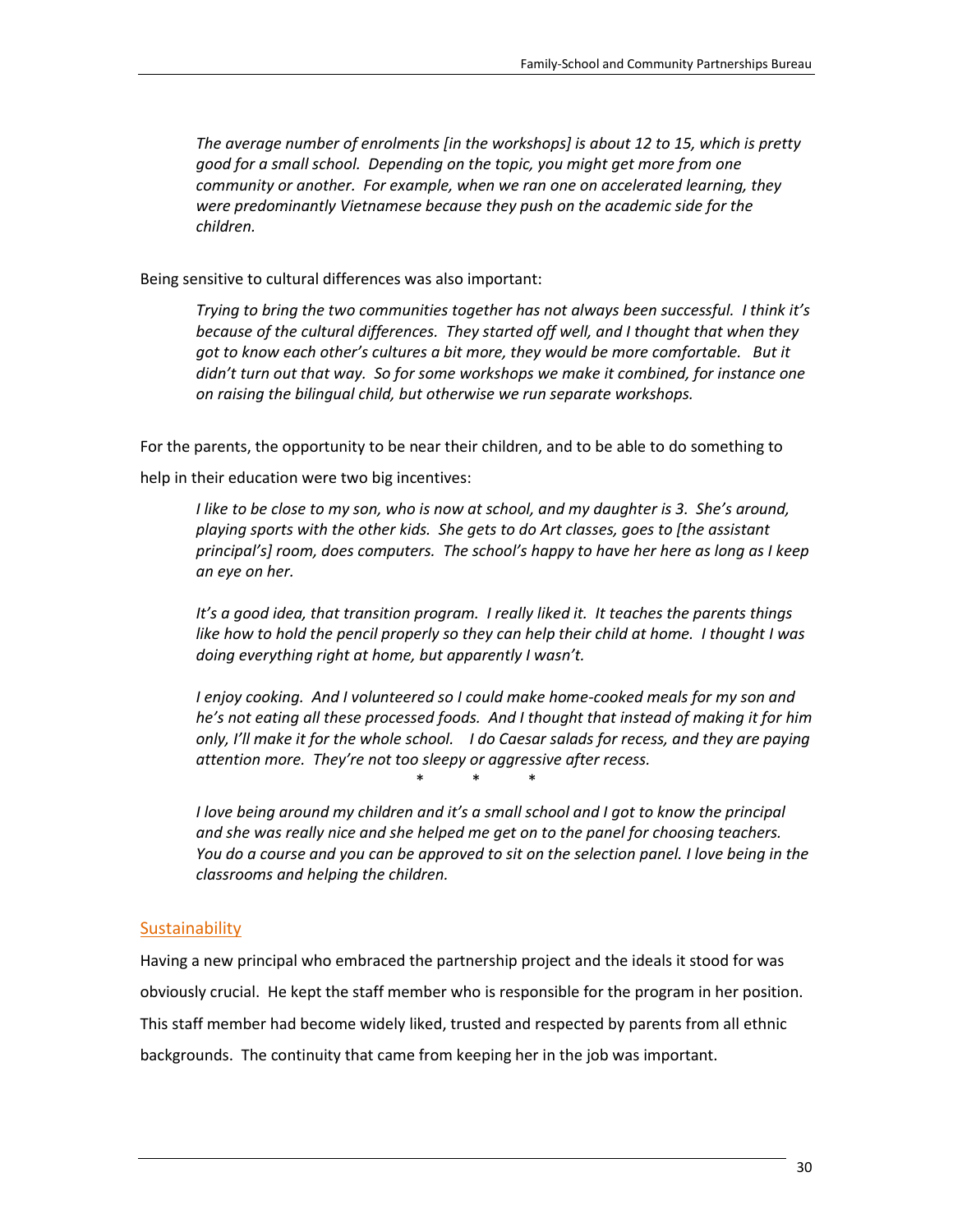This staff member explained how the project had been sustained:

*I timetable myself in for a certain time for the play groups so I can still co-ordinate it, but the play group is now run totally independently by a parent. I just organise the program and make sure the activities and story books are available. So I still plan it, but I then hand it over to her and she runs it.*

Being able to engage committed parents who were in turn trusted by their own communities was another important factor in the sustainability of the program. This was especially true of the Arabic community, whose women did not always find it easy to mix in the wider world.

*The parents – she's an Arabic parent – are very happy with her. She is a very charismatic person and she taps into the community very well.* 

Having programs that met the needs of the parents – the workshops, language classes, the opportunity to be near their children – was another vital factor in this program's continuity.

The school has been energetic and imaginative in reaching out to parents and telling them what was going on.

*When we were organising the kinder transition, we got parents to take flyers around to the doctors' surgeries, to shopping centres, asking shop owners to put them in their windows.*

*The play group was the original project that we started with. That was because 60% of the children who were then enrolling in kinder had never been to pre-school. So they came to school with no English, no social skills. And we were trying to promote the number of enrolments.* 

*We started with about 12 parents, and used to run it once a week. Now we are running it twice a week, two hours each, and there are about 20 to 25 parents.*

*We have some parents who come from way out of our area.*

*We have kept it running at a social level, sharing cultures, sharing traditions. So we ask them to bring their own food and we share that at the end of each session. That is how we have tried to build the community.*

And being responsive and pro-active:

*It is important to know what the parents want, because they only come to these sessions if they get something out of it.*

*So just dialogue, communication, and we have surveys from time to time.*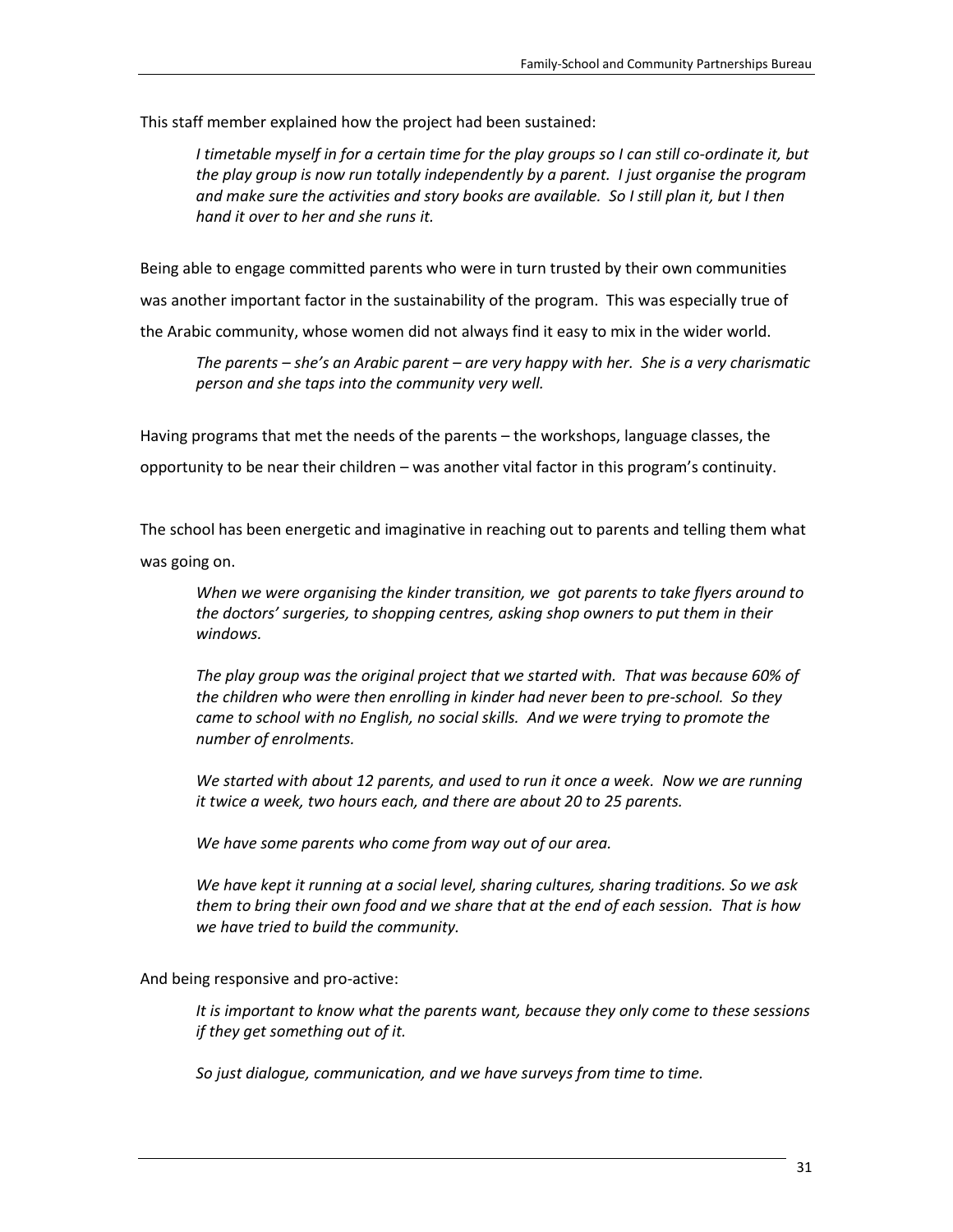*Anything that comes up with curriculum, any initiative we are taking, we always run the workshops immediately.*

A parent recognised the importance of the principals in sustaining the project:

*The principals have been fantastic. [Previous principal] wanted to make a go of having the community involved, and then [present principal] comes in and he's really community-based and you have to be that sort of person. You have to love community. It is a major thing to have a principal you can go to, communicate with. Imagine having a sour-puss!*

She also recognised the need for a small core of committed parents, and in suburbs of economic

disadvantage such as this, that was complicated by welfare rules:

*I'm trying to get more parents involved. If we get more numbers in here for play group, we can go to the Government and ask for a pre-school and get more people involved.*

*You need people who want to be around their kids.* 

*It's difficult because we're in a high-unemployment area and you have Centrelink pushing parents to find work.*

*We have one man who comes to P&C meetings and brings his daughter to play group. If I can grab him, then it'll bring in more men.*

## **Resourcing**

The school has continued to resource the staff member's position to ensure the project continues, and also pays for a teacher's aide and a teacher's relief time to run the transition program. Otherwise resources are scarce and some activities, such as the excursions, have had to be cut. The Principal estimated that to continue the project in its original form, with the excursions and child-minding, would cost about \$10,000 extra a year.

*Once the funding for [the 2005] program finished, we applied for Departmental funding under FICT, a community program. It was to provide for parent excursions, parent training courses both in English and in social understanding, because the women in particular are very isolated. We didn't get the money, so that made life difficult and we had to find other ways*

*We didn't do the trip to Sydney, but there was an Arabic art exhibition in the Art Gallery and we have an art teacher here and she got the kids to do art and then we had an excursion for the kids and invited the parents along.* 

*I also organised the TAFE to come in and give free English classes. We have it for Arabic and Vietnamese. We get about 20 to those. We had to organise child-minding and*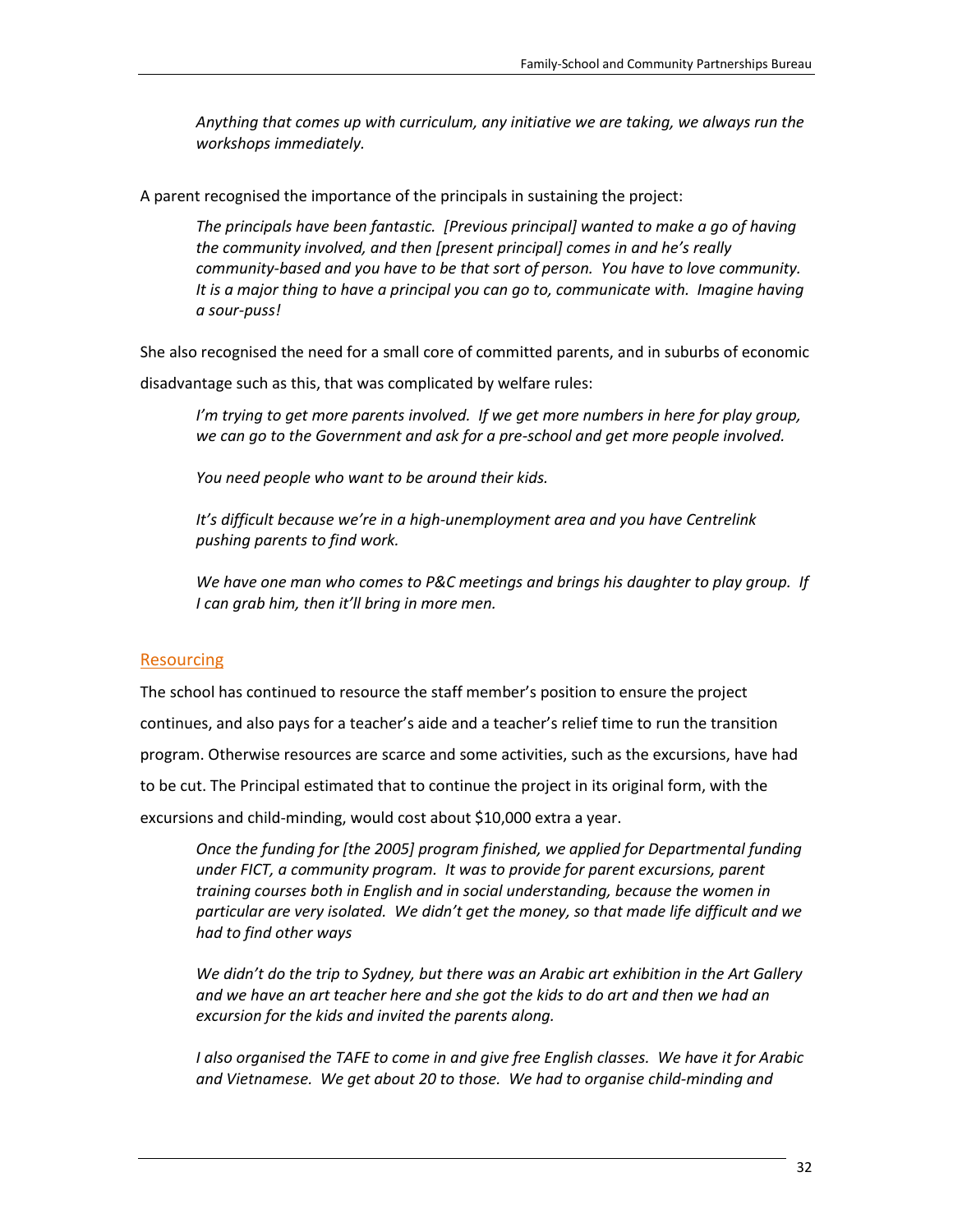*because we couldn't afford it, one parent a week looks after the little kids for a couple of hours.*

Q: How much would you need to resource these activities properly?

*We applied for \$2000 for parent trip into Sydney and the training to go with it. For the child-minding we'd need a couple of hundred dollars a week over 40 weeks, so that's \$8000. So probably \$10,000 a year. That's a lot of money to us.*

This amount was provided to the school by the Commonwealth as part of the 2005 research project. When that money ran out, the project had to be cut back in the way the Principal described.

One of the parents has ambitions to set up a pre-school alongside the play group, so the children will go from play group to pre-school to school, but this will need more money:

*What I envisage for this school, from the play group, is to have a pre-school here, so the play group and the pre-school would be as one.* 

Q: Are the kids who go to play group better prepared for school than those who don't?

*Yes. I saw them yesterday at transition. To be honest, my students had already done the throwing into hoops and the cutting and the drawing and the tracing of the names.* 

## Evaluation and effect on students

The Principal evaluated the play group by the number of parents involved. It was going strongly. Asked about the effects of the play group and transition program, he said he had evidence that the children who came through the play group were doing better on the Year 3 standardised tests than children who had not come through the play group.

He evaluated the language groups by tracking the numbers of parents involved and the numbers who went on to get jobs, where that was their ambition:

*Most of the Arabic women aren't concerned about getting jobs because it's not their culture. But the Vietnamese or more worldly Arabic women are coming to get jobs.*

The network meetings were evaluated by the numbers attending. The staff member responsible said:

*The attendance is like a yo-yo. Network meetings – the Arabic ones have gone from about 5 to about 12 to about 15. Average about 8 each week, and not always the same*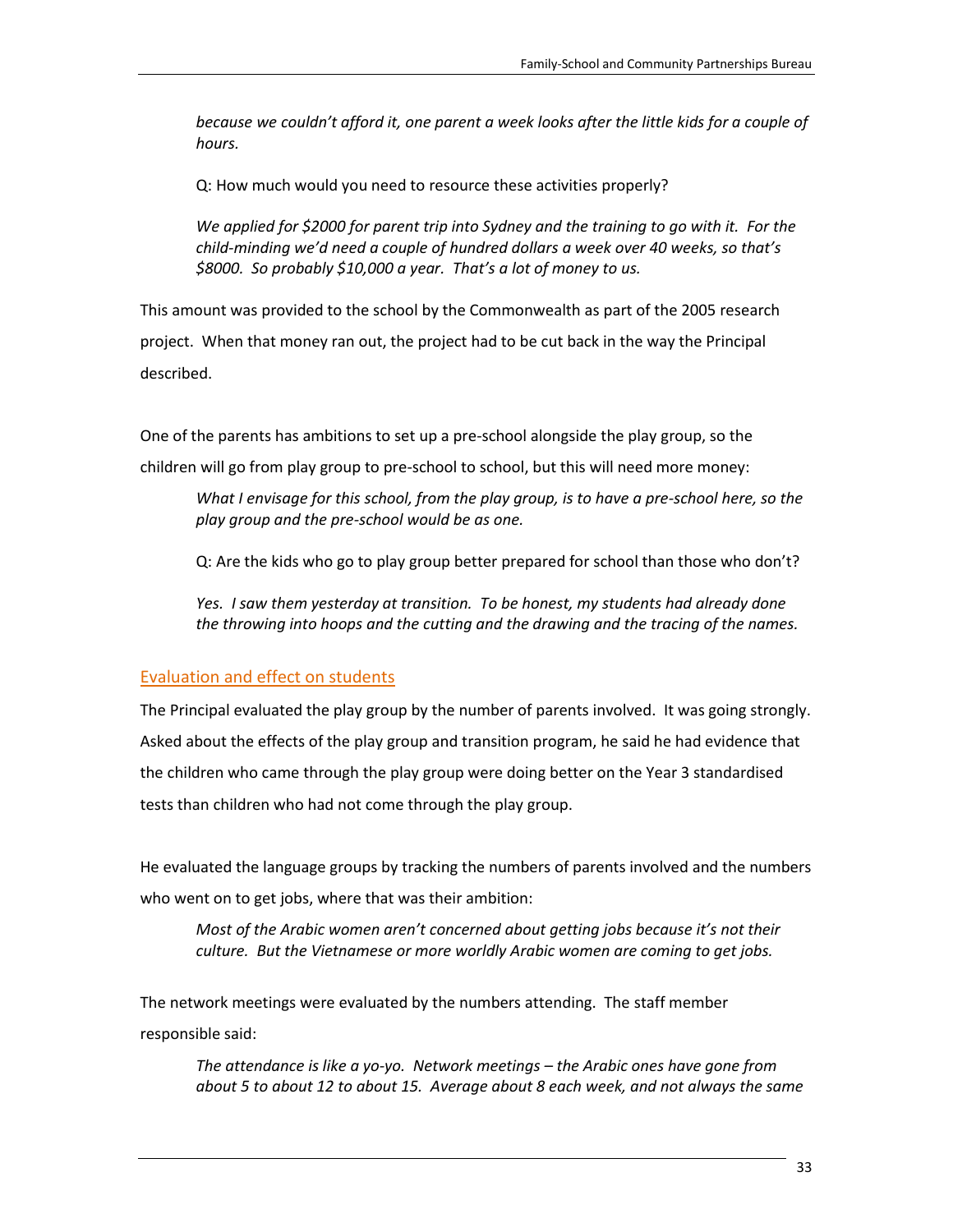*ones. We have been able to tap into the new ones. The Vietnamese it's always the same and there are about 10 of them.*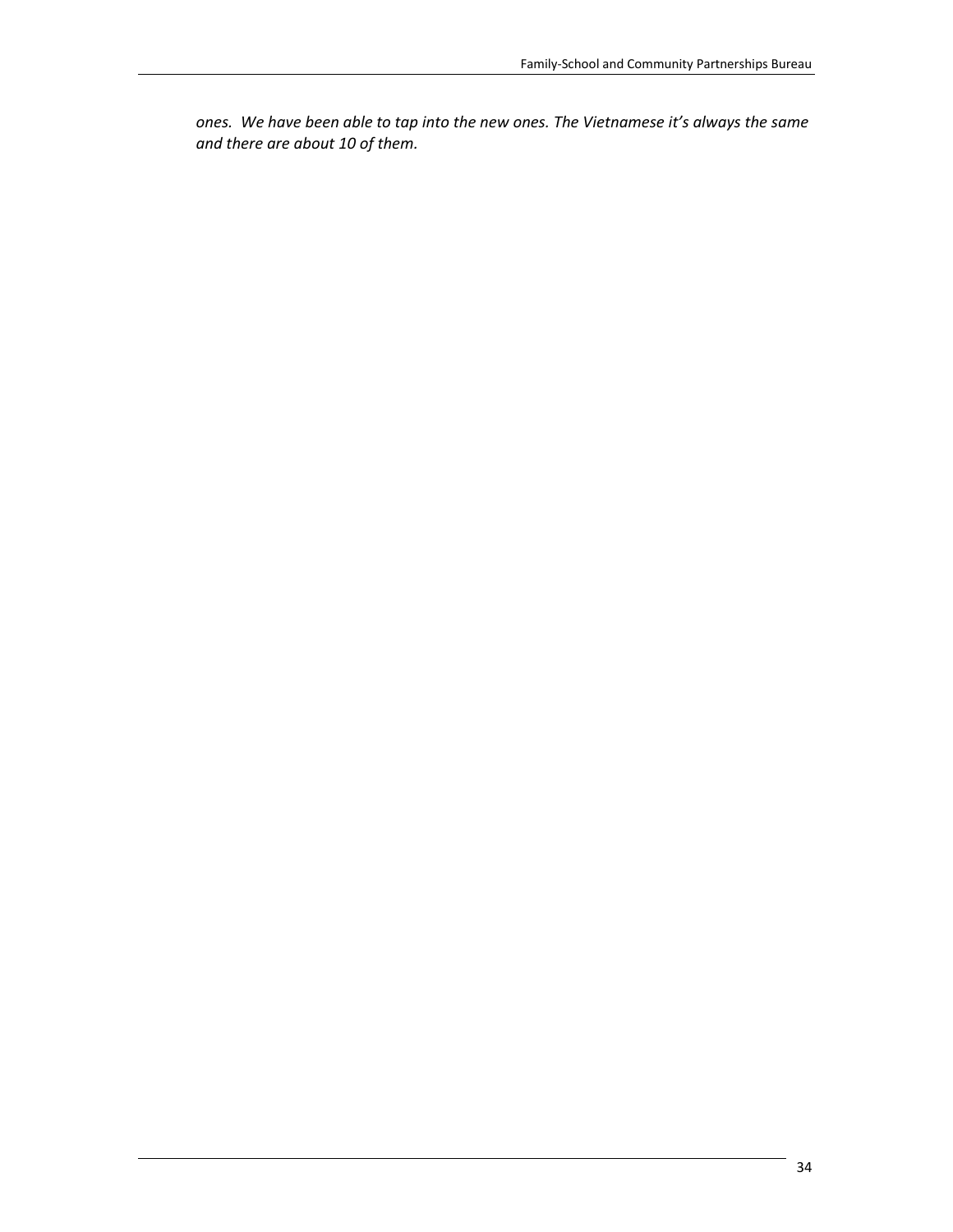## **Case study 4: Broadening a parent body to include new arrivals**

## The school

This Catholic primary school serves a lower socio-economic population in the outer western suburbs of Sydney. About 60% of students are from non-English-speaking backgrounds, and an influx of Sudanese immigrants is increasing the diversity of the school community. Other major ethnic groups are Filipino, Chinese, Indian and Maltese.

## The project

The project consisted of rebuilding the entire structure by which parents were involved in school life. For generations there had been a fathers' club and a mothers' club. One of our respondents said her father had been in the father's club. These clubs were fixed in a bygone age: State of Origin Rugby League nights, father-and-son camping trips for the men; social and Mother's Day events for the women.

Mothers and fathers didn't mix at these groups. A single mother had been unable to take her son on the camping trip; immigrant fathers with no knowledge of Rugby League had little incentive to attend State-of-Origin nights. Many women felt excluded from the social events. The clubs' focus was on fund-raising. This further excluded the many families who had limited means. Parents now active in the school tell how it was:

*The Mothers' and Fathers' Club had been around for a long time. My father was a member. It was old-fashioned. It didn't change with the times.*

*I'm from an Asian background. I've been at the school 10 years and it's taken me this long to feel a part of the family because of the way it was. And there were very few Asians when I started. I can see where the Sudanese are coming from.*

*\* \* \**

*A his and hers thing. You never came together as mums and dads.*

## Engagement

There is a core of parents who now run the project. A staff member of more than 20 years' standing, whose main role was pastoral care and outreach to parents, was let go by the school for financial reasons. Yet her commitment is such that she still is involved unofficially in the background and in touch with the parents, who hope that one day she will come back.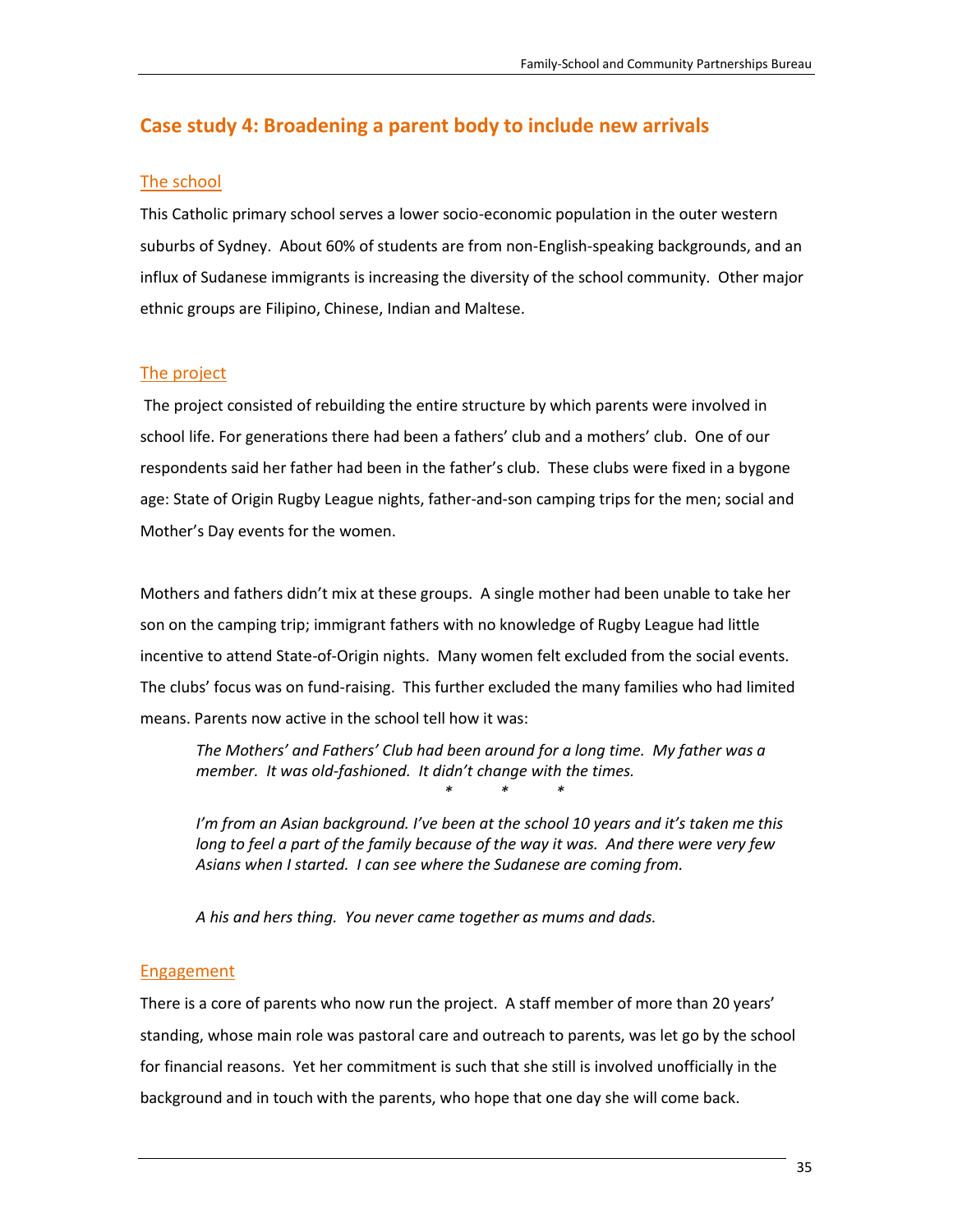The re-structuring of the parent groups started with morning teas for parents at the pre-school. Mothers and fathers come every Wednesday, and between 15 and 25 families turn up. Food has been a powerful agent in drawing people together. So has been the shifting of the focus away from fund-raising, with a new focus on providing information to parents:

*It took 12 months to build up to the change. We had fathers coming who hadn't been involved in the fathers' club.*

*We started a morning tea with parents at the pre-school. We started out fortnightly and now it's every Wednesday. We provide activities and craft and singing and nursery rhymes, stories and a play time. It's got the parents involved with the children and children involved with each other.*

*There isn't a lot of money in this area. We have reduced the amount of fund-raising so people don't feel they have their hands in their pockets all the time.* 

*We've had a lot of mums come to that who would never go to any mothers' club meeting. We've had the Sudanese mothers turning up.*

Food is a great thing. We had a family fun day and the different communities all turned *up with food. There was a whole table-full. We had over 700 people.*

*We put as much information out in the newsletter as we possibly could. Sometimes we take up a whole page making sure parents know anything and everything that's going on.*

Speaking of the loss of the community liaison staff member, one parent said:

*[Former staff member] would wander around among the parents in the afternoon and she would say, we're having this, come, come.*

Q: She's gone. Have you taken it up?

*Yes, through the morning teas and through our communications. No one could replace [staff member]. She was wonderful. We do miss her. I think in time that person will be back.*

Q: To do that community liaison work?

*Yes. It's very important. You need someone who is linked to the school, not a parent but very much in touch with the parents. You can speak freely about certain things. When my eldest son started, I was going through a very horrible divorce and she was wonderful in speaking not only to me but to my ex-husband.*

*If I had problems like that, I wouldn't talk to a teacher, but to [staff member] I would talk because she is not involved with the children.*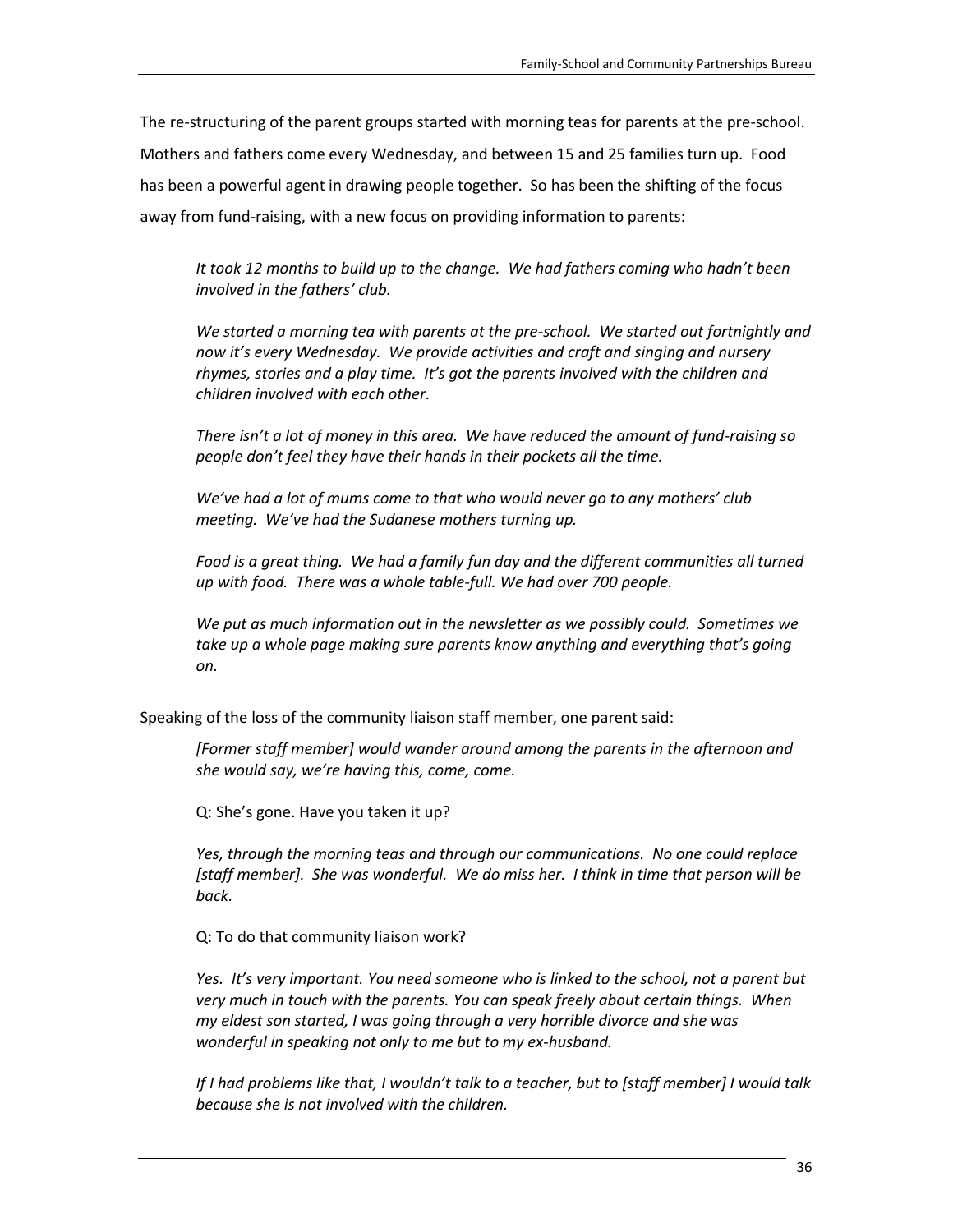The Principal was supportive of the partnership ideal and specifically wanted to build up the

involvement of parents in the classroom through a system of tutors.

*The driving force is to ensure that everything we do is supporting our children's needs, and we can't do that unless we have the active partnership of our parent community.*

*We have to build up the capacity of our parents as reading tutors, working in the library, looking at child protection.* 

*We are not going to build stronger literacy and numeracy in this school until we have stronger partnerships with our families in the whole learning process.*

*Transparency with the school community is paramount. We have let our community know exactly where we are at with need, with results, with changes in pedagogy. We have shared with our parents every step of the way our professional development in English and maths particularly: newsletter, blogsite, information evenings, public speaking.*

He and his deputy had tried to assist the parent leaders by modelling ways of managing people, creating targets and building simple frameworks of operation.

## **Sustainability**

The project has been sustained by a core group of parents who were connecting into several of the ethnic communities, especially the Asian communities, and by the behind-the-scenes assistance of the former staff member, whose active involvement, support and counsel were seen by the parents as indispensable.

The broadening of the activities to draw in a much wider range of people had added to sustainability, and old cliques had been broken down. The fathers' club still met, but at the workingmen's club, not the school.

*The work that [the former staff member] has done – and still does – is amazing. She helps them adapt by taking them to medical appointments, showing them how to shop, showing them what a coffee and a sandwich is over lunch, inviting them into her home. She continues that work even though she is no longer here.*

*\* \* \**

*Over the past three years we have tried to build a rapport with the Sudanese families and the leaders of their community by having a get-together during the year and putting on a barbecue. They loved it. They got to tell their stories. We had a translator.*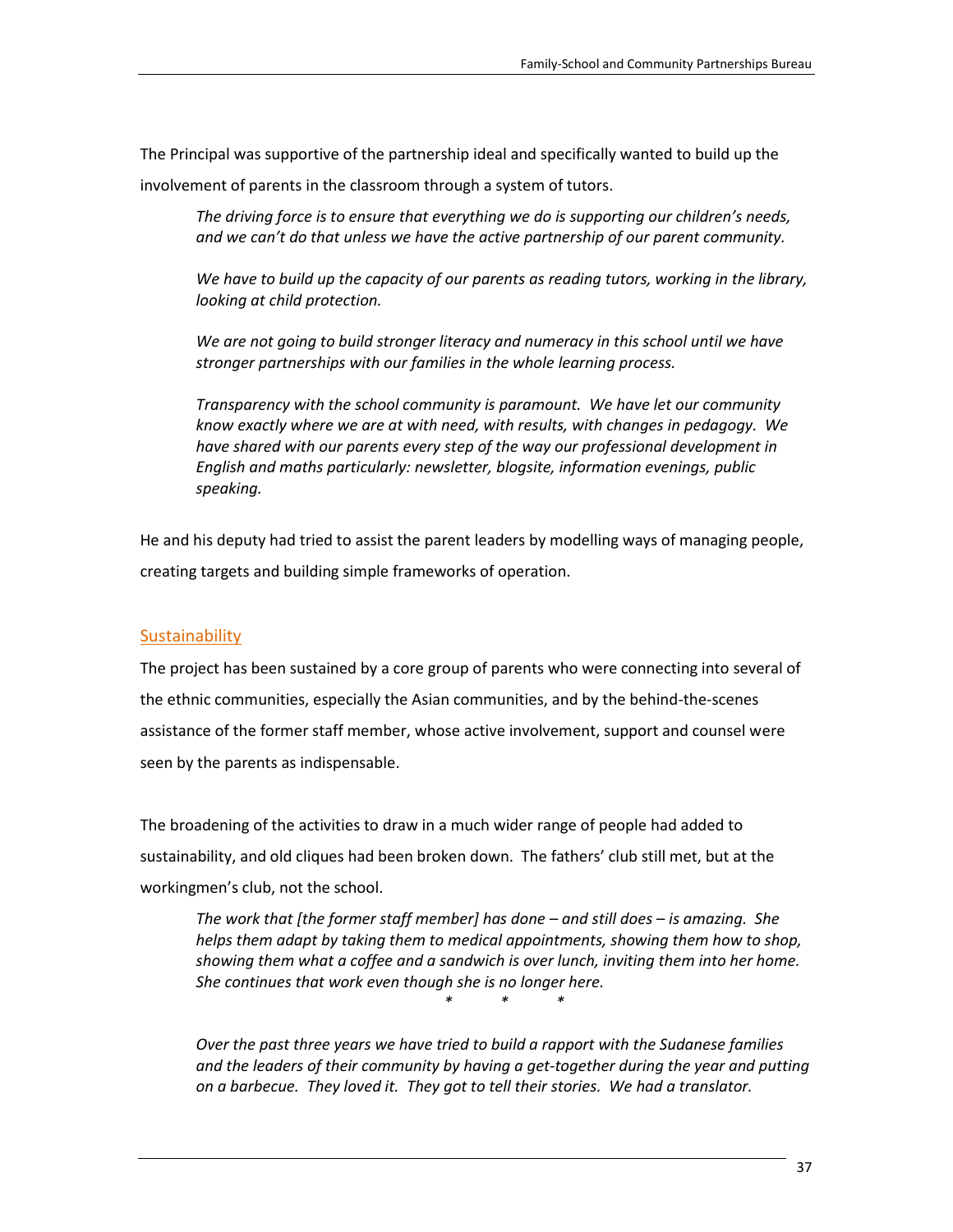*They could express their concerns and their history and how they got over here. You can see now that they're not as timid and stand-offish.*

*\* \* \**

*And a problem in the past was that the call wasn't put out to make people feel they are a part of the community. It was just left to a particular group or clique. That's been a very hard thing to change.*

Having informal structures also makes it less intimidating and more attractive.

*We didn't have committees and sub-committees. People won't come to meetings. I won't come to meetings.*

## **Resourcing**

The Principal's relinquishing of the community liaison staff member had been forced by a need

to spend money on other things.

*She was funded through the strategic leadership funding by previous principals. She was a parent liaison person. So on behalf of the school community she would liaise with parent groups and she would go out and visit families who were struggling. She would be there for our families from Africa. She would be there for families who were facing economic strife and family breakdown.*

*It was a very difficult decision not to continue her role here. If I could afford a person to support families, and particularly women, I would.* 

Q: What would it cost to employ such a person?

*In the region of \$15,000 to \$20,000 a year. It was my decision to end it and it was a very difficult one and it was basically balanced against greater needs. At that stage there were other areas, particularly in student learning outcomes in literacy and numeracy, that were not being met and I needed to take that limited budget.*

Q: Aside from employing a parent liaison person, what other resourcing, if any, would you want?

*Funding to release teachers to act as mentors to parents who work as classroom tutors.*

Q: How many parent tutors are there?

*In the 30s. I'd like around 75.*

The parents were also aware of the need for more funds if the project was to flourish.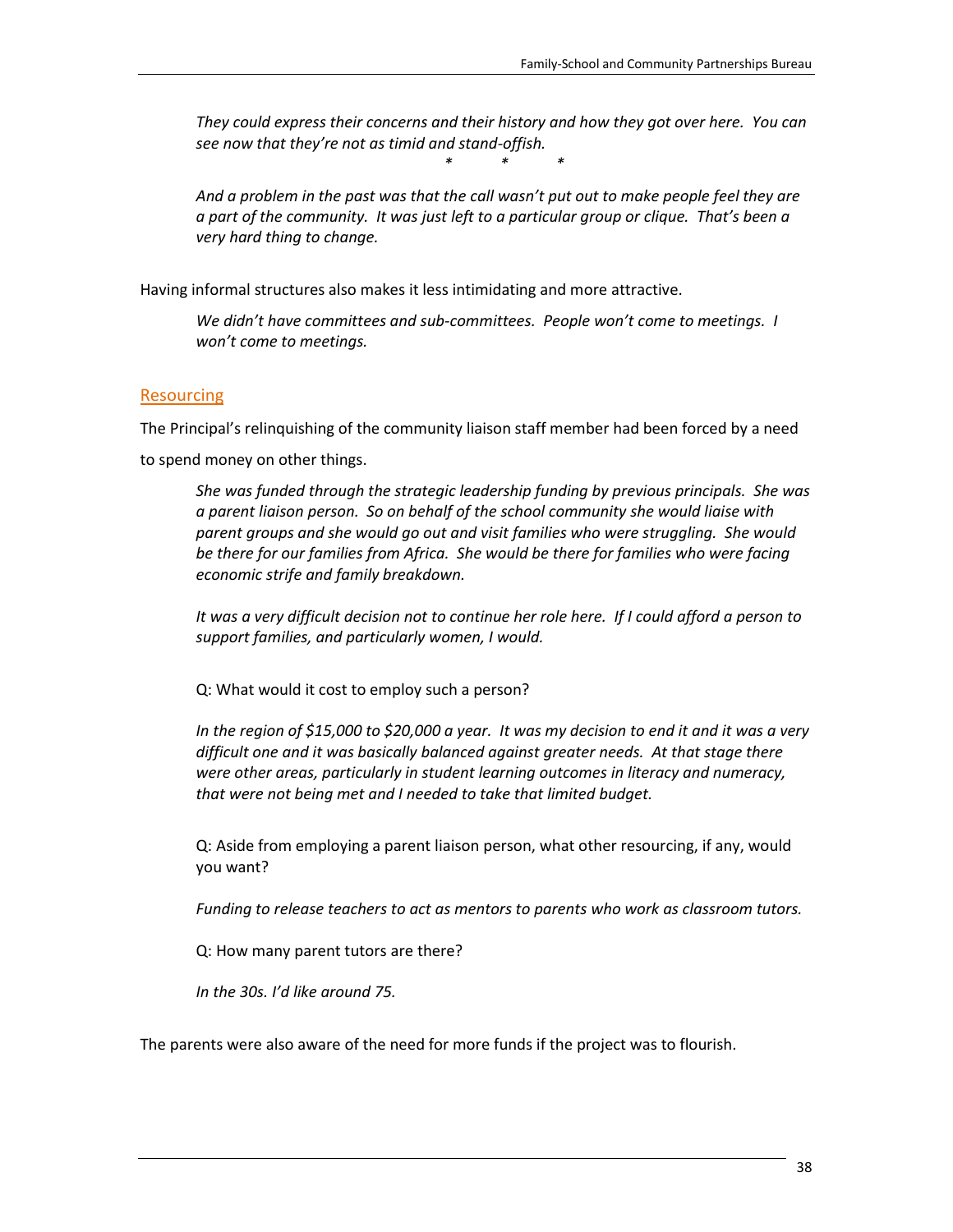*We have a lot of businesses in our school and we want people to know that these services are available through the school, so we have put out a simple business directory. We want to do it better but we need funds.*

## Evaluation and effects on students

Much of the evaluation by parents was based on the numbers and range of parents who attend various activities, the number of people who put in prizes and the "feel" of the community after these events. All these indicators were positive, and as a result the school believed that the project was attaining its goals.

The parents planned to do a survey to find out parents' attitudes, and compare the results with those from a previous survey.

The Principle gave as an example of increased involvement the turn-up to a K to 2 athletics day the previous week:

*We had just a simple in-house Olympics celebration day and I couldn't believe the number of parents who came along. So much so that I had to go and get sound systems. We just weren't ready for any numbers.*

*So it's number and breadth of different people coming to a variety of occasions. It has greatly increased.*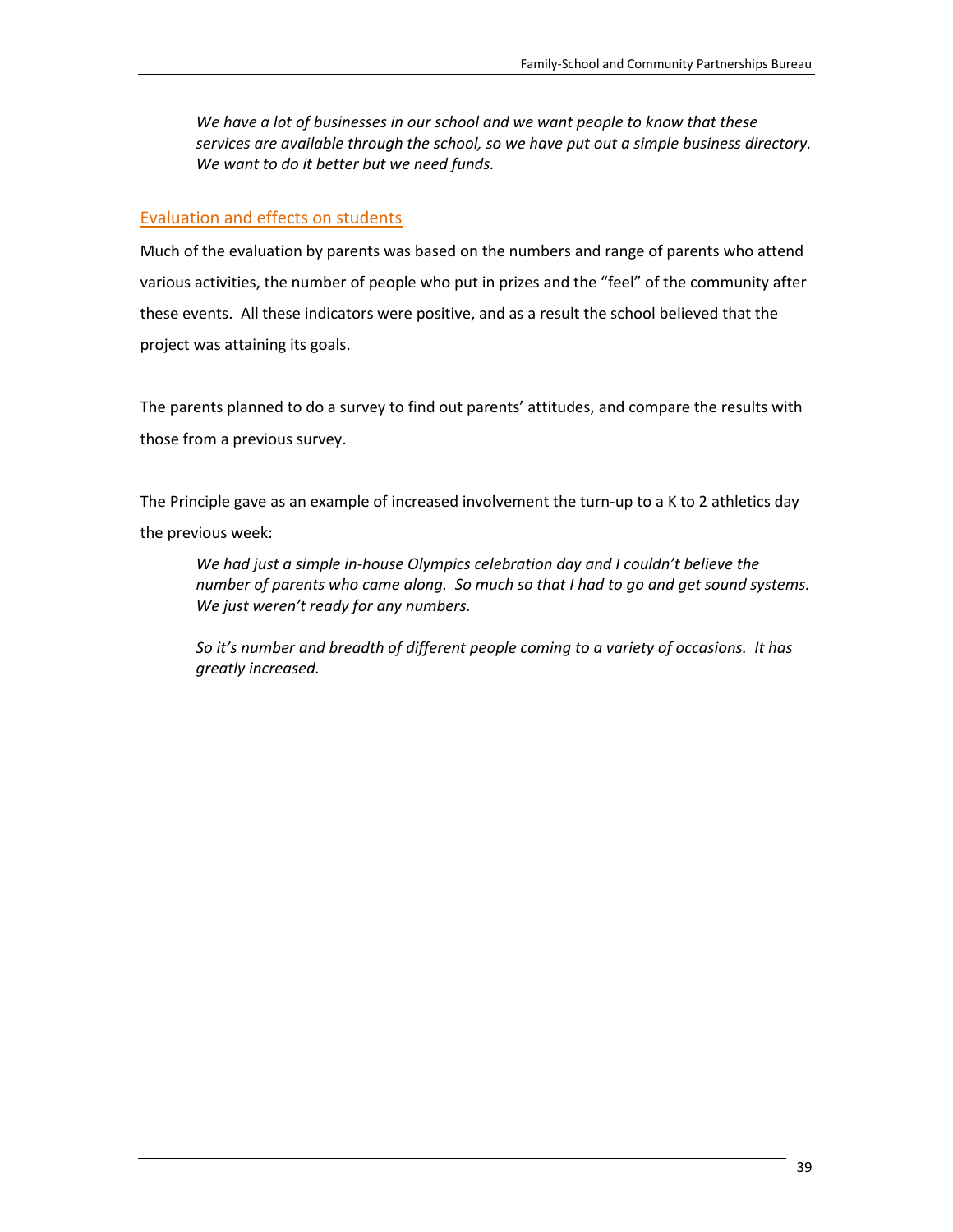## **Case study 5: School as a centre for the wider community**

## The school

This government primary school serves a community on the northern fringe of Melbourne with the highest unemployment rate in the metropolitan area, where 92% of families receive the education maintenance allowance and 62% of students are from non-English-speaking backgrounds.

When the present principal arrived seven years ago, he found relations between the school and parents to be "a disaster". Parents were wandering the corridors, breaking in on lessons, yelling at other people's children and yelling at him. There was a fractious relationship between parents and the front office, and no proper arrangements for parents to interact with the school on a constructive footing at all. Teachers regarded the staff room as their safe haven from all this.

On the positive side, the school had an Early Learning Centre where parents were constructively engaged, and had been for years. However, the benefits did not transfer across to the school itself when those children started school.

## The project

The project is multi-faceted. To try to emulate the success of the Early Learning Centre, the school opened its doors to parents on a daily and informal basis so they had somewhere to come, socialise with each other, and talk to the staff. A breakfast program was established, and out of that program came a much wider engagement with the community through a State Government-sponsored Neighbourhood Renewal program. The school became the locus of this renewal program and so was at the heart of a network of partnerships reaching well beyond the school gates.

## Engagement

The Principal began by changing the culture of parent-staff relations in the school. One of the first things he did was to open the staff room to parents in the morning before school started.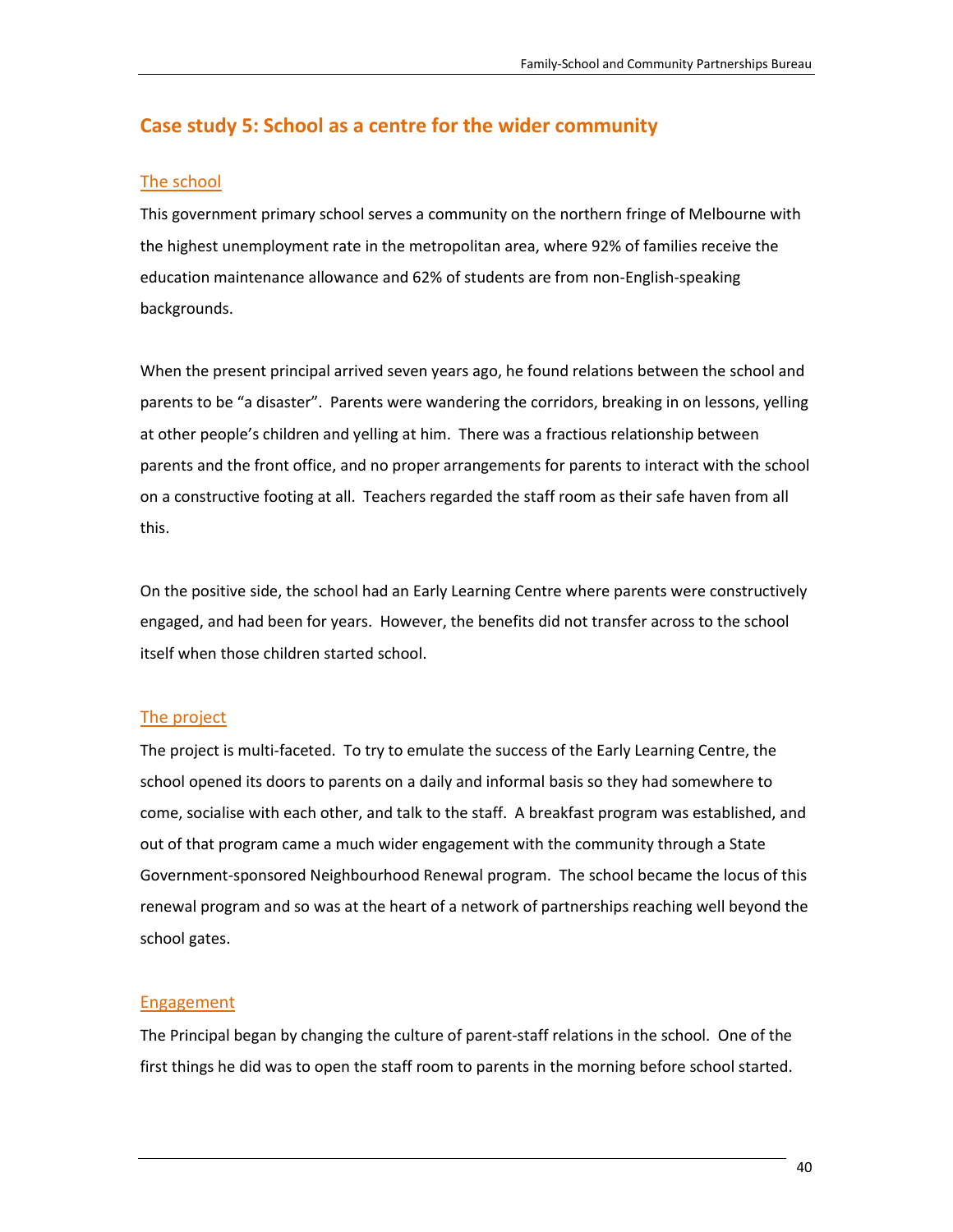He took the "staff room" sign off the door and invited parents in to have a cup of tea and read the paper:

*There was a lot of angst about that among the staff. I told them I wanted parents in the school. I wanted them to feel welcome. A couple of staff were really angry at me, that the parents were going to "my safe area".*

He and his assistant principal made a point of going in there and striking up conversations with the parents. The idea was to engage them on whatever topics they wanted – what had happened at the weekend, what was in the papers – and so get them used to seeing the staff as human beings with whom they could have an ordinary conversation. In this way, parents who had an issue they wanted to raise could do so in a civilised way.

It wasn't all roses. The principal had to speak privately to one very angry man whose swearing was offensive, and whose family subsequently left the school. But on the whole he regarded it as a success. There was a core of parents there every morning, but a bigger number who came irregularly. Even getting them to leave their houses and socialise was a challenge:

*Some of them can't read. They feel quite inadequate in lots of ways, and it's a matter of getting their self-esteem up. A huge number of our parents are stuck in their homes. They've got very little to do in their lives.* 

The school tried having a group called "Good Parenting". This was not a success:

*Not one of the parents from here would go. They saw it as derogatory. The middle class came from other areas, but our parents didn't.* 

*They do need help to be good parents, but you have to be careful. We had a child faint in the pool last week because she hadn't had breakfast or had anything to drink.*

The school enlisted the help of the Melbourne City Mission to start a breakfast club, and eventually the parents took over the running of it. The effect on these parents' capacity and self-confidence was dramatic:

*The breakfast club ones, who work for the Melbourne City Mission, they've changed dramatically. One of our fathers, six children, you wouldn't have seen him here. If he was here, he was very quiet. Now he runs so many different things. He's been in to talk to the Premier and things like that to talk about what we need in the area.*

*So he's an advocate for the school and for Neighbourhood Renewal. It's amazing.*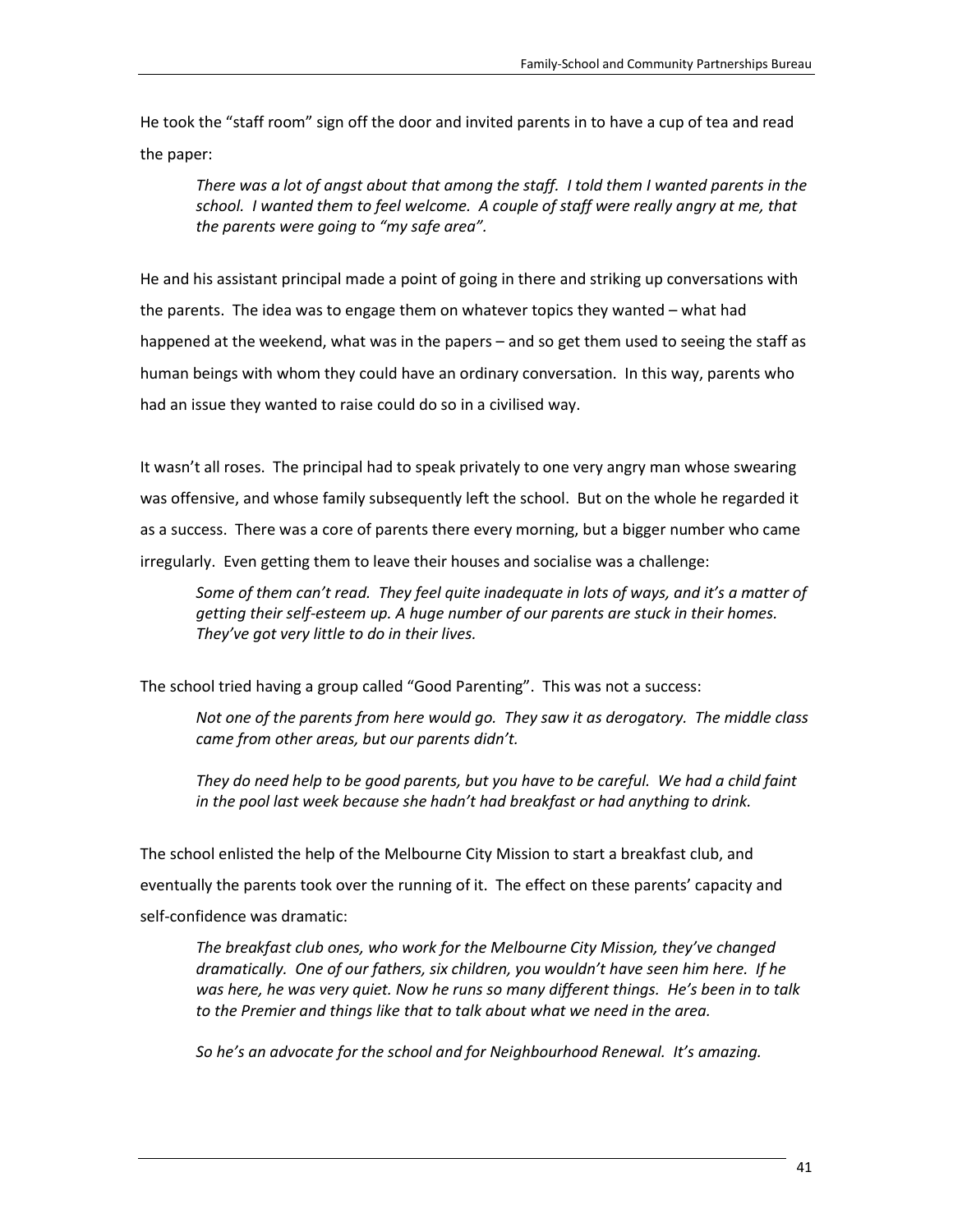Neighbourhood Renewal was a State Government program to re-build communities that were especially deprived. It entailed forming a group of residents who would work with government agencies to rejuvenate the community, make it safer, give it facilities it was lacking, and plan for the future.

The trouble was, the Neighbourhood Renewal team could not at first find a group of residents on which to base the program. There was no civic infrastructure. They went to the local shopping centre but found nothing. They tried knocking on doors to see if they could find some group with whom they could start. Eventually they turned up at the school's Early Learning Centre, and found the 30 or so parents who were involved there. And in what used to be the school's staff room they found 20 more. Suddenly they had a core of residents on which they could build the neighbourhood renewal project.

The Neighbourhood Renewal project brought considerable benefits to the parents. Some were employed to do neighbourhood surveys; others were employed by the City Mission to run the breakfast program at the school. This required them to do a food-handling course. Others were on a range of working parties making decisions about their neighbourhood: housing, health, well-being, safety, the environment, employment and learning. The relevant government agencies sit in on the meetings and develop plans of action with them.

At the school, in addition to the Early Learning Centre and the breakfast program, a multicultural garden was established where parents grow a wider range of vegetables. This had had some effect on dietary habits in the home. The school runs a "Fruit Friday" and tries to arrange for the children to have a piece of fruit every day.

What has any of this to do with education? The following was the response to this question from the woman who runs the Early Learning Centre:

*It is a shift in how you see your core business. If you look carefully at your approach to education, and if it's the universal approach that you take, and you see the child in the context of its community and see how you develop the child's education in that context, you must involve the community.*

It's not just education of the child but education of the family as well. And by allowing *us to put the breakfast club into the Early Learning Centre, the City Mission brought*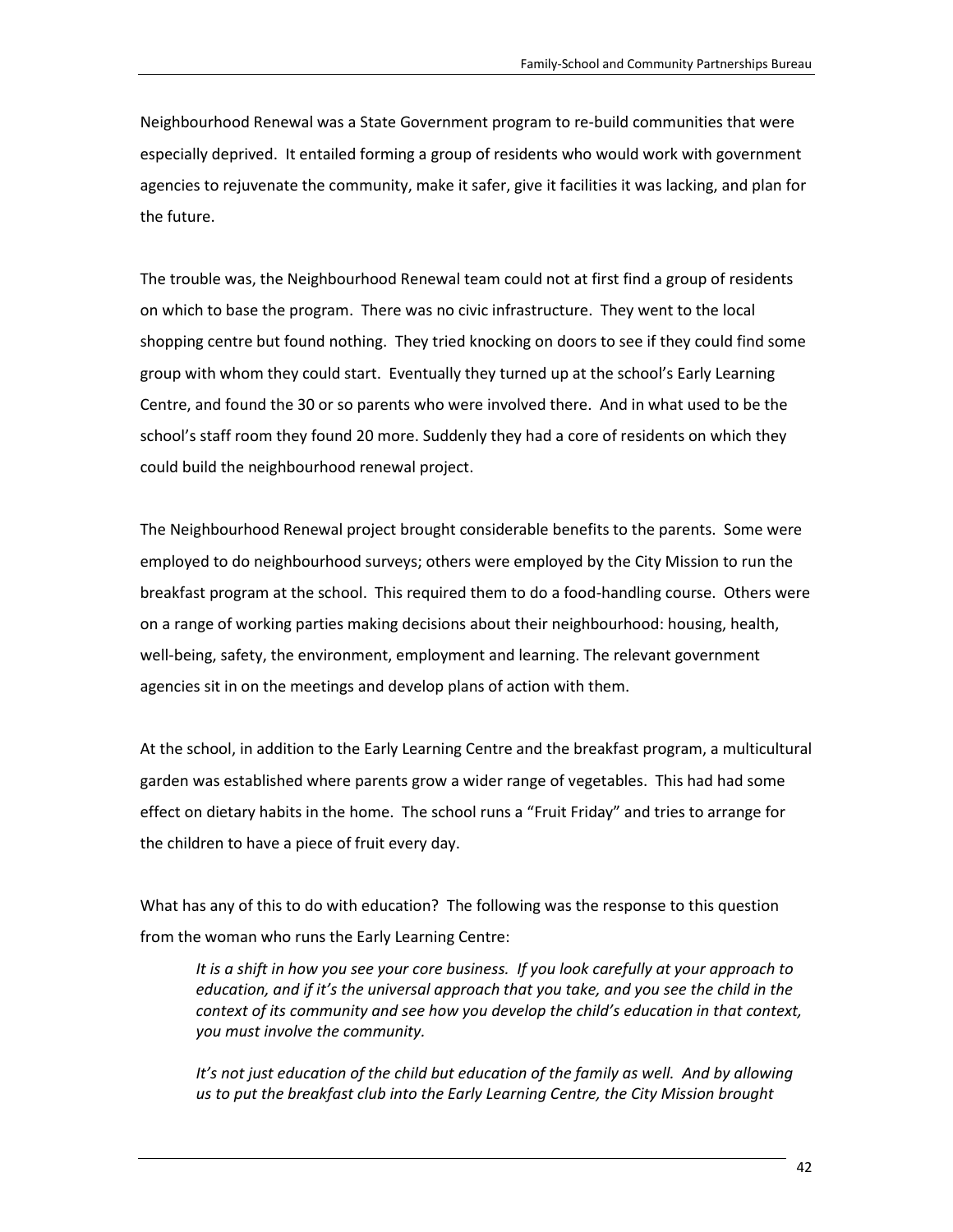*nourishment to the children – they were getting breakfast – but there was another nourishment taking place. That is, the child is feeling good about themselves.* 

## **Sustainability**

At the time the researchers visited the school, the project was relatively new and the considerable professional involvement by a range of government agencies meant that sustainability was as much in the hands of the State Government as anyone. With the school as the hub of the Neighbourhood Renewal project, and the school having committed itself to making provision for community activities in the long term, there was a degree of structural permanence that is unusual.

However, sustainability of involvement by parents is a different matter, and here there were some interesting signs. One was that the example of a parent being involved in the life of the school and the community was now being followed by her child. Another was the growth in parent participation and sense of ownership.

Q: [Breakfast worker now employed by the City Mission] told me this morning that the example of her being involved is now rubbing off on the daughter, who is putting her hand up and volunteering?

*She was one of the four girls who presented at the assembly you saw this morning.*

Q: So is there a kind of inter-generational transference?

*Absolutely. What [the Early Learning Centre] has created is leadership by parents. So they start off on the outside of the door thinking I don't know what's going on in there. This is not for me. Then someone persuades them to come in and then within 12 months they're volunteering in the program.*

*So that building of the idea that I have a place here, that basic self-belief that I'm doing something worthwhile.*

*And they are bringing their younger children. The most important change over the past five years is the partnerships. It has enabled us to enhance those programs. Our volunteers have now been trained as facilitators. One has been trained as a kinder assistant.* 

*We try to let Mum have a real sense that she has control in that program. The parents sit in on our de-brief, and we try to say positive things about the children: Did you see where . . .? Look how far . . . Then Mum is taking away that information informally.*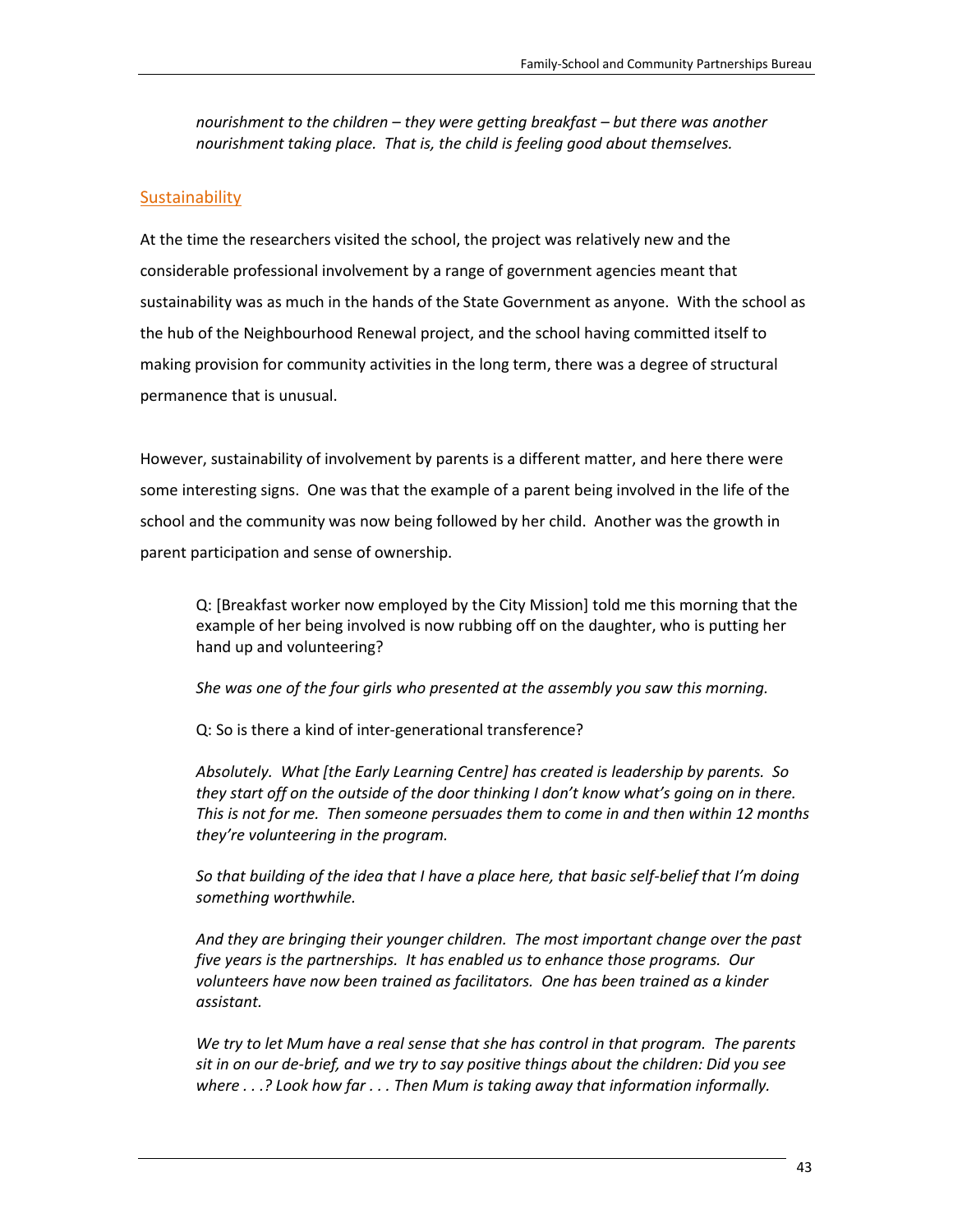*Quite often now, parents are asking to sit in on the de-brief because they've noticed something.*

*So we are starting to develop the next group of facilitators by identifying those parents who want to be involved.*

*We've grown from a play group that was lucky to get five or six parents coming regularly to now having 34.*

## Resourcing

The school made its premises available and continued to finance the Early Learning Centre and the position of a parent liaison officer. The City Mission financed the breakfast program, and the State Government put four people into the Neighbourhood Renewal program. Even so, the pressure on the school's funds is significant, as the Principal explained:

*It's difficult. I'm in deficit at the moment, I'll be honest. The school does what it can: [parent liaison person's] role, and another teacher aide who works in the Early Learning Centre. You have to put resources there. You get the benefits in the long term.*

*It takes a good 5% of the school budget. And that room could have been a library or a science centre. But we've kept this commitment. We pay for the cleaning, the lights, the heating.*

A staff member added:

*And the cost of new materials. I'm applying madly for grants. And this is the problem: it is not seen as part of the school's budget, so we have to look outside.*

*One of the benefits of being in a Neighbourhood Renewal program, with* Communities for Children *and* Best Start *programs, is that those names behind a grant application carry a bit of weight. We've had a bit of success with grants.*

*Literally we have put together \$100 from five different sources [to make up \$500] to do something.* 

The school was in the throes of being amalgamated with another local primary school and new buildings were being planned. There was a long bureaucratic tug-of-war over what buildings should be funded as part of this work. The Principal and staff explained:

*When the new school was being designed, part of it was for community spaces within the school. That was very hard-fought, and it's still not won.*

*We pushed and pushed, but the funding levels the Department give you are at the same levels as for any new school. So we did something [for the community] and we had to take away from somewhere else.*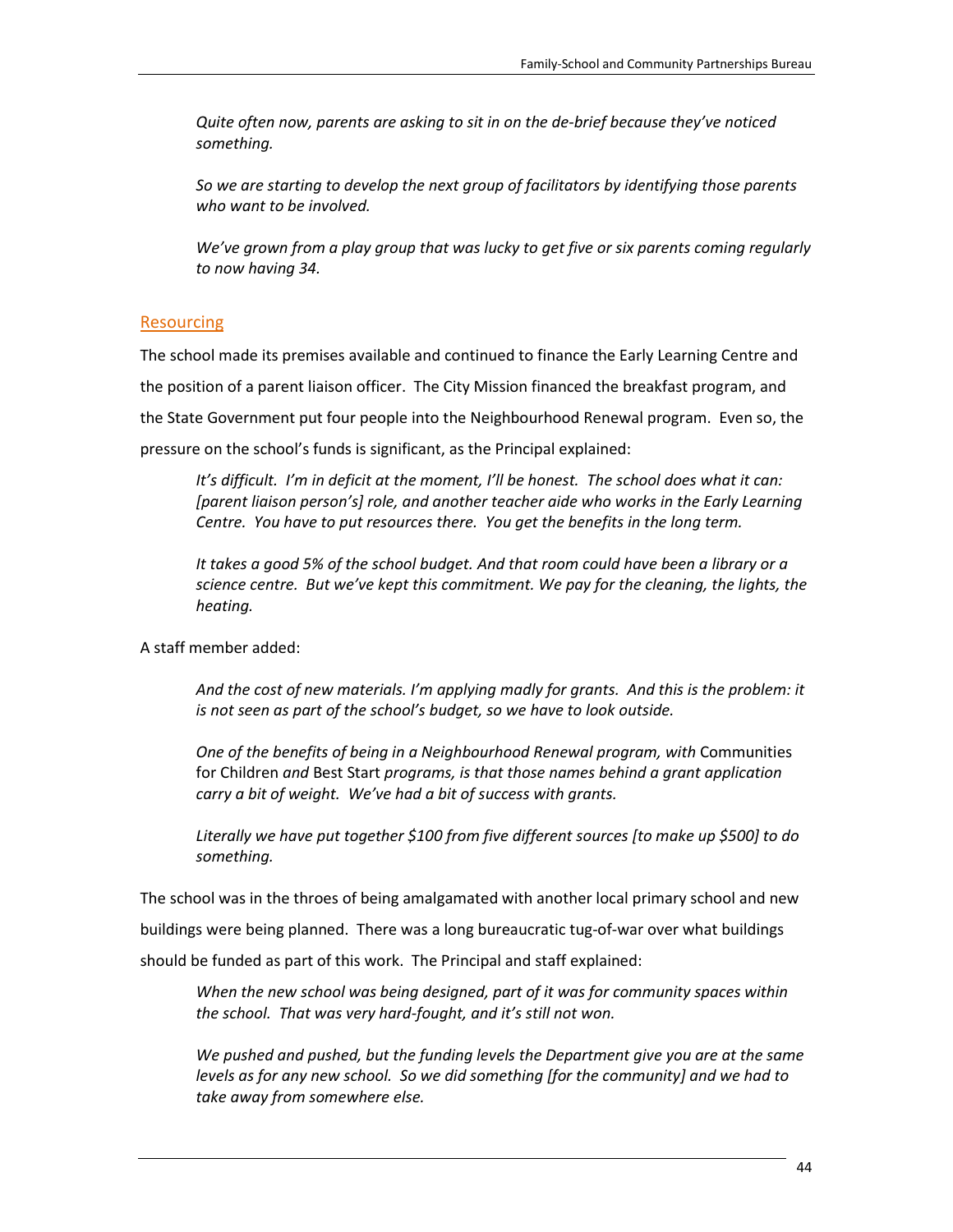*And we put the Early Learning Centre in, and it was in and out and in and out, and we only just got the agreement last week that it can be in.*

*That was a huge victory.*

## **Evaluation**

This case has been subject to external and independent evaluation, the results of which have been published by the researchers who carried it out. Like the present research, it was qualitative, being based on semi-structured interviews and participant observation methods. It described the project as "a model for tackling disadvantage and promoting participation in preschool education". <sup>4</sup>

From personal experience the Principal could see a difference:

*I haven't had a parent come up and yell at me for three years. But I used to. It was a disaster here. So make a difference early, get them involved, make them feel welcome, talk to them as an equal, respectfully, and you get something.*

*Even things like the breakfast club: kids must be happier if they've got food in their stomach.*

## A staff member added:

*The change among the teaching staff has been huge. One of the younger teachers said to me recently, "I am developing my own links with the community". She is developing the safety program. She's gone out and got the fire brigade involved. Things are only sustainable if others take ownership, and that's what's happening.*

And the development of those parents: 20 graduated through the Leadership Matters *program and we had a certificate night. They were so proud of themselves.*

There had been noticeable changes in parent behaviour, and consequential benefits to the

## children:

*One of the fathers cycles up here with his boy every morning for breakfast and he told me: "I no longer have to yell at him to get out the door. So we can have breakfast together and say goodbye properly".*

*So the child will go into the classroom without the anger issues. So he's ready to learn in lots of other ways.*

 $\overline{\phantom{a}}$ 

<sup>4</sup> Warr, D., *op. cit*.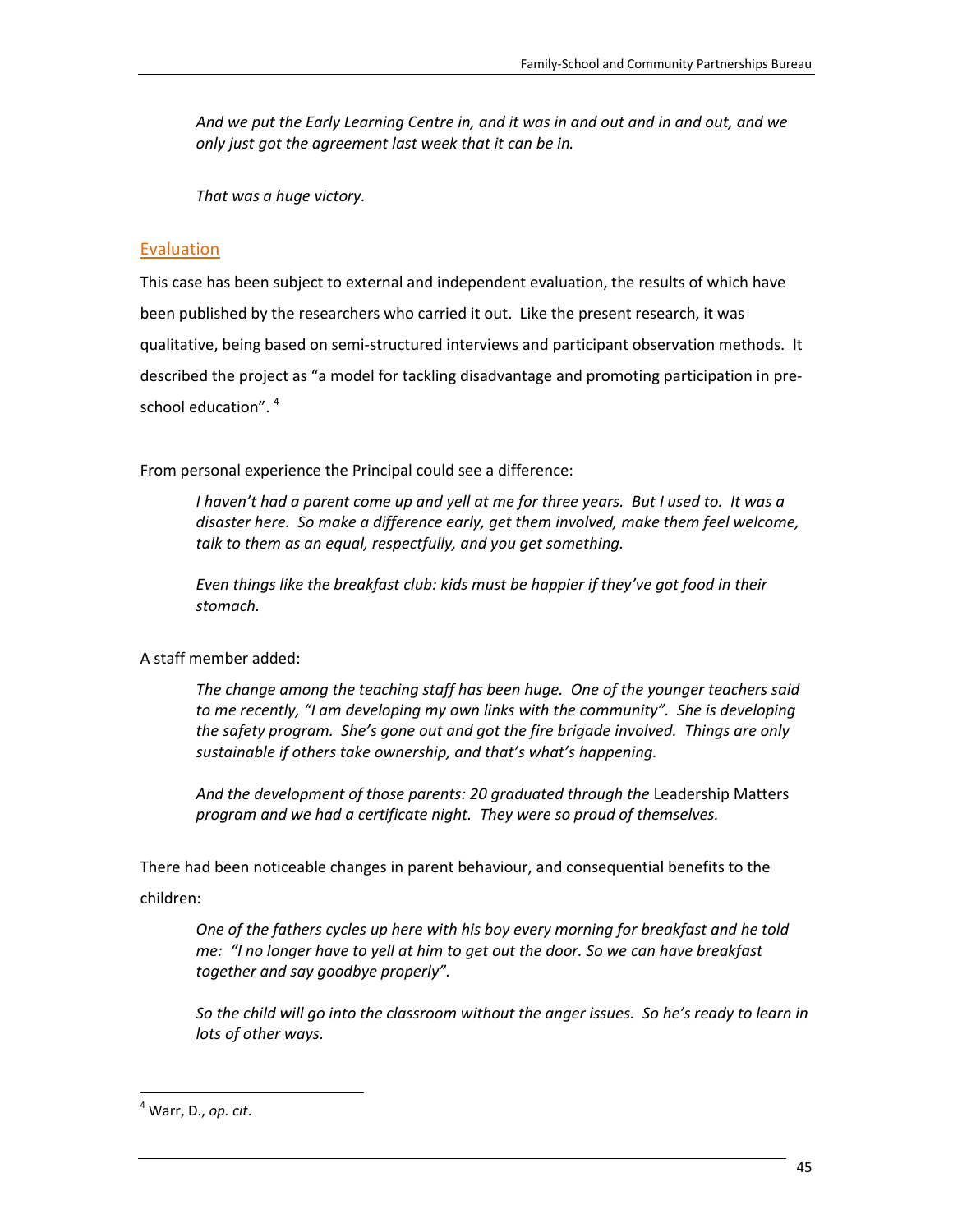*And absenteeism is a huge issue in this school. We've been able to bring the numbers down from the "very high-needs" group. These children were missing huge numbers of days – they were missing a year of their schooling. They are now in the" irregular" group.* 

*Why does Mum keep the child away? "I needed help with the little ones today. I was feeling lonely." We have to address that. We have to make some changes as to how Mum is feeling, where she can go, her self-esteem, so that the child is coming to school.*

The parent liaison officer said:

*The research is starting to show that the change in parents' behaviour does have a very direct impact on children's educational results.*

*We've got a parent survey all the principals do with their Prep cohort, and an evaluation of the Early Learning Centre program. From that we've got changes in parents' behaviour that were statistically significant: they had social connections, they knew people in their neighbourhood, whereas they didn't before, and their children knew people, and there was a huge improvement in that.*

*The idea is to be able to achieve measurable results for the children. The exciting thing with the Best Start funding is we're one of the few sites that got results of significance in the first three years.*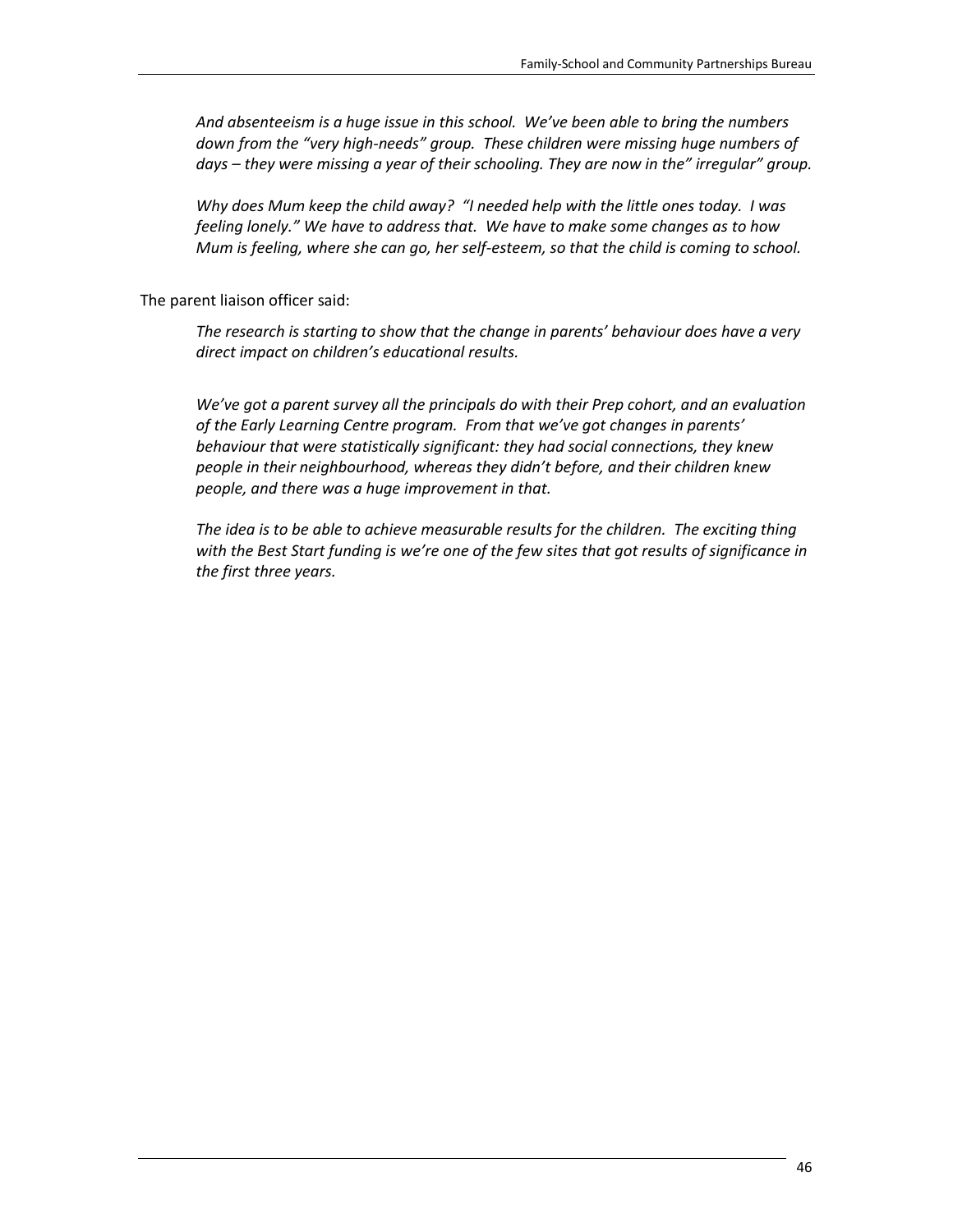## **Case study 6: Early Learning Centre and Community Centre**

## The school

This government primary school of 240 students is located in an area of widespread economic disadvantage west of Hobart, where unemployment is high and where there is a high incidence of single-parent families. The population is aging and the enrolments have been declining gradually for a decade, despite the strong community engagement that has resulted from the partnerships projects over that whole period.

This was a best-practice school in the 2005 research. The partnerships projects were already well-established by that time, and have continued to grow and expand since. The Early Learning Centre has been a cornerstone of this work, and the school's success in this area was probably a factor in its becoming a hub for a birth-to-four program called *Launch Into Learning.*

## The project

This project has grown organically with the needs of the families and the community. It started when two teachers in the pre-Kinder program and the early years of primary heard parents say they wanted to bring their toddlers into the school. The parents were also saying that they were lonely and isolated. Some could not afford the bus fare to the shopping centre, which had been cut off from them by a motorway.

At this time the Principal was looking for ways of re-connecting with the community after a period in which the two had become estranged, and he supported the idea from the two teachers that an early learning centre, for children from birth to four, should be set up in some spare rooms in the school. He also supported a parallel idea for establishing a community room in the school where the parents could meet and socialise and have somewhere to go outside the four walls of their homes.

An experienced kindergarten teacher was enlisted to help set up the Early Learning Centre, and the two teachers worked with a group of parents to set up the Parent and Community Centre. These two centres were in adjacent rooms with a peep-hole in the inter-connecting door so parents could look through and see how their toddlers were getting on.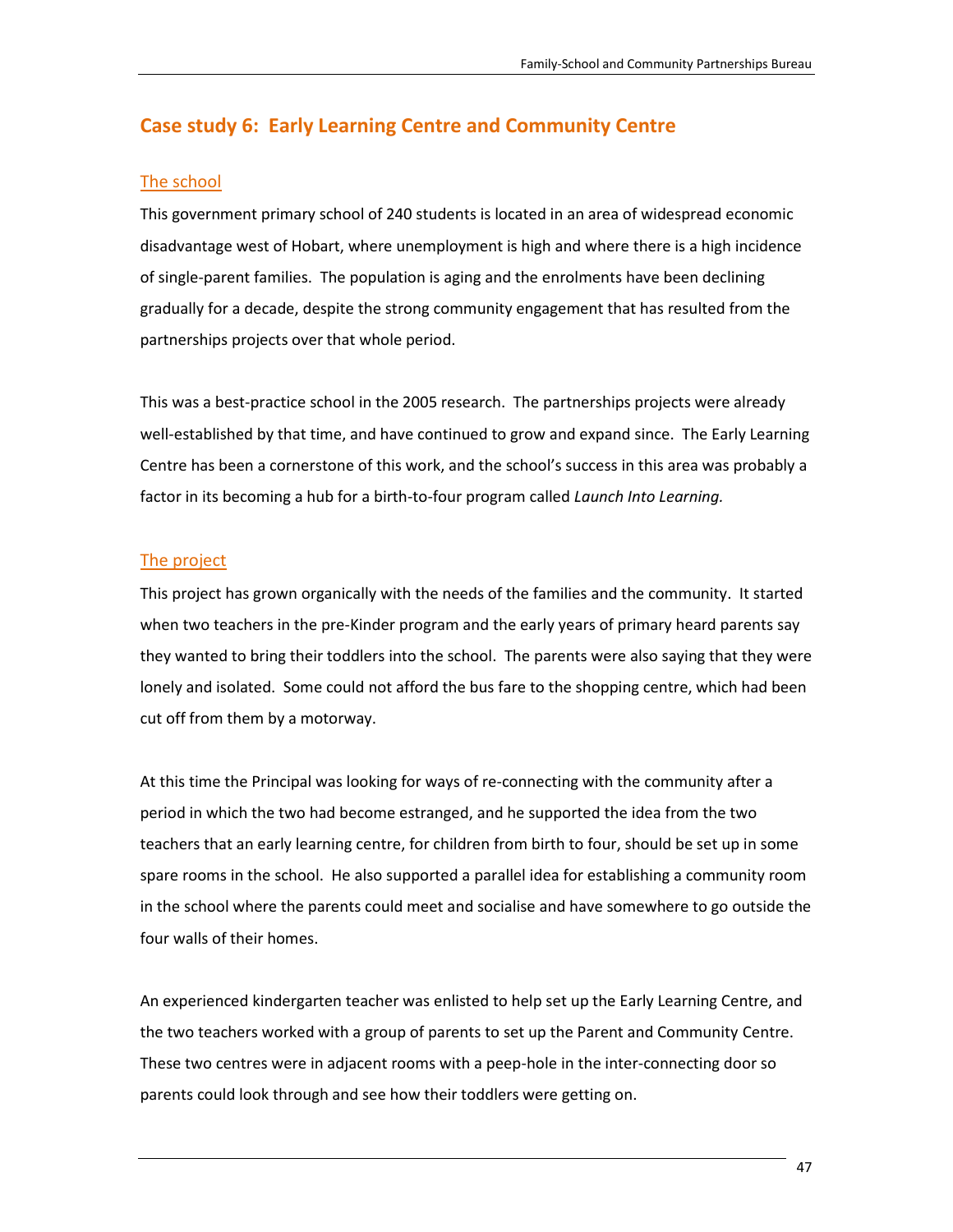Gradually the teachers relinquished control of the Parent and Community Centre to the parents, and for many years now they have run a series of courses in areas such as computer skills. But perhaps most importantly it became a place of friendship and support. More recently the parents established a fresh food co-op not only for themselves but for the wider community, especially older people who have trouble getting around.

## Engagement

The way the food co-op came about, as described by the Principal, illustrates how this school has listened and responded to people's needs, and so engaged them in partnership:

*They [the parents] have a breakfast meeting and plan what they're going to do. One of the most exciting initiatives over the past couple of years has been the fresh food co-op. They were discussing how difficult it is to make ends meet, and how difficult it is to buy fresh fruit and vegetables for their kids, and they then said, what about if we all threw in and we go to the big fruit and vegetable wholesaler and we buy seasonal things in bulk, we'll get them more cheaply, bring them back here to the school, and then distribute them into smaller boxes. Each box costs \$10 and families walk away with this \$10 box [a large overflowing box].*

*We're looking now to move beyond the school – older people who find it hard to get around. If they live nearby they can get their box delivered. The ladies who run it here cut it all up, wrap it up, put it in the boxes. They're up to about 25 families now. We got some sponsorship from the Smith Family, who have started a partnership within this area. So we went to the Smith Family and asked if they would think about kicking it off for us. We needed a little bit of a float to get the thing underway, and they did that.*

*Now the thing pays for itself. There's no profit in it but they cover the costs.*

The *Launch Into Learning* program has also created linkages with the wider community that

have the potential to increase the reach of the food co-op :

*Through the* Launching Into Learning *program, we go to a regular meeting of the local council where all of the agencies – health, child care, education, disability services, family support services – come together, and each group shares where they're at. There was quite a lot of interest in this [the food co-op] from some of the other agencies.* 

*They asked us whether we had thought about expanding beyond the school. For the moment, our school will run it for the school community and maybe for the people who live in close proximity, but the model could be picked up and run elsewhere.*

*[Two staff members] got the ball rolling, and now two mums have taken it over.*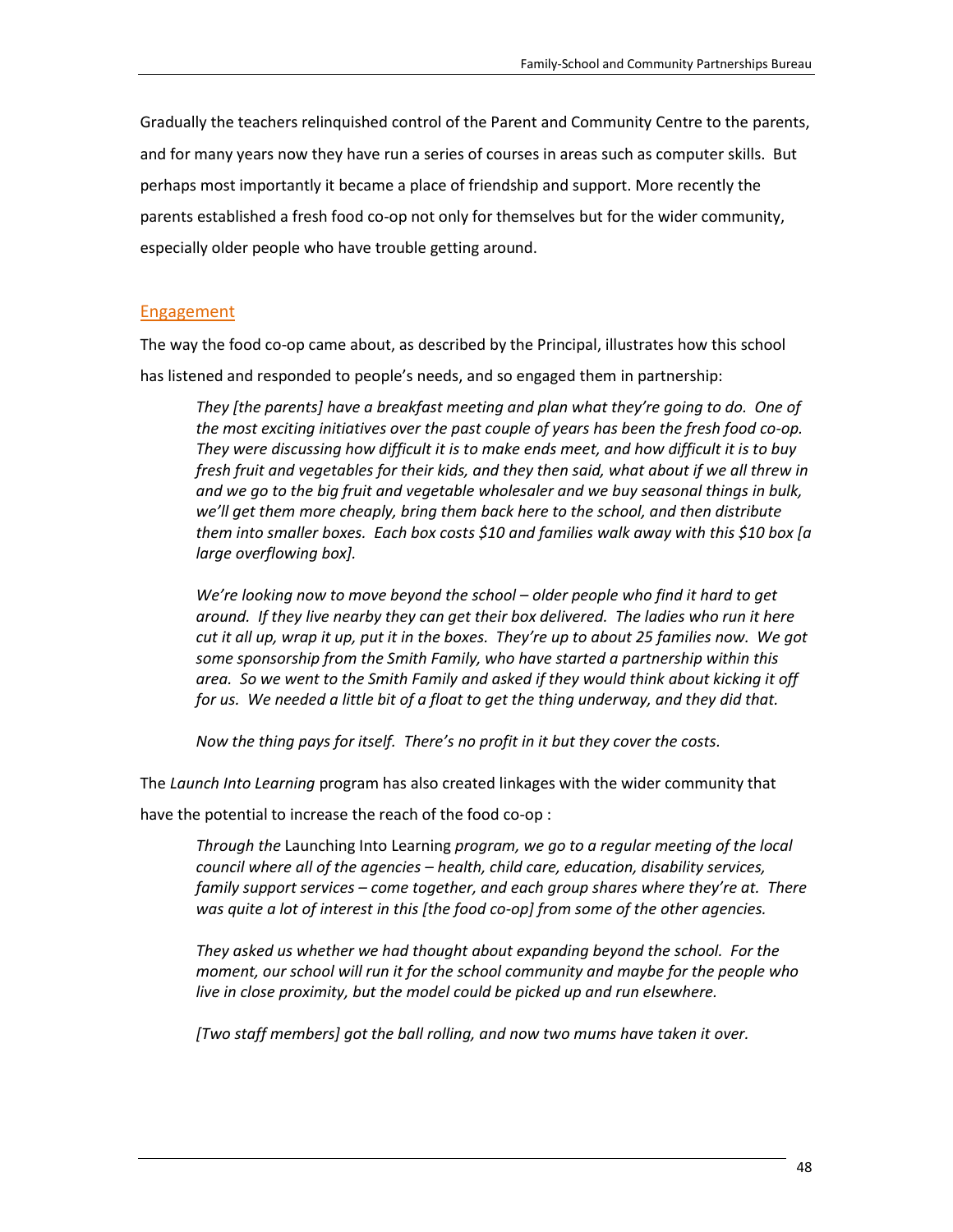This shows how partnerships in one area can lead to possible partnerships in another.

Spontaneity seems to be important:

*We've run a lot of programs: computer support for older people; parents – "your kids are well ahead of you now. Here's an opportunity to know exactly what they're doing." We've run programs on how to work the email, the internet, and other basic functions like word-processing.*

*There are a lot of spontaneous things that happen in addition to the actual programs. The room is used almost constantly.*

It's a bonus for the children to be involved and they get to use all the things, but the *really good stuff happens between the teachers and the parents, so that they take the things home and they're doing it seven days a week, not just for the two hours or so that they're here. So they learn how to prepare their children for school: do the rhymes and the singing, and how to read a book. All those sorts of things. And many of them had no idea. One dad said, "I didn't ever think about reading my kid a book."*

*There are things the child and the parent have to do together and bring back next time - a bit of homework, if you like. It's a fantastic program. We won't see the benefits for a few years yet, but already some things have happened. My kindergarten development check lists and my Prep results on national and state-wide testing are improving because they come to school ready.*

Being responsive to parents' needs has also been critical:

*There are four programs here: pre-kinder, toddler groups from birth to three, there is an 18-month group, really young mothers bringing along little tiny babies.* 

*The really young ones [mothers] have common needs: they are worried about feeding patterns and sleeping patterns, so they wanted to meet as a separate group. The other toddler groups had three-year-olds racing around, so the groups formed themselves.*

*So my co-ordinator said, "Okay, we'll form a group for them [the mothers with 18 month-old babies]." It's a lovely group of really young mums all networking and solving each other's problems, which is terrific.*

## **Sustainability**

One of the founding teachers has retired, yet the program has continued and expanded. The retired teacher remains involved as a volunteer. The other founding teacher is still involved. Asked what was the key to sustainability, the Principal replied:

*The staff are the key. Also the principal needs to be supportive and provides the things that you need for what you want for your school and school community.*

*You can't do it without the support of the principal.*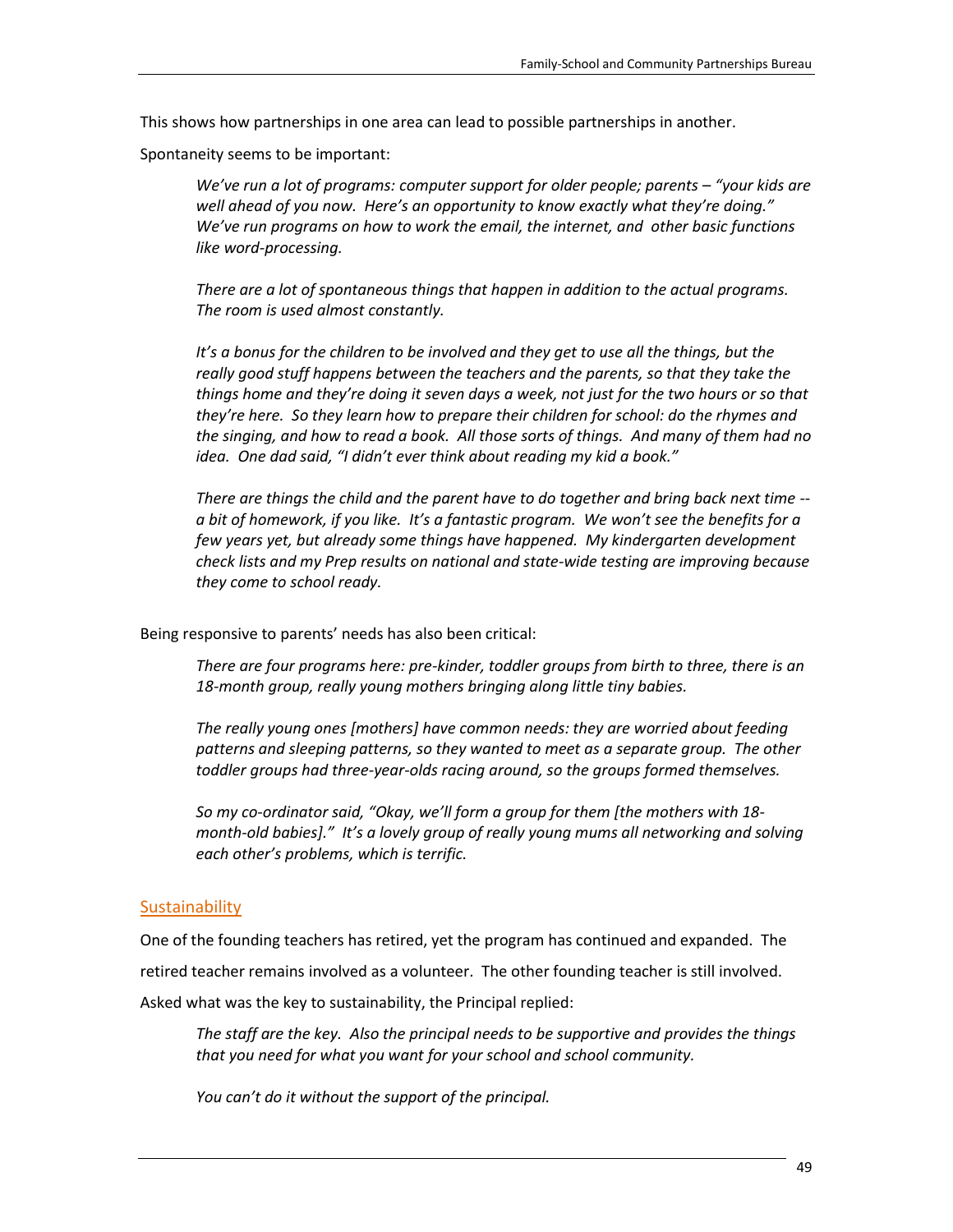*That sets it up for really good people to come in and say, "Here is an environment where I can do what I want. I've got these wonderful ideas, and here I'm allowed to do them".*

Being prepared to make a sacrifice was also important:

*There were some issues of funding, and we put some pressure on the goodwill of the other teachers, because they lost access to different things. The centre we could have used for some other purpose. We could have used it as a room for kids to do drama or an art room.*

*The other [teachers] said, "We see the value in this [the parent project] and so we're happy to give that space and dedicate it to the community centre.*

*And they have to see that I'm releasing people to do things. If I took the supervision for the class, they see me as down there teaching [a] class while the teacher is running the community group.* 

The teaching staff could see clear benefits:

*It's a two-way thing. The parents get to know the staff members much better. They see them, they bump into them, they talk to them, so across the board the relationships between the parents and the whole staff are enhanced by these programs.*

*So they didn't take much convincing that this was a good thing.*

And the attitude and enthusiasm of the staff directly involved in the project created an

atmosphere that was positive, trusting and friendly:

*And [the two staff involved] were zealots for the cause. They were bubbly and effervescent. You could see the satisfaction they were getting out of it.*

*And they had a lot of credibility with the parents. They were really skilful in the way they managed the group. Nobody felt that they were coming to a "parenting" course. We're not here to tell you to be a better parent or show you how to be a better parent because we are "experts" at it. The fact that [one teacher] was a single mum bringing up a teenage daughter pretty much on her own – they could identify with that.*

*And [the other teacher] had had children and they were grown up, and there was something about the wisdom and the way she went about it, never judging, always there. [The teachers] did a lot of listening. Often it was just being there.* 

*And then it wasn't just about the crises in their lives, but how can we help other people? People would be taking each other shopping or looking after their kids and avoiding some of the isolation. It's a long walk to [the two nearest shopping centres]. And it's an expensive bus ride if you're struggling.*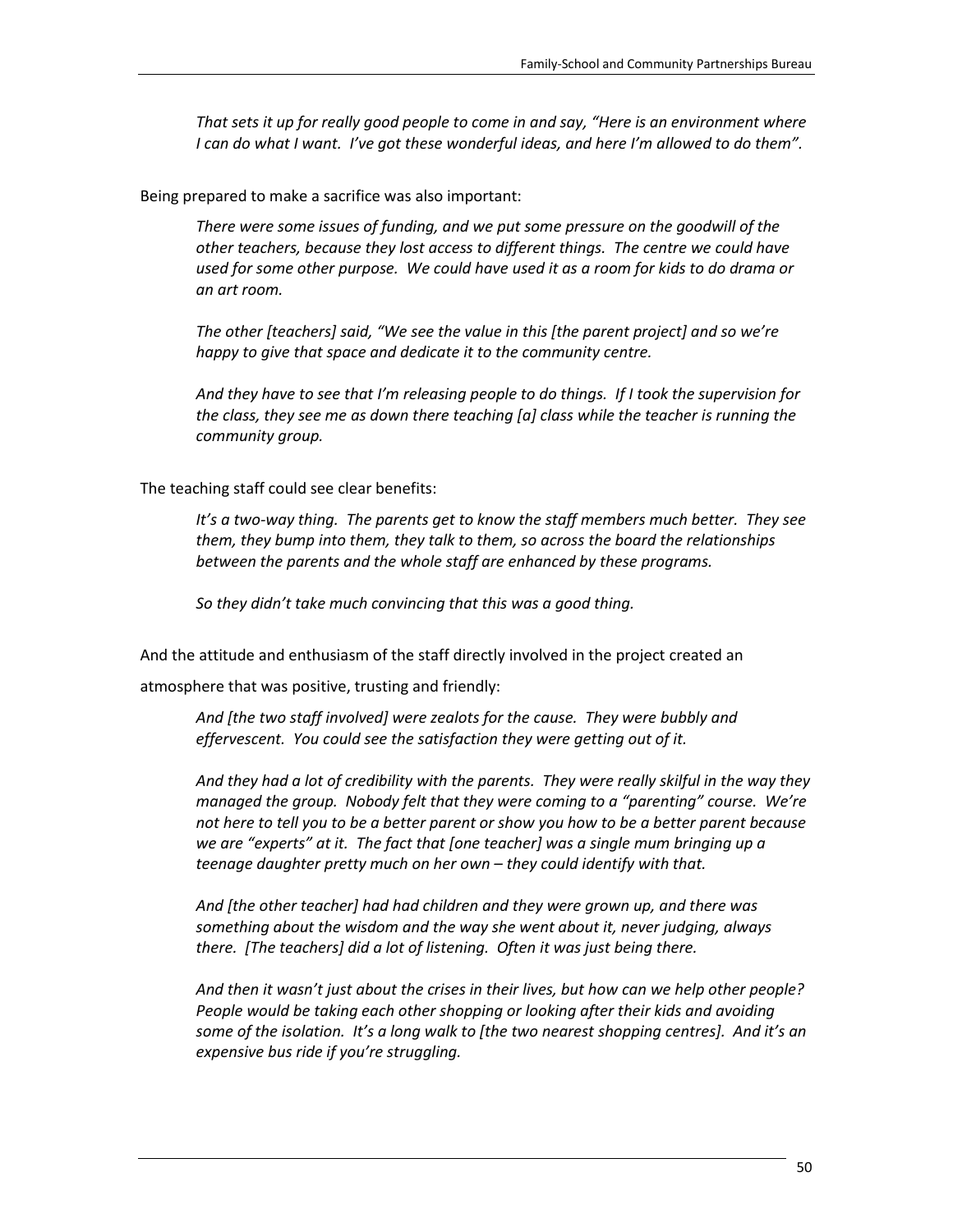## Resourcing

The school had benefited from the injection of \$40,000 for the *Launch Into Learning* program, but if that money were taken away, the school would simply revert to a basic set of programs of the kind that had started the whole partnerships project. The Principal spoke of the complications involved in getting money from government agencies:

*If you're a brilliant writer these days, you do really well, because you have to write a submission for everything. There are a lot of hoops to jump through; a lot of paperwork.*

*There's a lack of trust among the people who hold the cash towards the people on the ground running the programs.*

*I think there's a fear that if I give every school this much money to run it, some will do a*  fantastic job but there are some others who will just buy furniture or not use it for what *it was intended.*

Q: Say the Government hadn't introduced this [Launch Into Learning] program: what sort of resourcing would you need to keep this going?

*You can sustain it as we did before: by people giving up their own time. But both of them were class teachers, so if I bring them off class, someone has to look after the children, so it's either me or I put in a relief teacher. And that's about \$300 a day.*

*If the Government said, "We're pulling the plug on this", we'd probably go back to what we were doing before: running one pre-kinder group part of the year, and then finding ways to release [the two teachers].* 

*So there are lots of challenges in keeping it going. Whereas, if you've got the funding, you can say, "Okay, every Friday this is going to operate." The funding sets you up to do it in a co-ordinated way, so it's not ad hoc, and not flogging your willing horses.*

There also can be a multiplier effect, exemplified by the retired teacher who continues to come back as a volunteer.

*People get really attached to the community and the school. She's a perfect case.*

## Evaluation and the effects on students

The Principal spoke of the difficulty of getting money for this kind of work because of the difficulty in measuring the effect on the children, yet the connections between parent engagement, capability and well-being and student performance were clear to him. He had spoken already of how his kindergarten check lists and Prep results on national and state-wide testing had improved because the children were coming to school ready.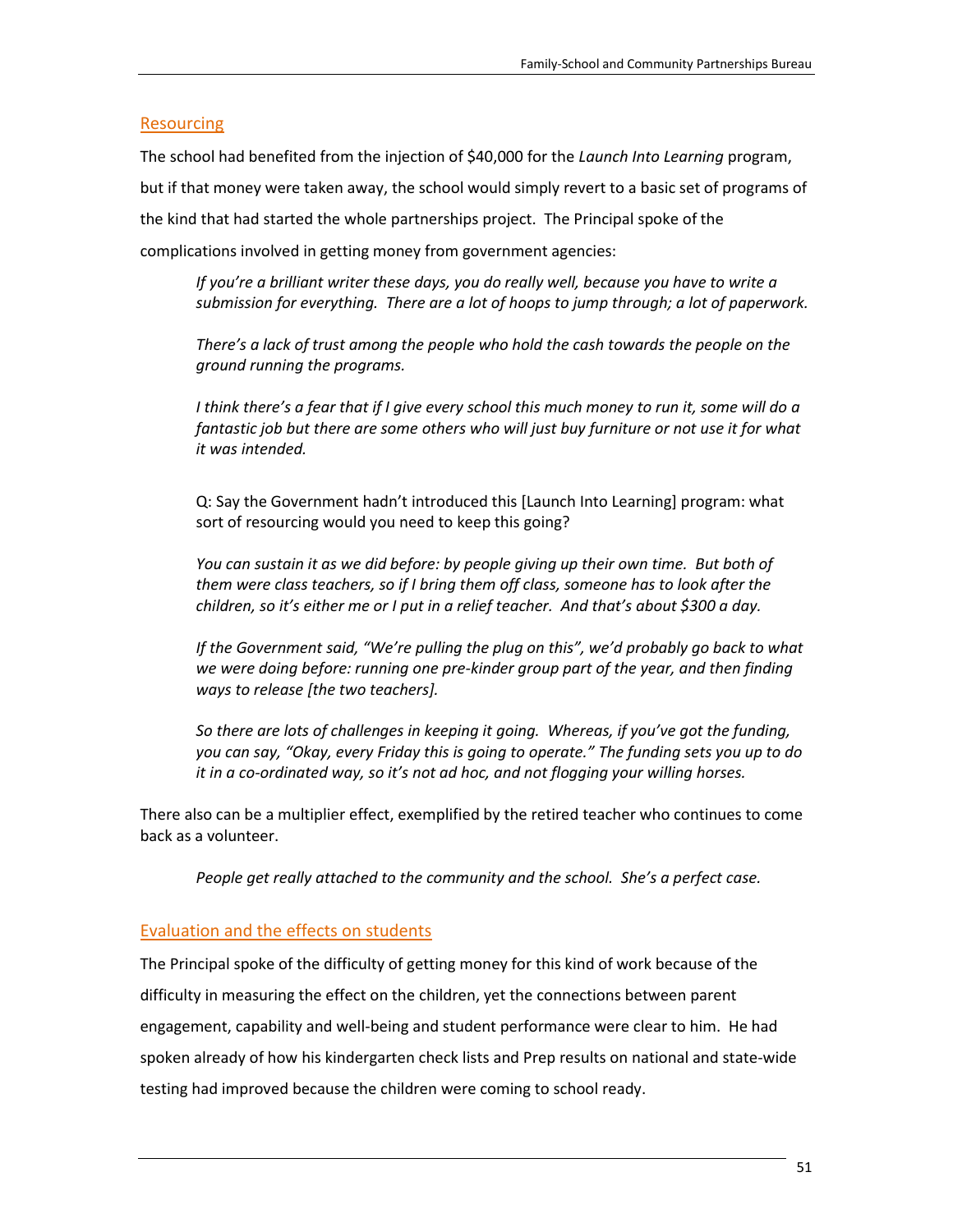Q: What connections, if any, do you think there are between what happens to those parents and their kids' learning outcomes? Or is that too tenuous a connection?

*No I don't think it is. The parents in those groups are much more aware of what's going on in the school. As far as the academic development goes: the link there is in how they feel about the school. Is there someone at the school they can go and ask for help if they daughter or son is struggling a bit or having a problem in the classroom.*

He spoke of the effect on parents' self-confidence and how this enhanced the communication between home and school:

*One of the ones running the food co-op, it took her two years to look at me to say hello. So you can see a lot of change.*

*The atmosphere, the trust that is created, and over time build up people's confidence. They come because they know that's it's a friendly place. For a lot of them, their school lives were not particularly positive. So it does take a while. Some of them had trouble making eye contact with the principal. So you've almost got to stop them and say hello. Now I have conversations with them.*

*Now, they might then ask the teacher of the child what's going on. So there are those connections between the parents and the teachers. You've got a good conduit.*

*So it's difficult to tie down and say, "That's really the difference, that's what's caused the difference in that assessment", but if kids are self-confident because mum's happy about school, he comes to school a different kid from the one who's had an argument because mum is reticent about coming into school to deal with something.*

Q: What do you say to people who say I just want to see the literacy and numeracy outcomes?

*My usual response is that schools are all about relationships. The best teaching and learning is done when the kids like and trust their teachers.* 

*You can't measure this stuff. That is the problem. A lot of the stuff we are reporting – the NAPLAN tests – they are not there to help us. This is a national assessment program. Nothing, absolutely nothing in that testing tells us things that my teachers don't already know. And nothing in that testing program makes my teachers teach better.*

*Things that [the bureaucrats] get beaten up about – kids failing the benchmarks – are difficult to tie back to how people feel about school and the relationships that are going on within the school.*

*It's really, really difficult to sell this sort of stuff. Anecdotes and stories and case studies show the value.*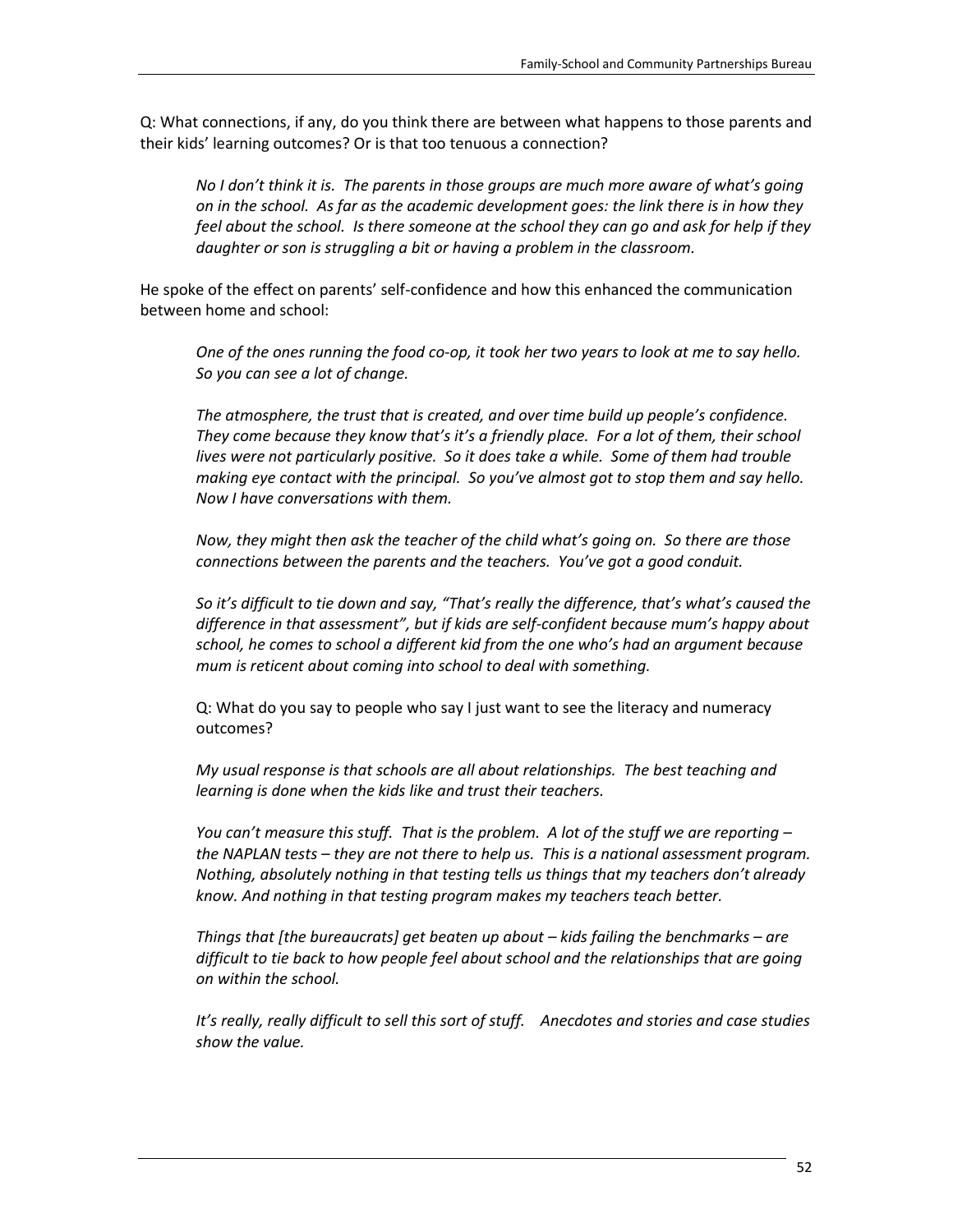**APPENDIX I: INTERVIEW SCHEDULES**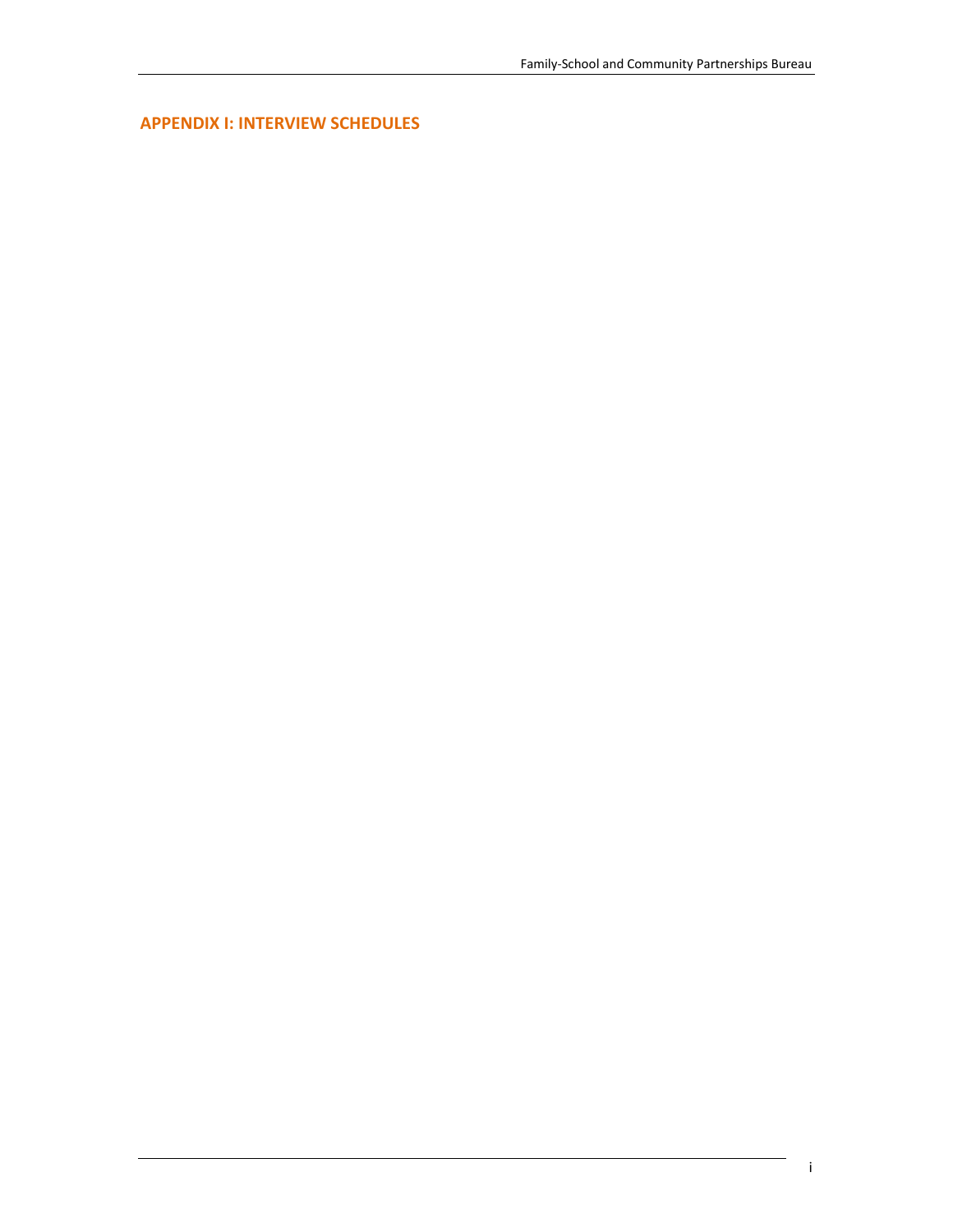## **RESEARCHERS' INTERVIEW OUTLINES**

There are **four** broad areas of inquiry:

How to **engage** parents How to **sustain** the program How to **resource** the program How to **measure participation** and **effects**

## **THE PRINCIPAL**

We should ask the principal to first of all describe the current partnership project, and its objectives. (If the school was in the 2005 study, ask how, if at all, the project or objectives have changed since then.)

We should then ask a series of questions under each of the four broad areas of inquiry.

## **Engagement**

How did you go about engaging parents in the first place? How representative of the parent population do you think the parents who are engaged in this program are? Have you been able to engage the previously disengaged? If so, how and to what extent? If not, what if anything have you tried or might you try? Has the project reached beyond the parents to the wider community? (If so) How has that happened and what have been the effects? (If not) Are there other ways in which the school is in partnership with the wider community? How does this concept of community partnerships sit with your plans for the school?

## **Sustainability**

How long has the program been running? Why was it set up in the first place? Are those reasons still relevant? Are there new reasons for keeping it going? Is it growing, stable or shrinking? Why? Generally speaking, what are the critical ingredients in sustaining a program like this?

#### **Resourcing**

What resources does the program take? Do you pay for these out of the normal budget or do you need to get money from outside the budget? What do you spend it on mainly?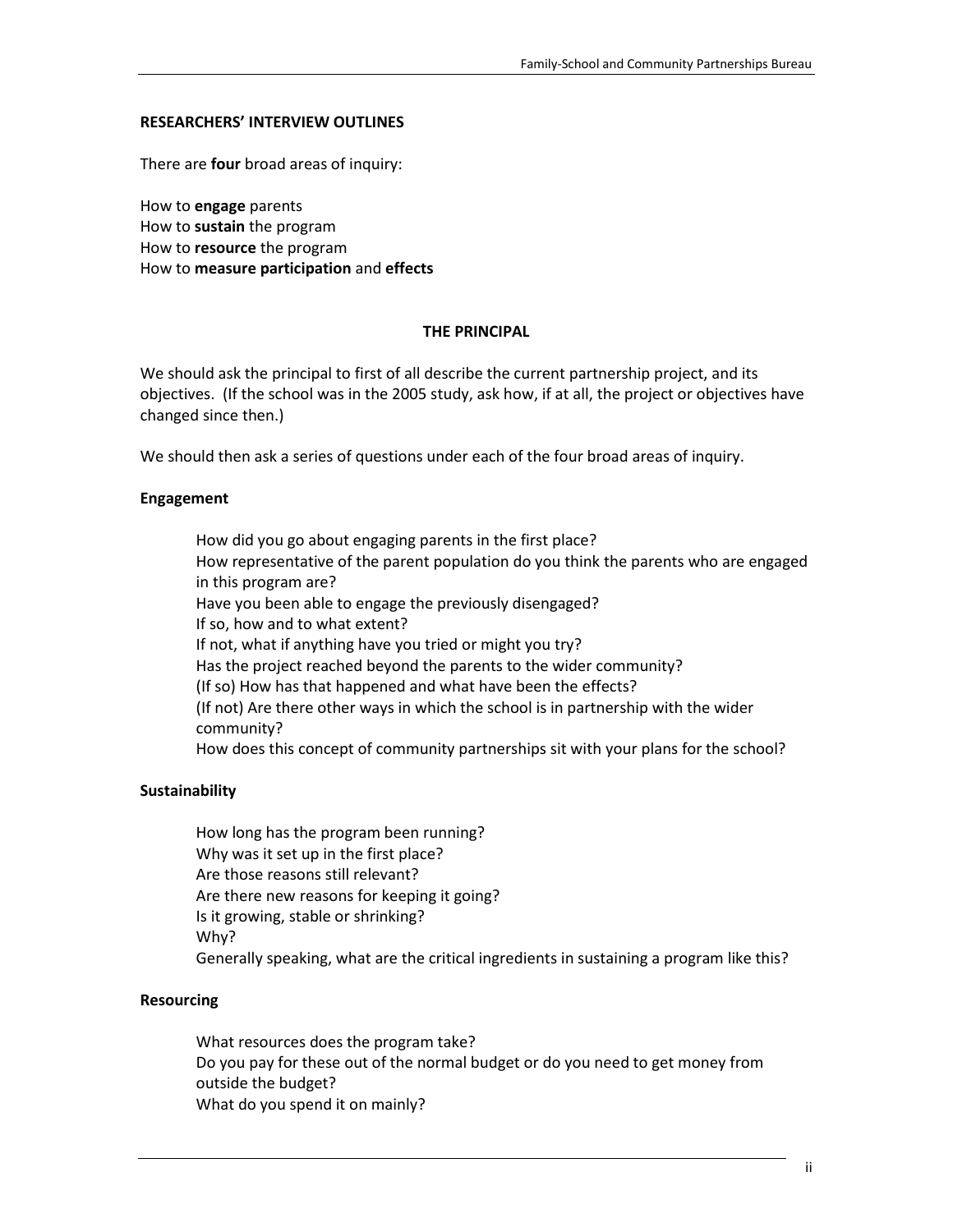Is the resourcing sustainable? If not, what if anything can the school do about it?

#### **Measuring**

## Participation

Does anyone keep any records or data which show the extent of parental participation? If so, can you share them with us? What do you think would be reasonable data to collect to show the level of parental participation? By "reasonable" I mean that it would measure something real without putting too much of a burden on people. (Probe: Number of parents involved; use of facilities; frequency of activities; parent survey.)

Would you like any help to do this?

## Effects

Looking at your objectives, do you have any data showing whether the program is meeting its objectives? If so, can you share them with us? What do you think would be reasonable data to collect to show these effects?

Would you like any help to do this?

In broad terms, what have been the outcomes:

For the school For families For students

What, if anything, has the project taught the parents and school about how parental involvement affects the outcomes for students?

What effect, if any, do you think it has had on the school culture?

If another school principal asked for your advice about establishing a family-school partnership, what would be the main advice you would give?

## **THE PERSON WHO HAS HAD CARRIAGE OF THE PROJECT**

If the principal has been unable to answer any of the questions, put them to this person.

Also ask this person:

How is the whole thing going? (probe on logistics, timing, costs, day-to-day working with the parent representatives, communicating with, and engaging, parents.

What lessons were learnt about how to make family-school partnerships work?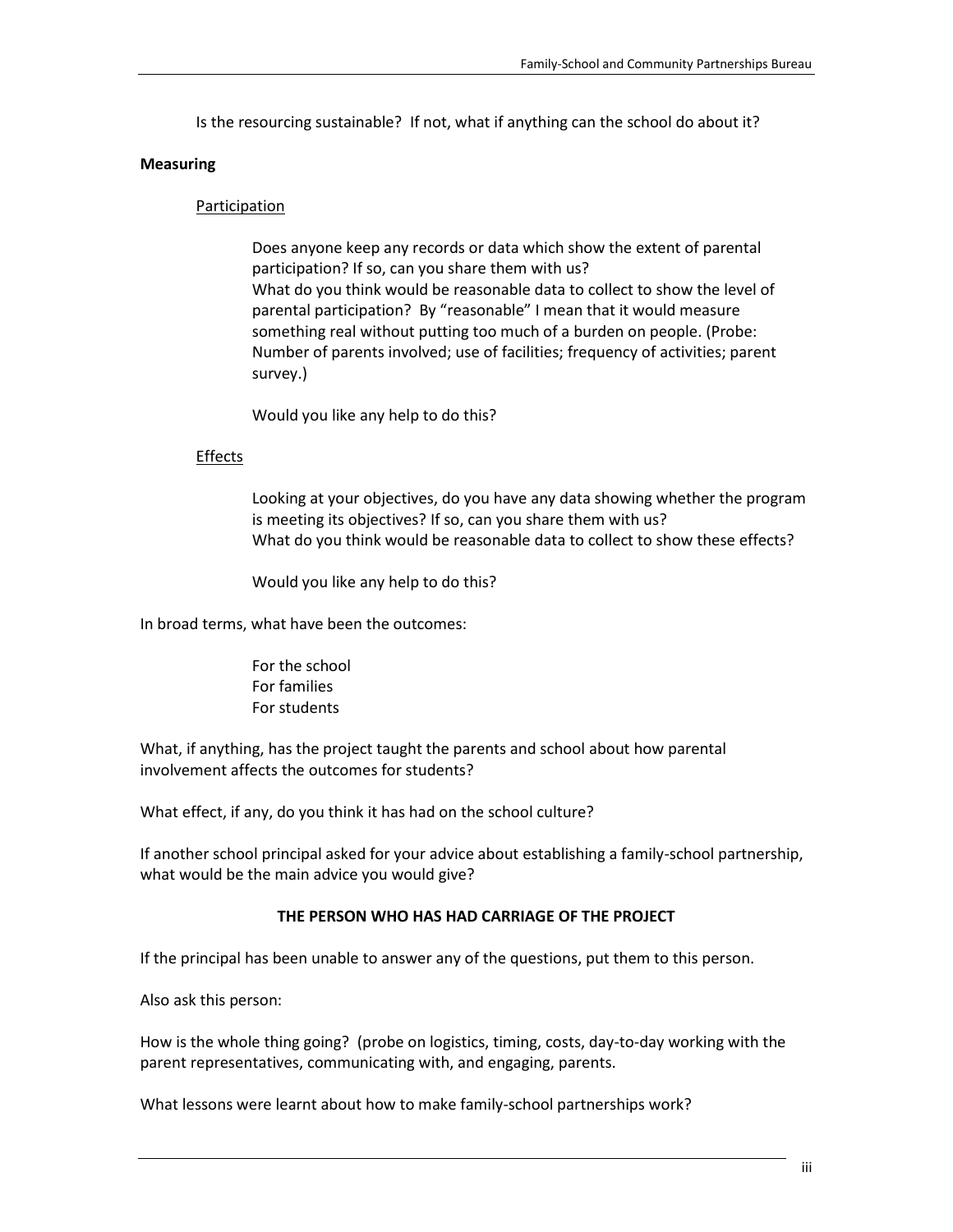And what about how to sustain them?

What feedback have you received from the principal, other staff, the parents, the students? (In particular probe for any data on participation and effects.

What effect, if any, do you think it has had on the school culture?

If you were doing it again, what, if anything, would you do differently?

If staff at another school asked for your advice about establishing a family-school partnership, what would be the main advice you would give?

## **PARENT REPRESENTATIVES**

If the principal and the person with carriage of the project have not been able to answer any of the questions about sustainability, resources and effects, ask the parents.

Also ask them:

How did you get involved?

Why did you get involved?

What was it that really motivated you?

How does it link with other parents who are not directly involved?

What did you do to draw parents into the project, especially parents who don't usually participate in school activities? What, if anything, did you learn about what works and what does not work in this regard?

What sustains it? What are the really important factors here?

What feedback have you received from the principal, staff, other parents, the students?

What is the resourcing like? Is it adequate?

How is the whole thing going? Probe on logistics, timing, costs, day-to-day working with the school leadership, communicating with other parents.

What effect, if any, do you think it has had on the well-being of students?

What, if anything, has the project taught the parents and school about how parental involvement affects the outcomes for students?

What effect, if any, do you think it has had on the school culture?